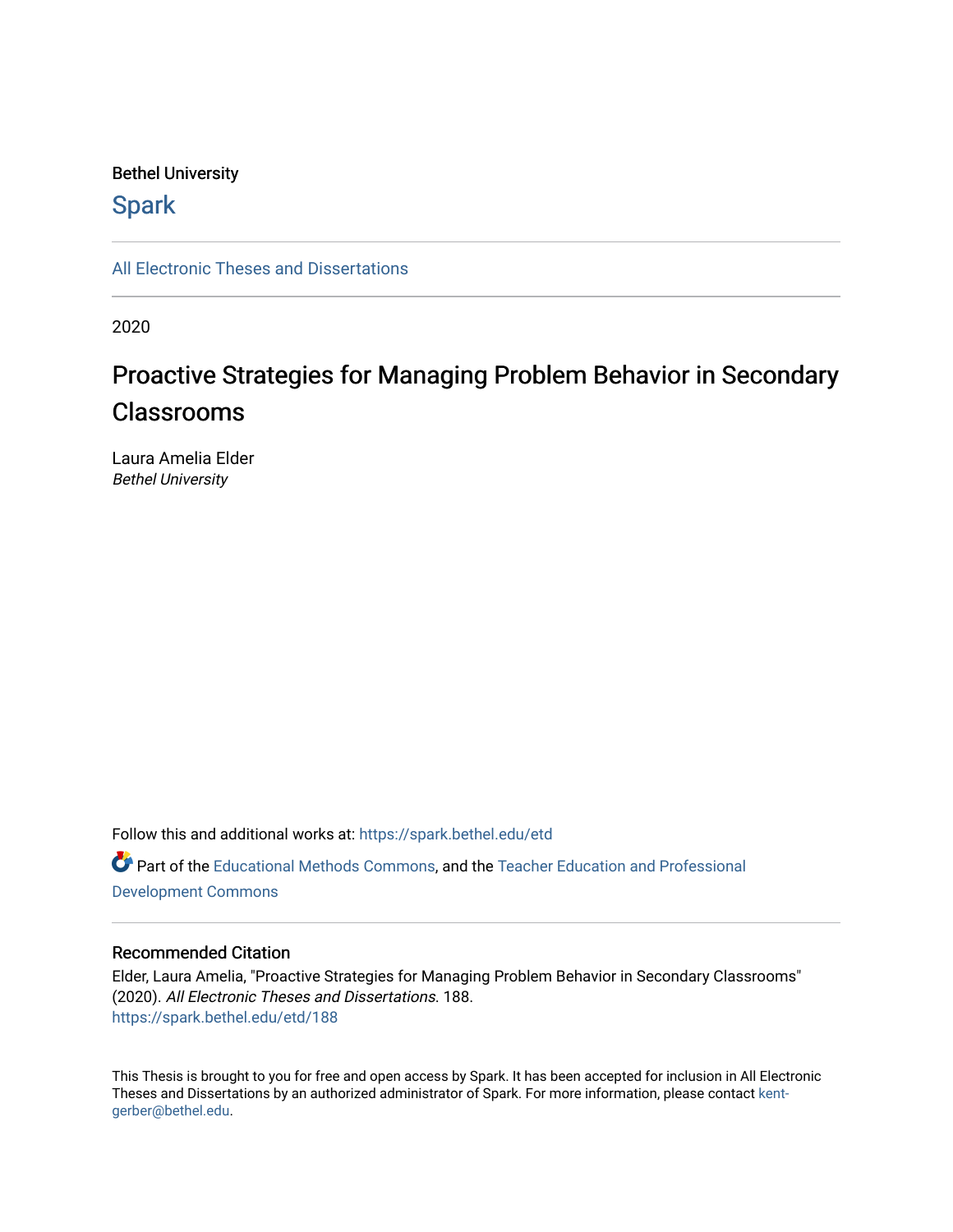PROACTIVE STRATEGIES FOR MANAGING PROBLEM BEHAVIOR IN SECONDARY CLASSROOMS

A MASTER'S THESIS PROJECT

SUBMITTED TO THE FACULTY

# OF BETHEL UNIVERSITY

BY

LAURA ELDER

IN PARTIAL FULFILLMENT OF THE REQUIREMENTS

FOR THE DEGREE OF

MASTER OF ARTS

MARCH 2020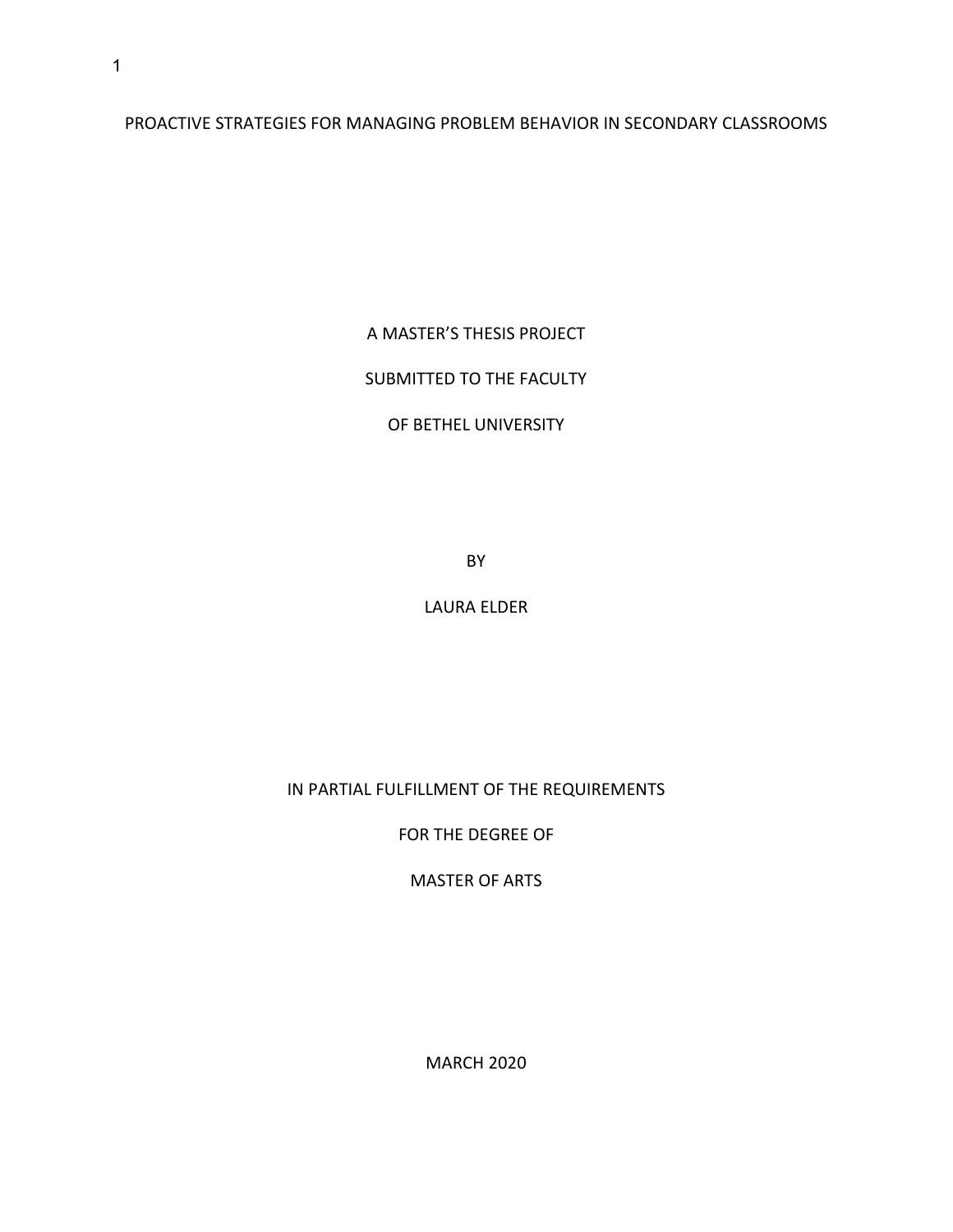# PROACTIVE STRATEGIES FOR MANAGING PROBLEM BEHAVIOR IN SECONDARY CLASSROOMS

Laura Elder

March 2020

APPROVED

Advisor's Name

Advisor's Signature

Program Director's Signature

 $\overline{\phantom{a}}$  ,  $\overline{\phantom{a}}$  ,  $\overline{\phantom{a}}$  ,  $\overline{\phantom{a}}$  ,  $\overline{\phantom{a}}$  ,  $\overline{\phantom{a}}$  ,  $\overline{\phantom{a}}$  ,  $\overline{\phantom{a}}$  ,  $\overline{\phantom{a}}$  ,  $\overline{\phantom{a}}$  ,  $\overline{\phantom{a}}$  ,  $\overline{\phantom{a}}$  ,  $\overline{\phantom{a}}$  ,  $\overline{\phantom{a}}$  ,  $\overline{\phantom{a}}$  ,  $\overline{\phantom{a}}$ 

\_\_\_\_\_\_\_\_\_\_\_\_\_\_\_\_\_\_\_\_\_\_\_\_\_\_\_\_\_\_\_\_\_\_\_\_\_

\_\_\_\_\_\_\_\_\_\_\_\_\_\_\_\_\_\_\_\_\_\_\_\_\_\_\_\_\_\_\_\_\_\_\_\_\_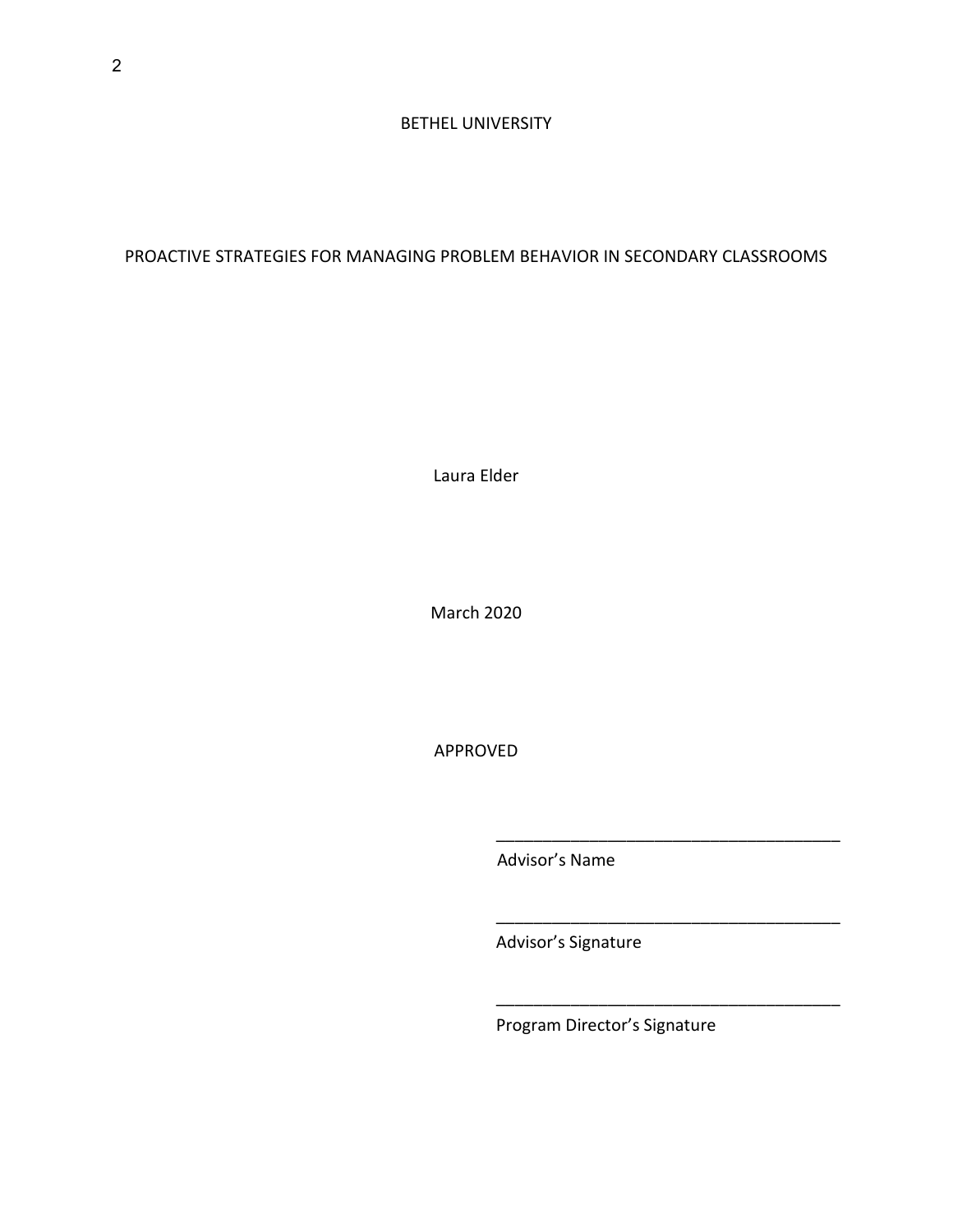#### Abstract

Problem behaviors in the classroom can negatively impact all students in that particular setting, and result in work-related stress and reduced well-being for teachers. Many teachers rely on public reprimands or exclusionary discipline methods such as office referrals, detention, or suspension to manage student misbehavior. These strategies, however, can damage studentteacher relationships and perpetuate problem behavior. Research reviewed suggests that proactive behavior management strategies are key to preventing misbehavior from occurring in the first place and increasing academic engagement. The purpose of this thesis is to review literature related to proactive strategies for managing problem behavior in secondary classrooms. Three types of strategies are discussed and examined in this thesis: relationship building strategies, group contingencies, and targeted interventions.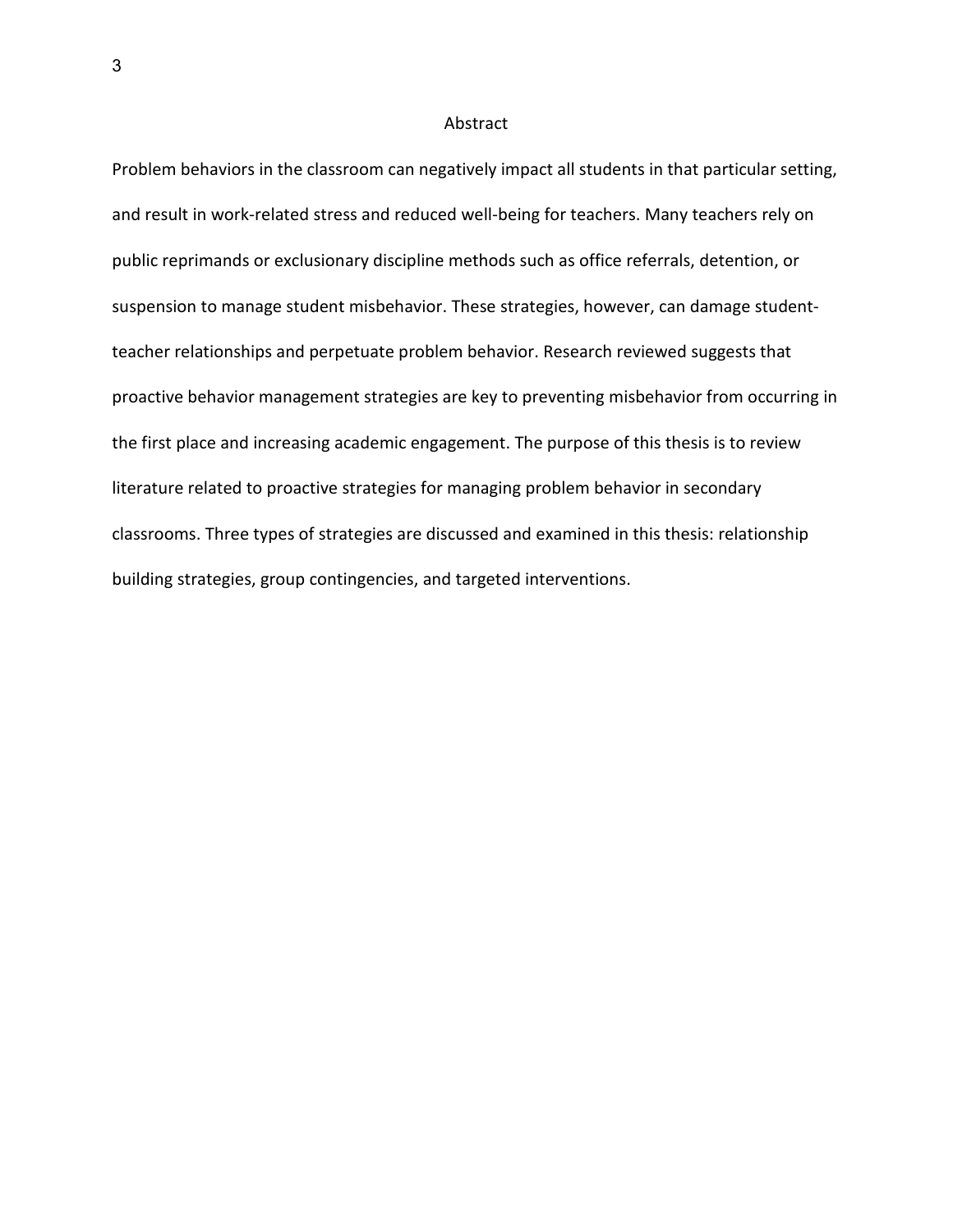# **Table of Contents**

| Clear Expectations, Immediate Feedback, and Weekly Consequences16         |
|---------------------------------------------------------------------------|
| Co-constructed Rules, Behavior-Specific Praise, and Reduced Reprimands 18 |
|                                                                           |
|                                                                           |
|                                                                           |
|                                                                           |
|                                                                           |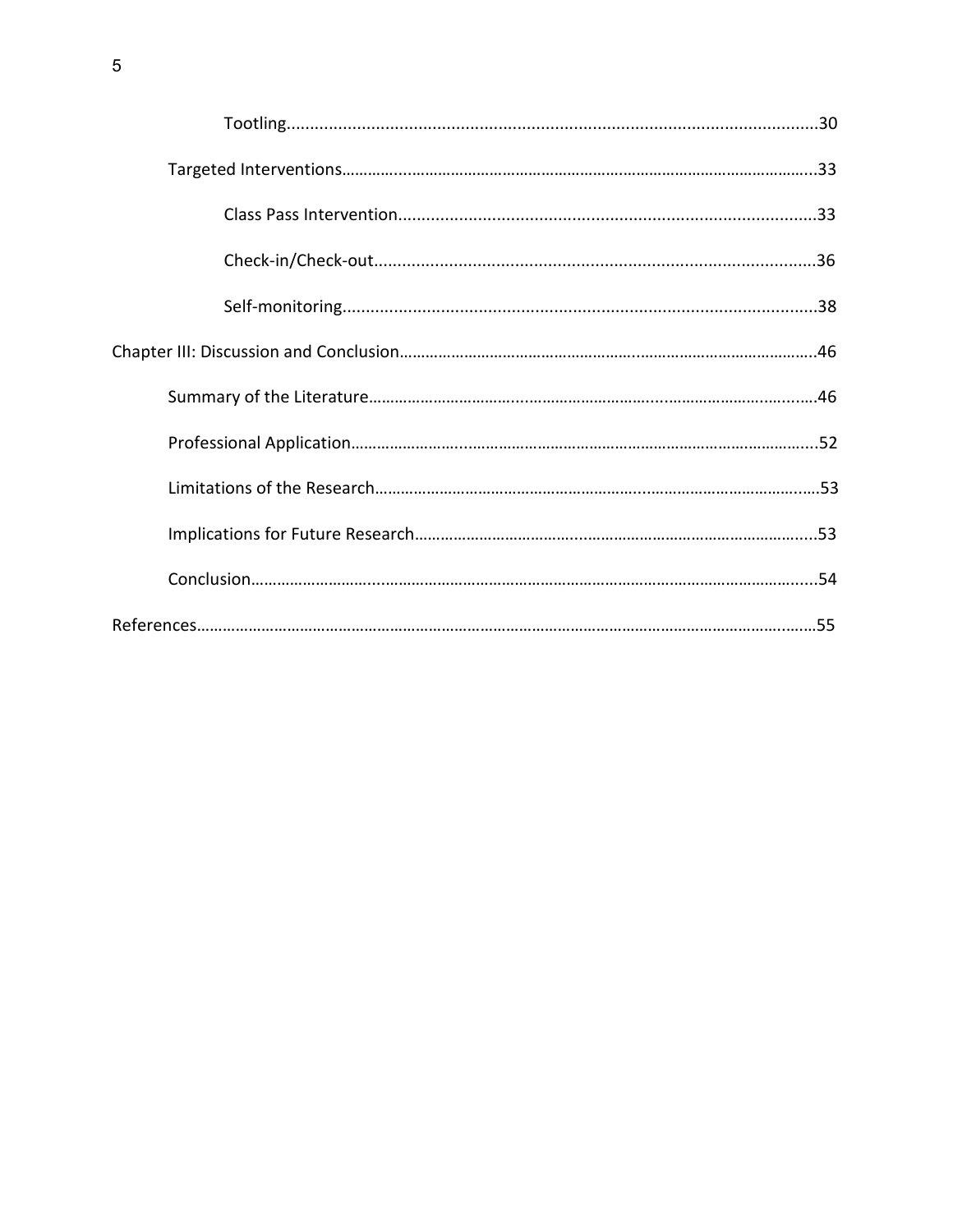## **CHAPTER I: INTRODUCTION**

#### **Purpose of Thesis**

The purpose of this thesis is to discuss proactive strategies for managing student problem behavior, primarily low-level disruptive behavior and disengaged behavior, to increase academic engagement in secondary classrooms.

## **Definition of Terms**

- Coercive: No explicit definition stated, however, this generally means using force or threats to make someone do something.
- MotivAider: A programmable device that emits silent pulsing signals at periodical, preset intervals to cue teachers to do something (e.g. provide praise) (Cook et al., 2017).
- Academically engaged time (AET): Any instance where students attended to instruction, watched the teacher or speaker, or concentrated on their classwork (Cook et al., 2017; Bruhn, Woods-Groves, Fernando, Choi, & Troughton, 2017; Collins et al., 2015).
- Behavior specific praise (BSP): A statement where a teacher rewards a specific academic or social behavior with a praise statement (Haydon & Musti-Rao, 2011).
- Positive Greetings at the Door (PGD): A method of teachers greeting students at the door in a positive, intentional, and strategic way (Cook et al., 2018).
- Establish-Maintain-Restore (EMR): An approach for student-teacher relationships that is based on prior research and represents an intentional approach to cultivating, maintaining, and repairing relationships (Duong et al., 2019).
- Independent Contingency: A procedure through which access to a reward is based on individual performance (Dart et al., 2016).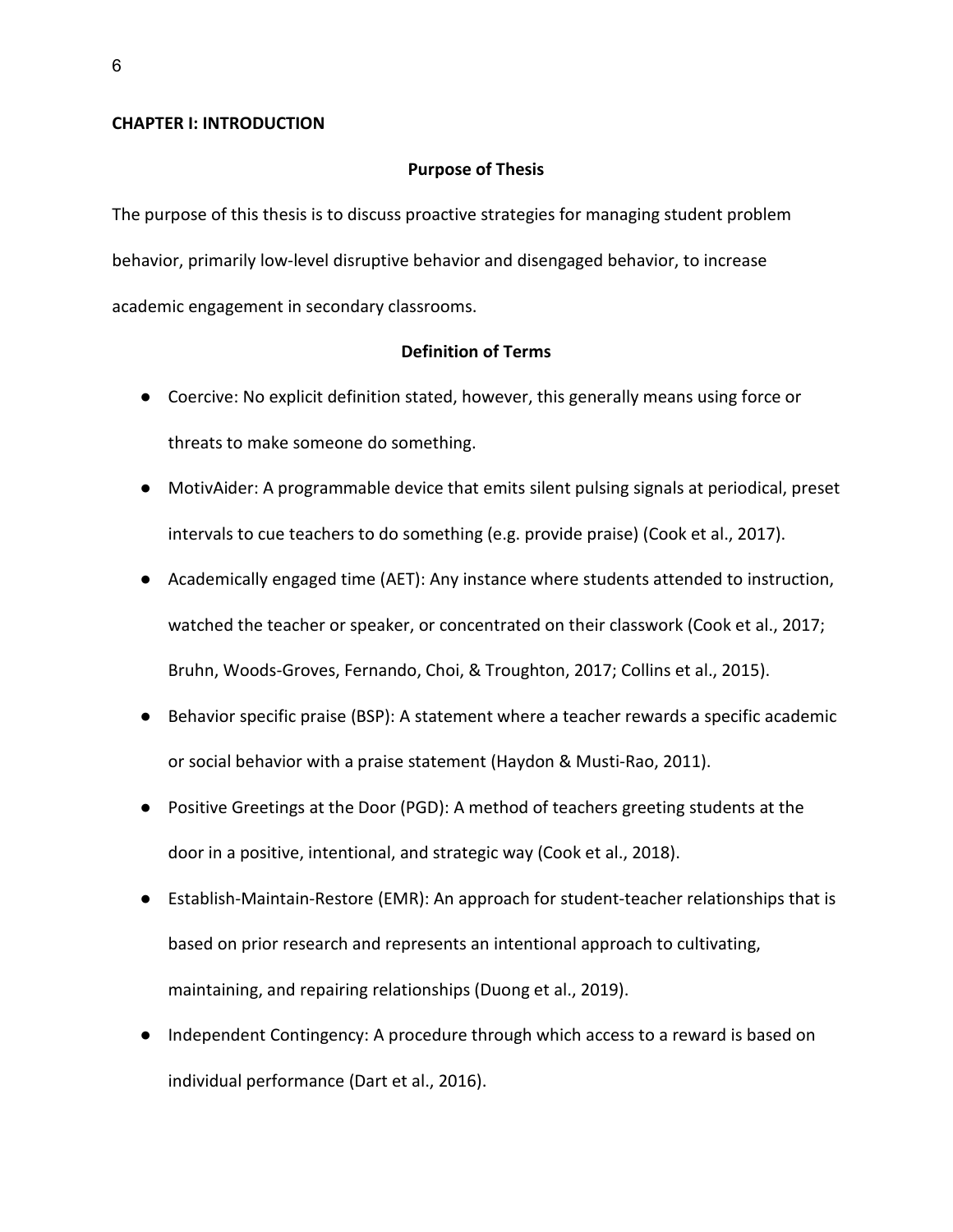- Group-oriented Contingency: A procedure through which access to a reward is dependent on the behavior of an entire group (Dart et al., 2016).
- Tootling: A peer-mediated positive behavior intervention that involves students anonymously recording "Tootles" (instances of their classmates exhibiting positive prosocial behavior) onto slips of paper that are placed into a designated container; the Tootles are later read publicly by the teacher and rewards are often given to students (Lum et al., 2017; Lum, Tingstrom, Dufrene, Radley, & Lynne, 2019).
- Tier 2 Intervention: Specialized or targeted support to some students who may be at risk for academic or behavioral problems (Mitchell, Hirn, & Lewis, 2017).
- Class Pass Intervention (CPI): A behavior management strategy that consists of providing students with passes that they can either use to appropriately request a break from an undesired activity or exchange at a later time for a preferred item or activity (Collins et al., 2015).
- Check-in/Check-out (CICIO): A mentor-based behavioral intervention that involves the use of a daily progress report that a student carries throughout the day to monitor behavior; at the end of the day the student may earn a reinforcement if the daily progress report indicates they had behaved appropriately (Campbell & Anderson, 2008; Klingbeil, Dart, & Schramm, 2019).

## **The Impact of Student Problem Behavior on the Offending Students**

Students who exhibit classroom problem behaviors are more inclined to experience negative outcomes than their peers. In the short-term, these individuals are likely to experience poor grades, absenteeism, exclusionary discipline, conduct problems, and school dropout (Cook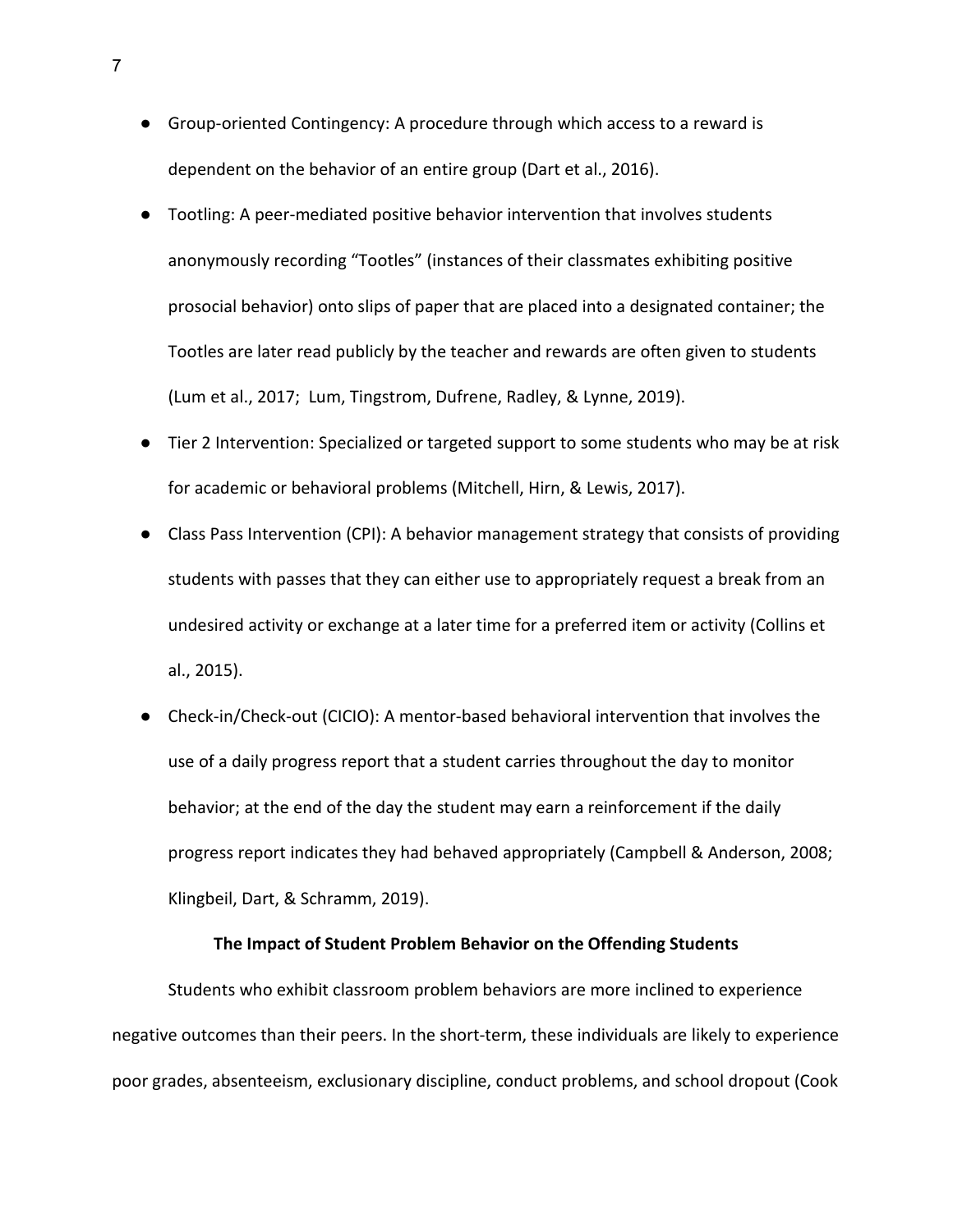et al., 2018). These concerns are higher for students in certain subgroups who are considered at-risk for poor school outcomes; these subgroups include English language learners, ethnic minorities, recipients of free or reduced lunch, and students with disabilities (Mitchell et al., 2017). It is also thought that childhood problem behavior may result in various adverse outcomes later in life via a snowball effect, meaning that the consequences of problem behavior as a child may result in an accumulation of difficulties that extend into adulthood (van der Molen et al., 2015). These difficulties may include involvement in crime, mental health concerns, substance dependence, and work-related problems (Trentacosta, Hyde, Shaw, & Cheong, 2009).

## **The Impact of Student Problem Behavior on All Students**

Problem behaviors in the classroom can negatively impact all students in that particular setting, even those not actively engaging in the behaviors. This is due to the fact that off task and disruptive behaviors "interfere with instructional delivery, contribute to an unproductive learning atmosphere, and compromise students' ability to stay focused and learn" (Cook et al., 2018). Unless these behaviors are properly managed, they can result in a reduction of academic learning time and ultimately, lower student achievement for all students in the classroom (Mitchem, Young, West, & Benyo, 2001; Lum et al., 2019). Furthermore, problem behavior can become increasingly common if it is not managed, even amongst those well-behaved students who wouldn't normally engage in such behaviors (Lum et al., 2019). This can be attributed to peer pressure and adolescents' desire to fit in and be accepted by their peers. For instance, if peers discourage disruptive behavior or respond with disinterest, it is less likely to occur. Conversely, if peers encourage disruptive behavior and respond positively, it is more likely to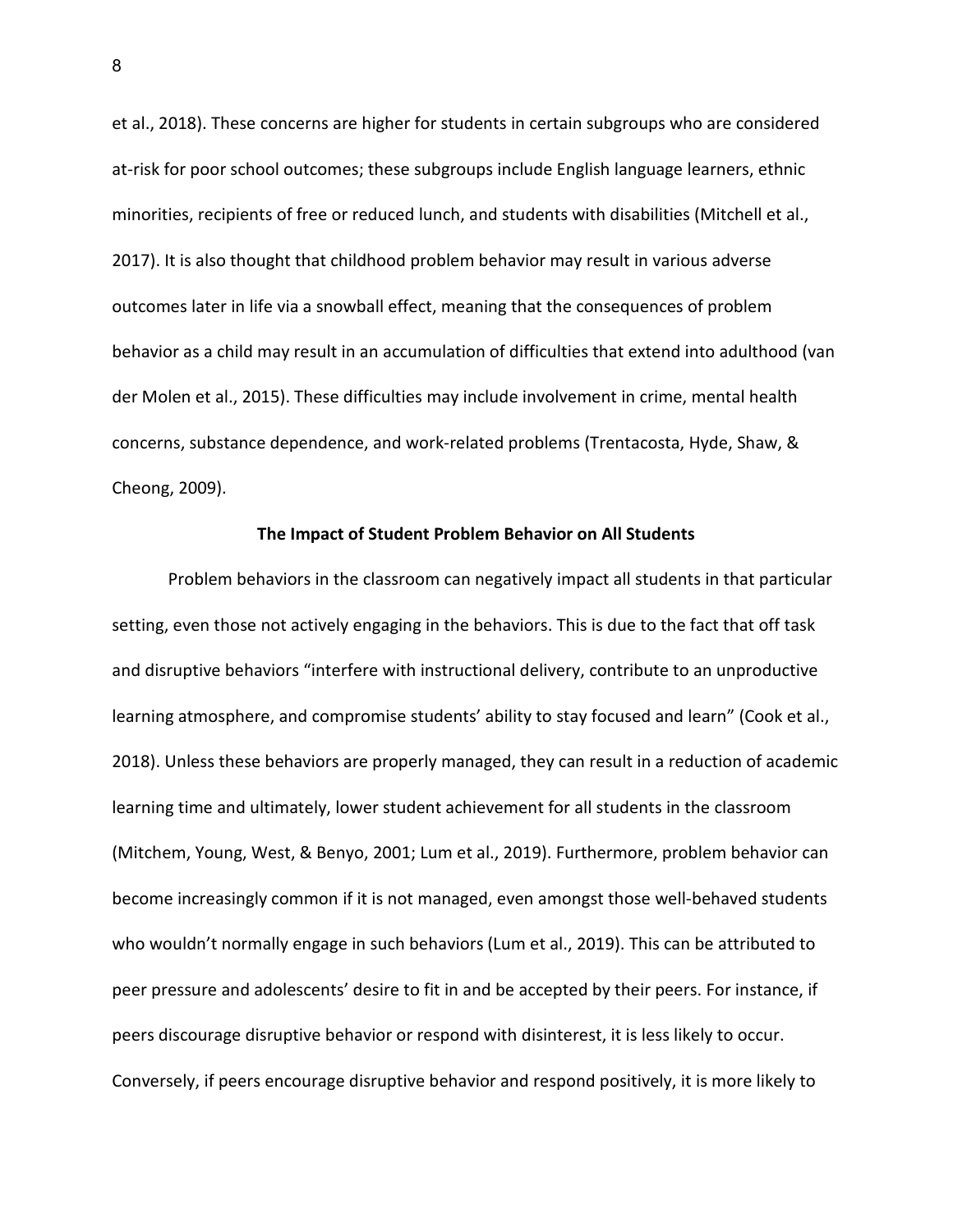occur (Shin & Ryan, 2017). Therefore, if left unmanaged or unchecked, undesirable behavior in the classroom can become increasingly problematic, resulting in reduced academic learning time and possibly lower student achievement.

#### **The Impact of Student Problem Behavior on Teachers**

Behavior management in the classroom is an area of high concern for teachers, with 40.7% of public school teachers in the U.S. reporting that student misbehavior interfered with their teaching (Robers, Kemp, Rathbun, Morgan, & Snyder, 2014). In a survey conducted to investigate teacher views about student behavior in South Australian schools, teachers and school leaders were asked to identify a range of student behaviors they observed or experienced. While educators in this study indicated that all categories of unproductive behavior exist in classrooms, disengaged and low-level disruptive behaviors were the most frequent and challenging. The following behaviors were described as being most difficult to manage: avoiding doing schoolwork, disrupting the flow of a lesson, disengaging from classroom activities, talking out of turn, and being late for class (Sullivan, Johnson, Owens, & Conway, 2014). While these behaviors may appear relatively trivial or minor, "the high frequency of these behaviours make them 'irritating and time-wasting and, over time, ultimately exhausting and stressful'" (Sullivan et al., 2014). Many teachers struggle to manage these behaviors because "the unfortunate reality is that the majority of educators receive very limited to no training in behavior and classroom management but are expected to meet the social/emotional needs of students who present daily challenges in the classroom" (Mitchell et al., 2017). This is consistent with a survey referenced by the American Psychological Association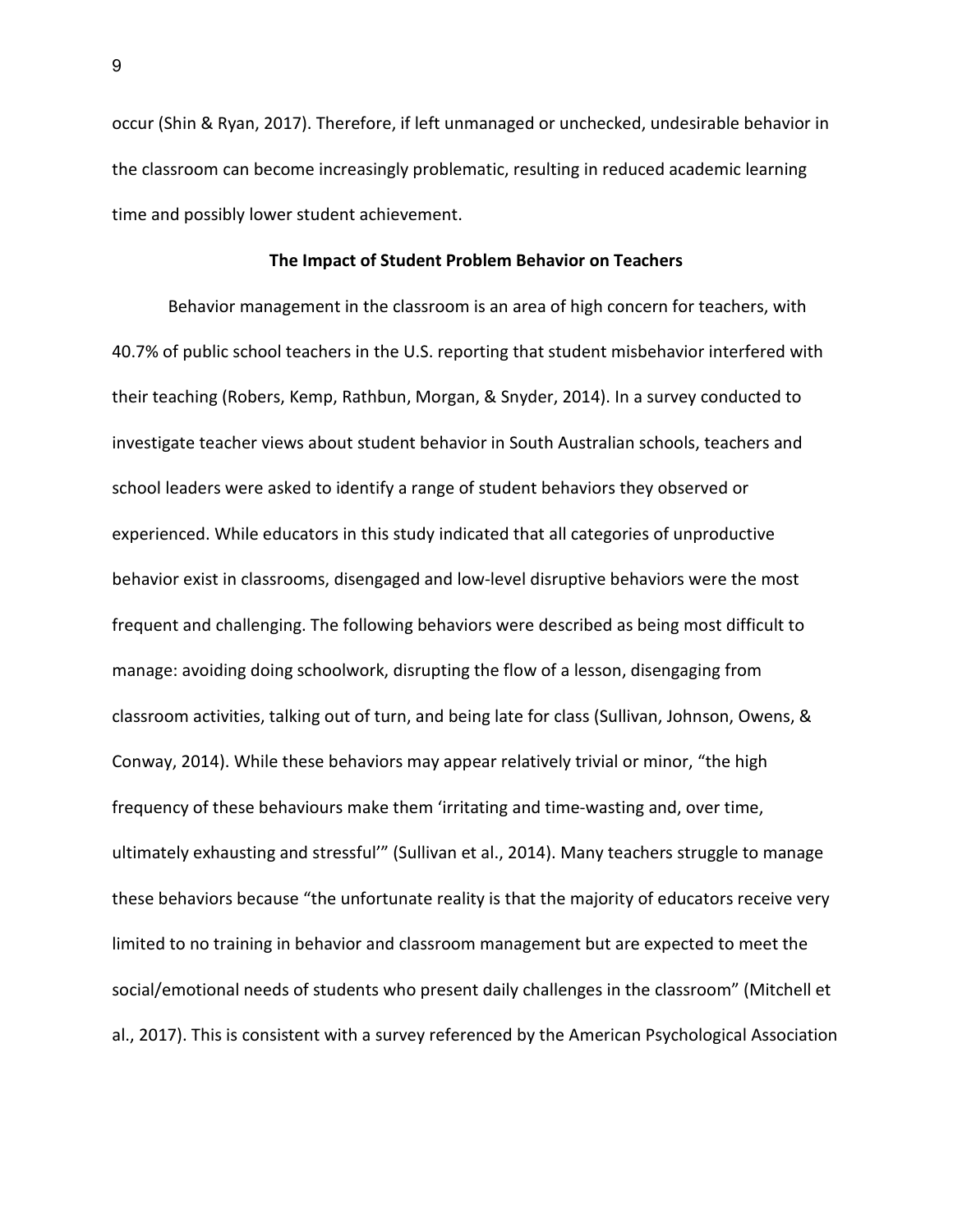which found that teachers across all grade levels reported needing more training and ongoing support in behavior management (as cited in Cook et al., 2018, p. 150).

Rather than using proactive strategies, teachers often rely on reactive strategies to manage problem behaviors that are not necessarily effective. For instance, teachers might use public reprimands or exclusionary discipline methods such as office referrals, detention, or suspension to manage student misbehavior. These strategies not only can damage studentteacher relationships, but they can result in lost instructional time and perpetuate problem behaviors (Cook et al., 2018). Furthermore, constantly dealing with these problem behaviors can cause work-related stress and reduced well-being for teachers (Narhi, Kiiski, & Savolainen, 2017). Not only does this take a toll on teachers emotionally and physically, but it may impact their teaching because "while under stress, teachers behave differently with students; they become less tolerant, less patient, less caring, and, overall, less involved" (Blase, 1986). In some cases, this stress can even lead to teacher burnout and result in teachers leaving education altogether (Lum et al., 2019). A survey conducted by the Australian Education Union, for instance, revealed that 50.3% of first year teachers said they will not be staying in public education for longer than ten years and of those not committed to staying in public education, 56.9% stated they would be working in an industry outside of education (Australian Education Union, 2008).

# **Need for Study**

Problem behavior in the classroom can result in lower academic achievement for the offending student, as well as the student's classmates. In addition, attempting to manage these behaviors can result in work-related stress for teachers that can impact their ability to provide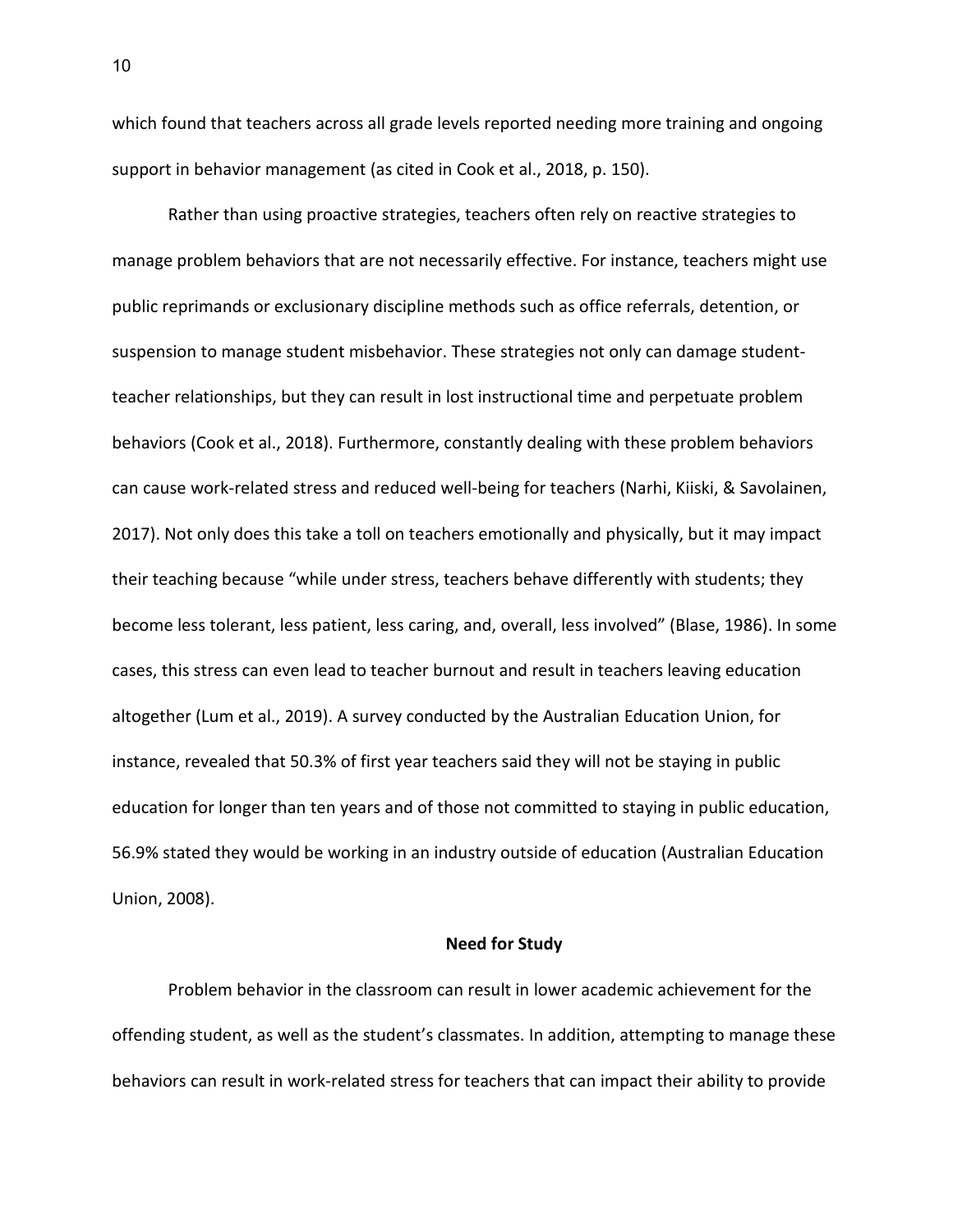effective instruction and in some cases, lead to burnout. Considering these issues, it is important that teachers are equipped with strategies for managing and preventing problem behavior in their classrooms. This thesis will address the following questions: What are classroom intervention and support strategies for managing disruptive and off-task student behavior and increasing academic engagement at the secondary level? What actions can be taken within the classroom to prevent disruptive and off-task behaviors from occurring in the first place?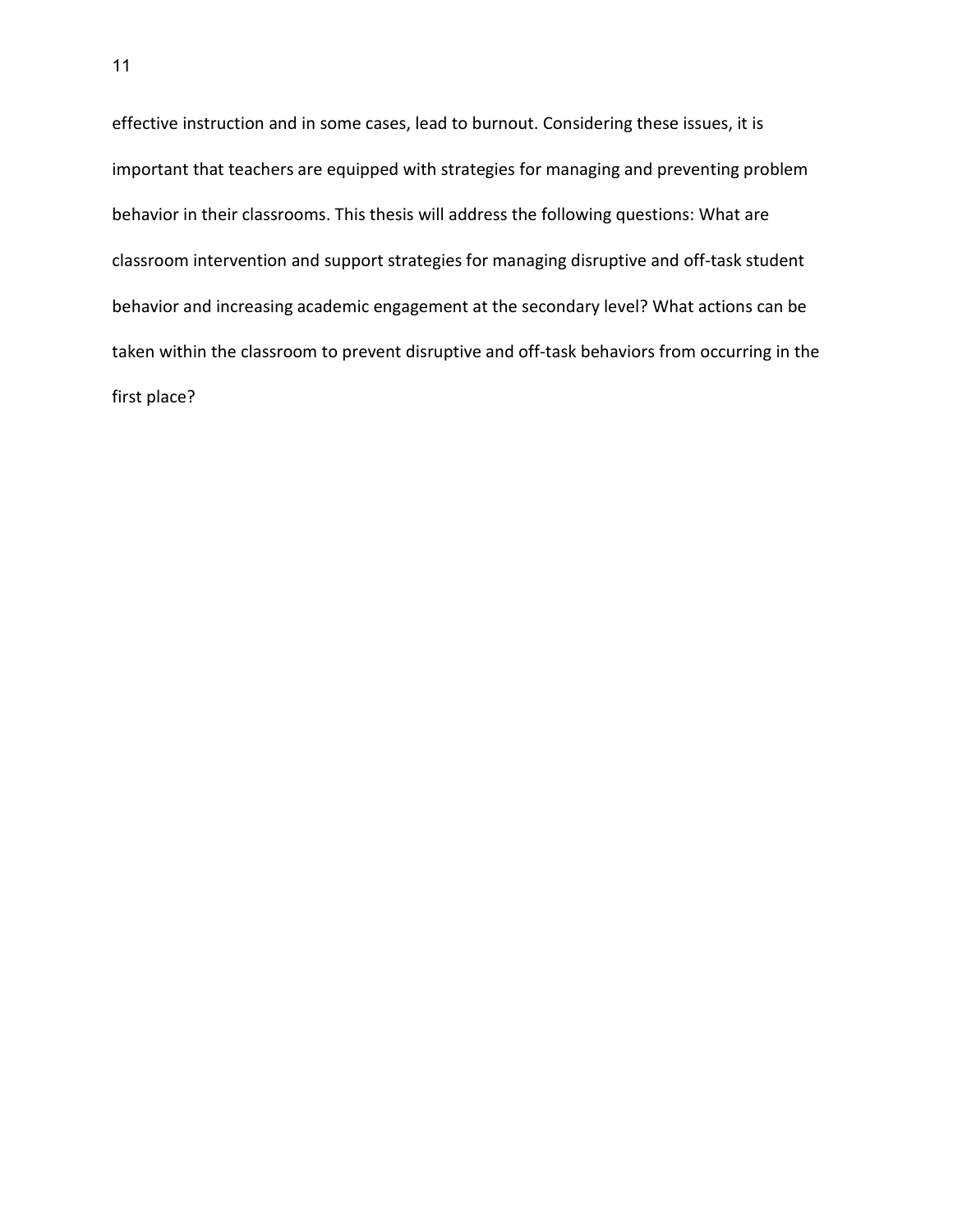#### **CHAPTER II: LITERATURE REVIEW**

#### **Overview of the Literature Reviewed**

Literature for this thesis was located through searches of ERIC and Google Scholar. For the results, the list was narrowed down by only reviewing published articles related to strategies for managing problem behavior and increasing academic engagement in secondary classrooms. The key words that were used in these searches were "disruptive student behavior," "behavior problems," "positive behavior supports," "behavior interventions," "targeted interventions," "group contingencies," "contingency management," and "successful behavior management." The structure of the following chapter is broken up into three sections written in this order: Relationship Building Strategies, Group Contingencies, and Targeted Interventions.

## **Relationship Building Strategies**

Relationship building strategies play an important role in developing positive studentteacher connections. When effectively and consistently implemented, these strategies work to prevent disruptive behavior from occurring, thus allowing the teacher and students to focus their time and attention on learning with fewer distractions or disruptions. Examples of relationship building strategies include increasing praise statements and utilizing behavior specific praise, reducing teacher reprimands, positively greeting students at the door, and Establish-Maintain-Restore (EMR). These strategies help establish a positive classroom climate in which students feel comfortable and safe. When a classroom is lacking these elements, "teacher-student interactions are likely to become negative (and perhaps even coercive)" (Conroy, Sutherland, Snyder, & Marsh, 2008), which can interfere with learning and result in a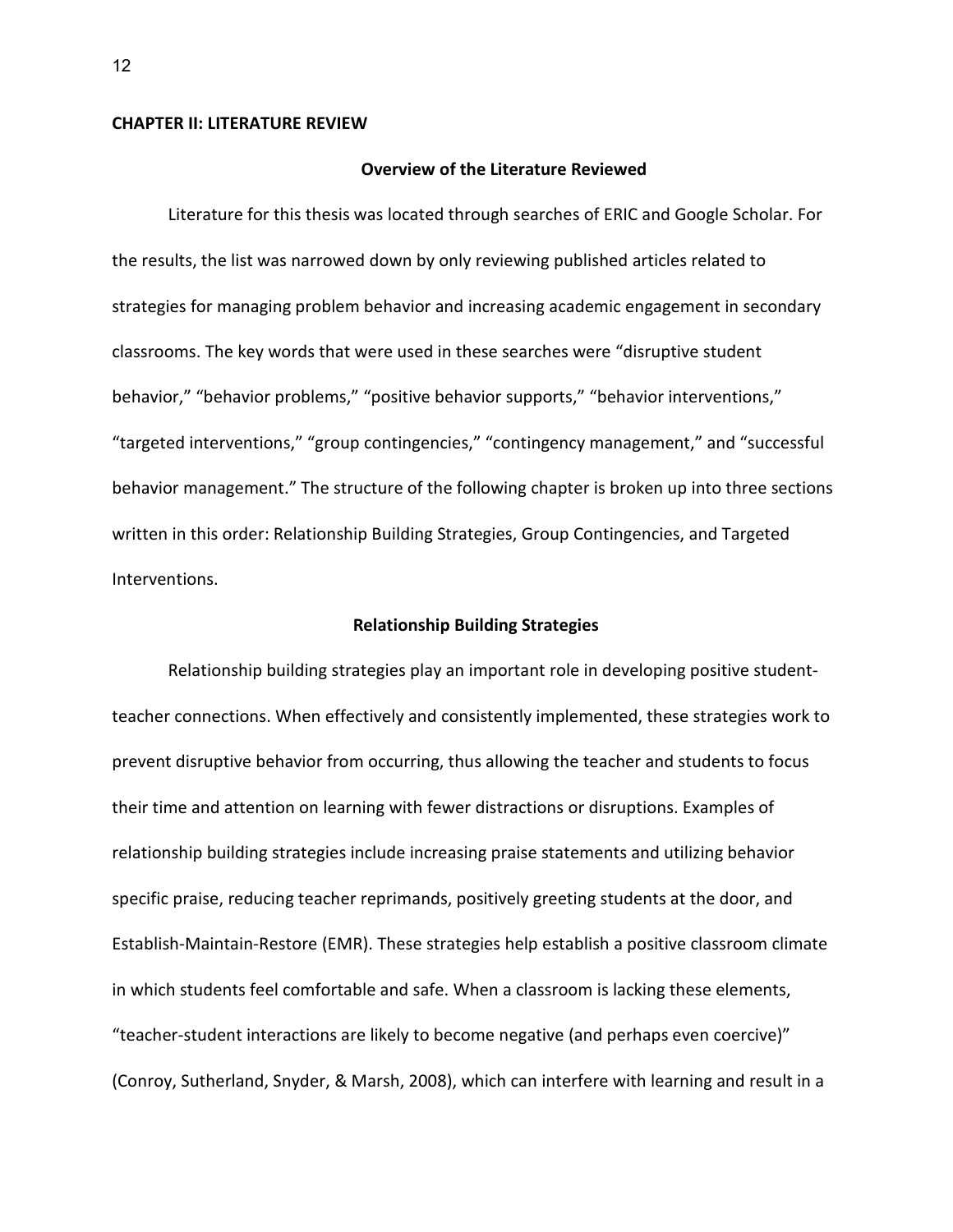chaotic and adverse classroom environment. For this reason, classroom management strategies have become increasingly more proactive rather than reactive, with an emphasis on building relationships and reinforcing positive or desired behaviors.

**The 5:1 Ratio.** One such study which focuses on praise and positive student-teacher relationships was conducted by Cook et al. (2017). This study examined whether increasing the ratio of positive-to-negative interactions between teachers and students would promote better academic engagement and reduce disruptive behaviors. Specifically, they aimed to determine whether five positive interactions for every one negative interaction (called the 5:1 ratio) would increase academic engagement and reduce overall disruptive behavior. One hundred fifty-nine students and six teachers participated in the study. The students came from six classrooms, with four classes in elementary school (fourth and fifth grade) and two classes in middle school (seventh and eighth grade). The teachers in these intervention groups received training and were instructed to focus on positive behaviors, deliver specific verbal praise and approval statements, and engage in verbal and non-verbal positive interactions with students; teachers in the intervention group also received a MotivAider, which prompted them every five minutes to deliver praise and positive non-verbal interactions. To have a baseline for comparison, a control group with similar characteristics was paired with each intervention group (Cook et al., 2017).

Data was collected through observations of the teachers and students. At three points throughout the study, each teacher was observed for a period of forty-five minutes and every teacher-student interaction was classified as either positive, negative, or neutral. During six forty-five minute observations throughout the study, class-wide and individual student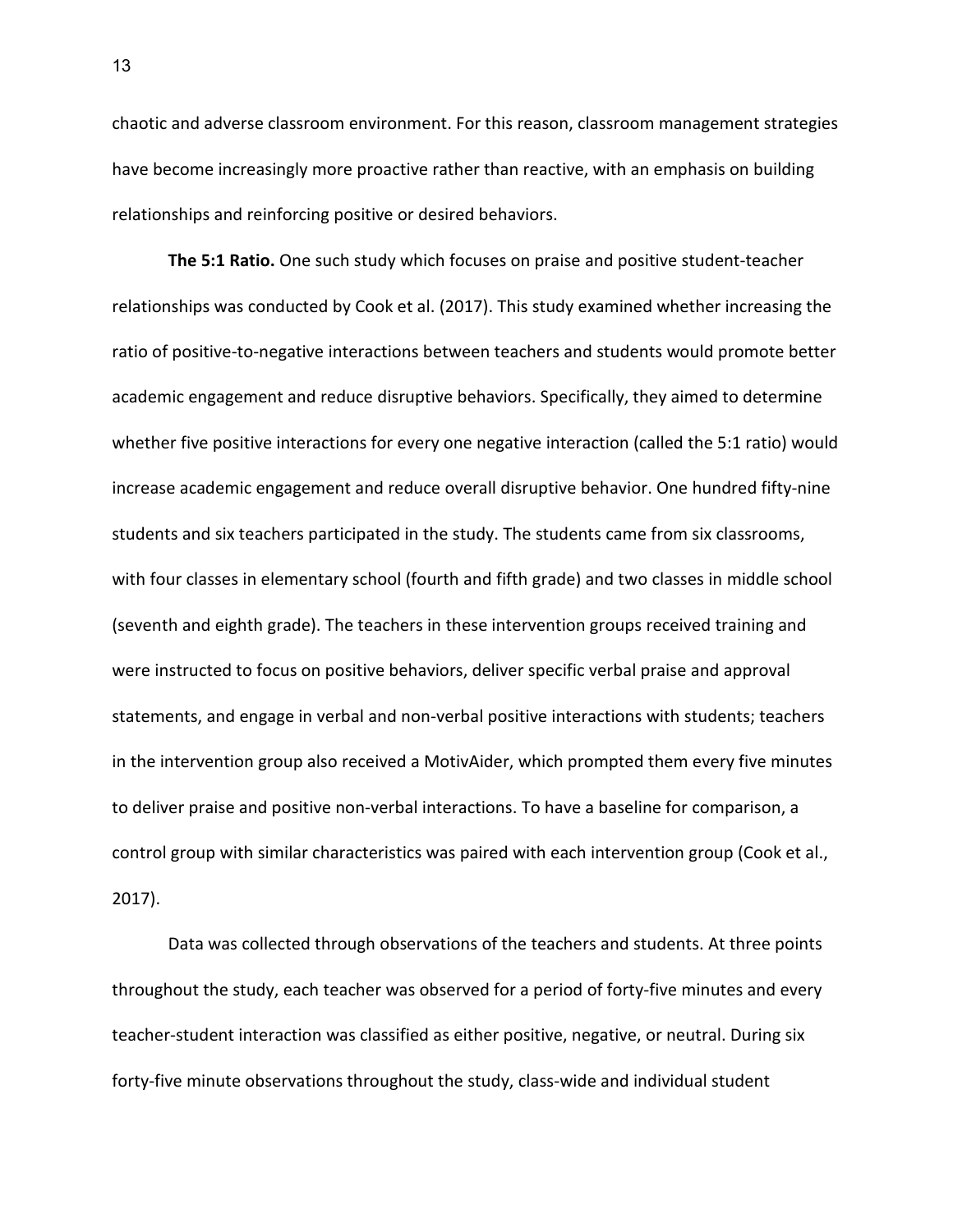behavior was also examined. Student behavior during each observation was either coded as AET (instances where the student was paying attention and on task) or DB (instances where behaviors were not related to the task at hand and were disruptive to learning and the classroom environment) (Cook et al., 2017).

The data collected revealed that teachers in the intervention group shifted their ratios from utilizing more negative interactions to utilizing more positive interactions. In these same classrooms, academic engagement increased and disruptive behaviors decreased. Teachers in the control group, on the other hand, consistently displayed a low ratio of positive-to-negative interactions and levels of academic engagement and disruptive behaviors remained relatively stable throughout the study. Cook et al. (2017) suggest, therefore, that the 5:1 ratio could be an effective classroom management strategy for increasing academic engagement and reducing disruptive behaviors. However, the authors realize that their sample size of teachers was small and that variations in the instructional conditions during observations could have influenced levels of academic engagement and disruptive behaviors. With that in mind, additional research with more teachers and students should be conducted to support their findings and future research should ensure that instructional conditions in all classrooms are similar when classwide and student observations are conducted (Cook et al., 2017).

**Behavior Specific Praise.** A similar study conducted by Haydon and Musti-Rao (2011) examined how positive interactions in the form of behavior-specific praise (BSP) can be effective at reducing disruptive behaviors, while requiring fewer teacher reprimands. Unlike general praise statements, a BSP statement is specific in that "a teacher approves (rewards) a specific academic or social behavior with a verbal comment, the praise statement (i.e., "Joe, I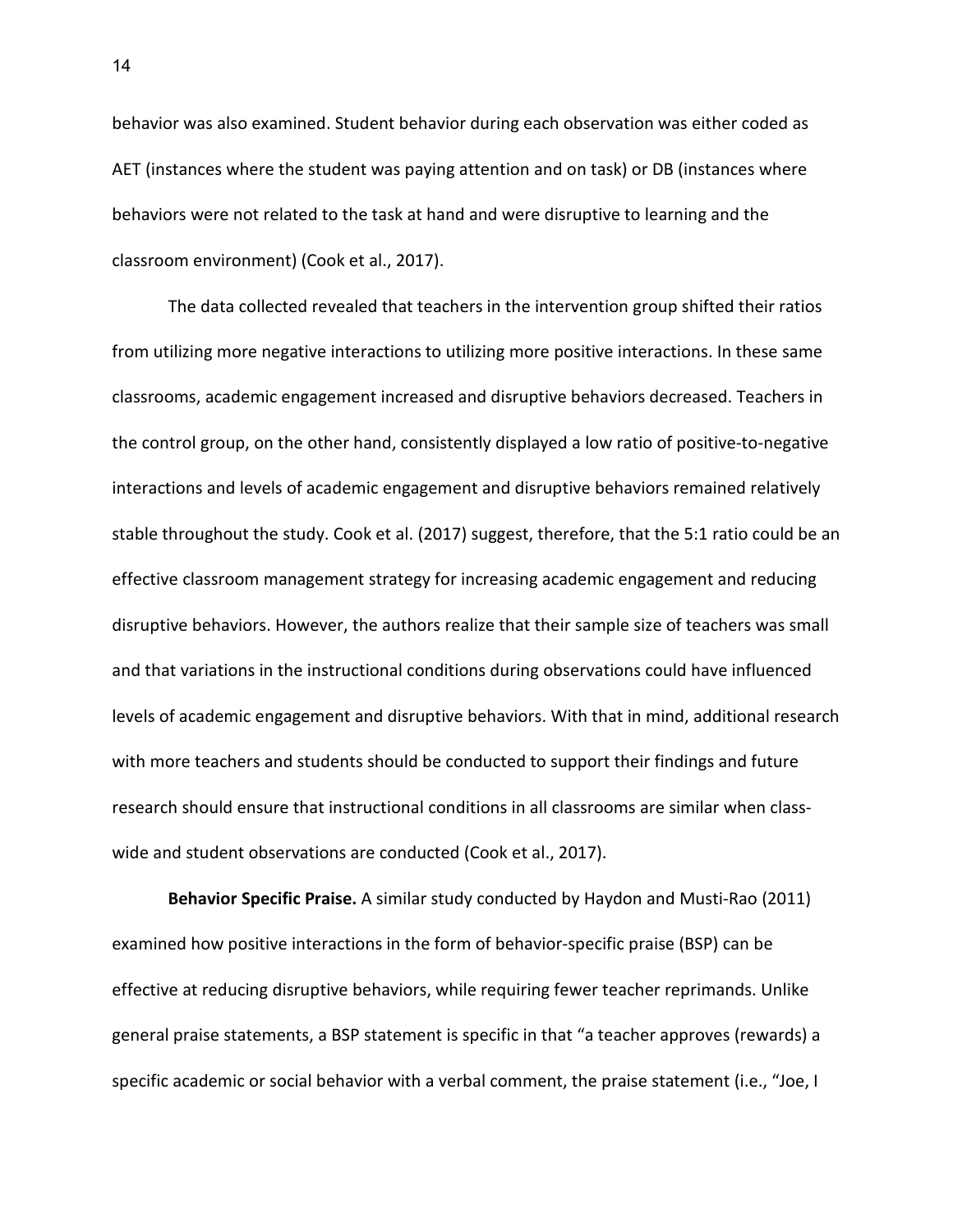like the way you solved the division problem")" (Haydon & Musti-Rao, 2011). The key components of BSP are that it must link the praise statement to a specific behavior, provide feedback to the student, be sincere, and reflect on student skill level; furthermore, the teacher must evaluate the effectiveness of the praise statements and be able to adjust, as needed (Haydon & Musti-Rao, 2011).

This particular study conducted by Haydon and Musti-Rao (2011) involved two eighthgrade general education classrooms in a public middle school in a midwestern city. Prior to beginning the study, pre-baseline data was collected in both classrooms and these observations "indicated high rates of student disruptions, low rates of teacher praise, and high rates of teacher reprimands" (Haydon & Musti-Rao, 2011). Both teacher participants were in their first year of teaching and had tried other classroom management strategies prior to beginning the study, with those strategies having little to no impact on student disruptive behavior in the classroom. Before implementing the intervention in their classrooms, both teachers received individual training on the use of BSP statements. Specifically, they were instructed on how to effectively use BSP statements and were given a script with examples of BSP, which they were instructed to keep near the overhead projector. They were also given and taught how to use a MotivAider to cue them to provide BSP to a student every four minutes. To conclude their individual training session, both teachers practiced delivering BSP for 16 minutes (Haydon & Musti-Rao, 2011).

Data was collected twice a week throughout the eight-week intervention phase and examined teacher praise (either general or BSP), teacher reprimands, and student disruptive behaviors. During baseline, general praise statements and BSP statements were at zero levels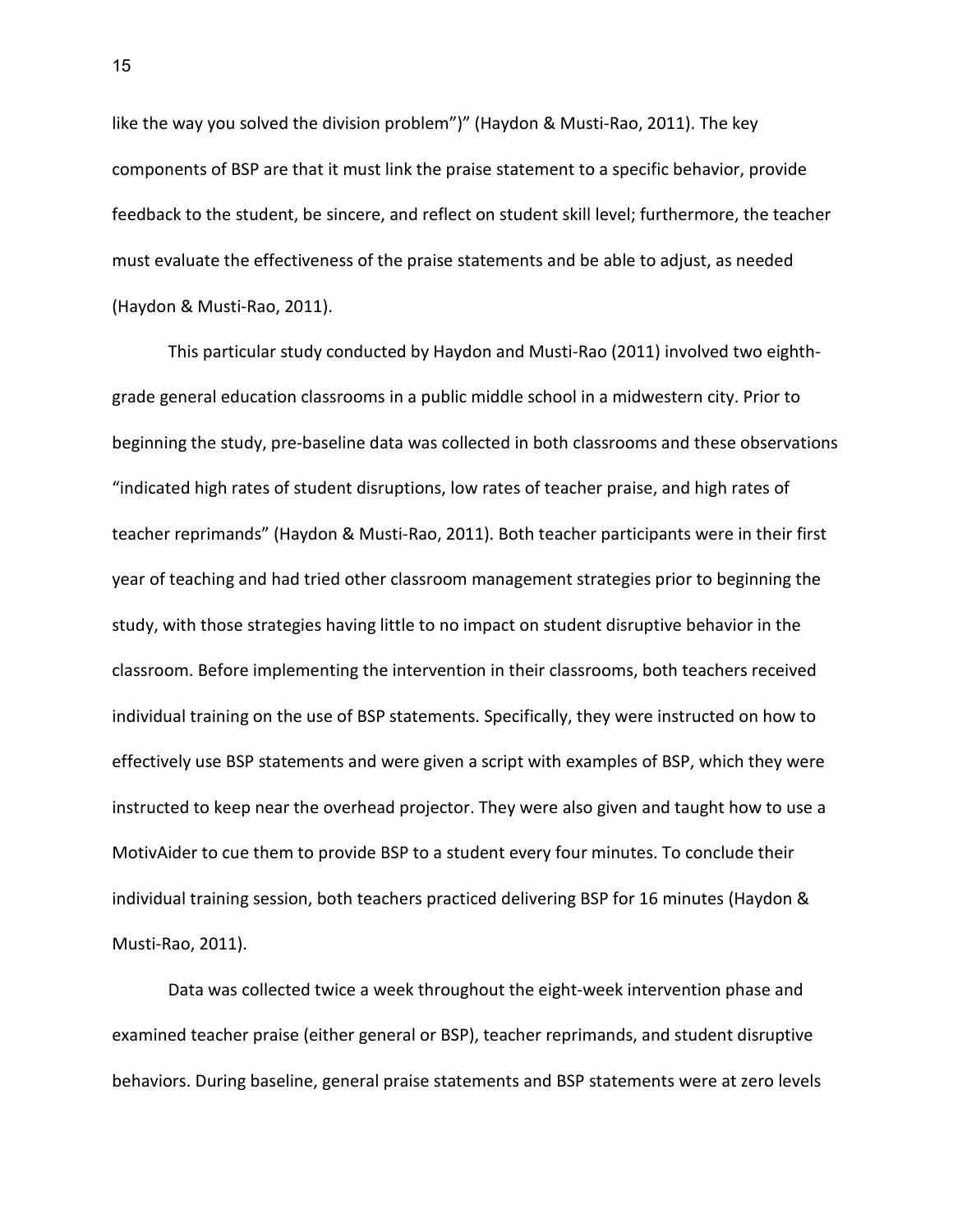for both teachers but these levels increased following the introduction of the intervention. In addition, the number of teacher reprimands decreased from baseline to the intervention phase. Finally, the mean rate of disruptive behaviors in both classrooms decreased during the intervention phase. These results provide support for training teachers to use praise as a strategy to decrease disruptive behaviors. This study, however, did not collect data on academic measures and therefore does not provide information on how praise statements impact academic engagement or student learning (Haydon & Musti-Rao, 2011).

**Clear Expectations, Immediate Feedback, and Weekly Consequences.** Another study conducted by Narhi et al. (2017) evaluated the effects of a class-wide intervention on classroom behavioral climate and disruptive behavior in 38 Finnish middle schools. The researchers hypothesized that if teachers provided clear behavioral expectations, immediate positive feedback, and weekly consequences for middle school students who displayed unwanted behaviors, then the behavioral climate in the classroom would improve and levels of disruptive behaviors would decrease (Narhi et al., 2017).

607 teachers from seventh and eighth grade classrooms who were nominated to participate in the study based on their poor classroom climate. These teachers received training on how to implement the intervention in their classroom and were instructed to rephrase disruptive behaviors as behavioral instructions for students and were told to use behavior specific praise (BSP) when students succeeded in following behavioral instructions. An additional component of this intervention was that each student was evaluated weekly on whether or not they succeeded in behaving according to the expectations. Feedback on that week's behavior was then provided at a whole-class level during which the teacher focused on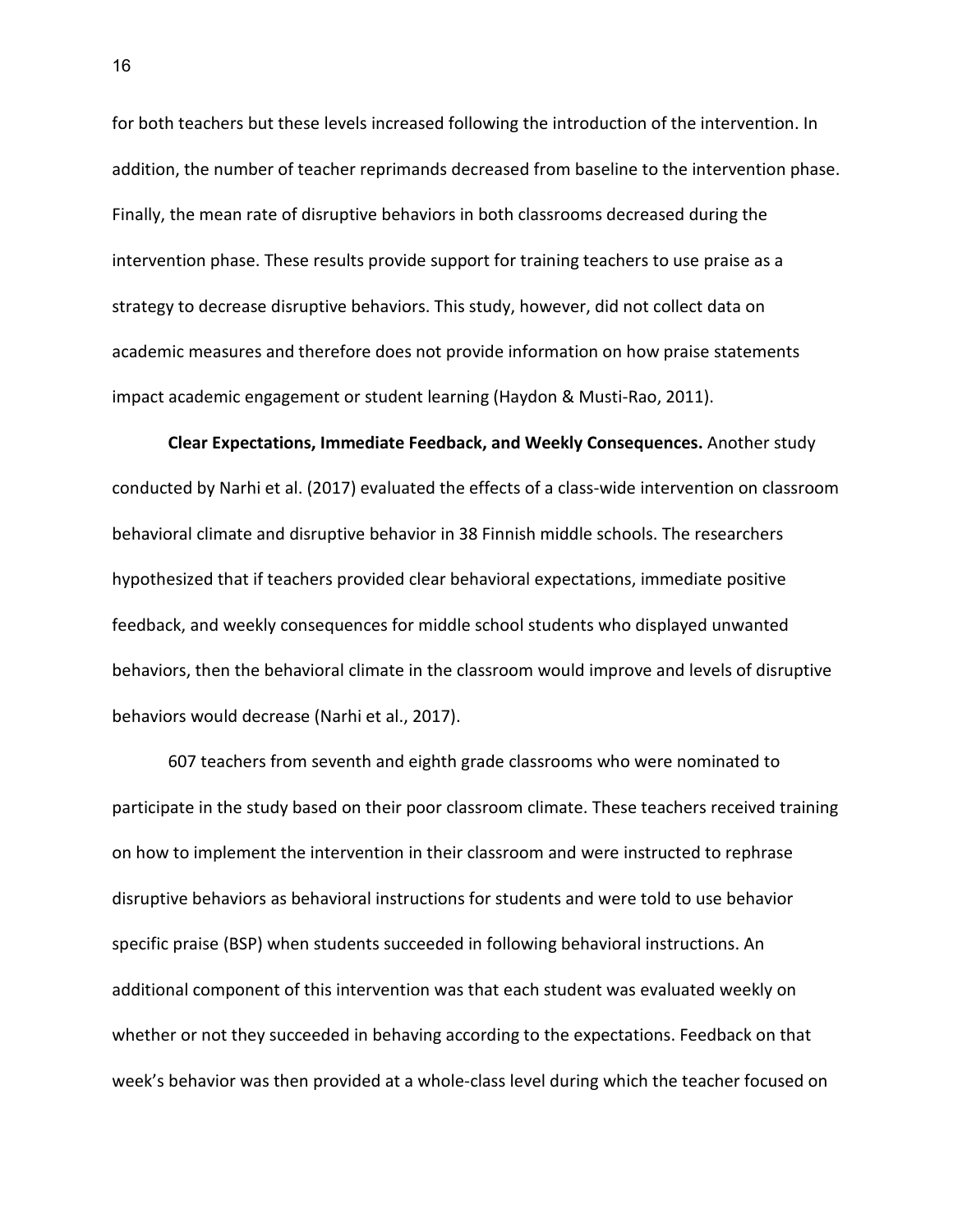praising students who succeeded in behaving according to expectations. If individual students did not meet expectations during a particular week, the student's parents were contacted and a meeting with the student, parents, and student services team was arranged. A second failure to meet behavioral expectations resulted in another meeting, this time with other school personnel in attendance (Narhi et al., 2017).

The study was conducted with a group of teachers and students during the fall term, and then repeated with a second group of teachers and students during the spring term. Data was collected pre and post-intervention through questionnaires completed by the teachers and students. The teacher questionnaire consisted of 17 statements that the teacher rated on a sixpoint Likert scale, with four of the statements related to students' learning, five to disruptive behaviors, five to physical and psychological safety, and three to caring for the classroom environment. The teachers also answered four questions related to the strain they experienced from teaching the participating class. The students completed a similar questionnaire during their homeroom class which consisted of 21 statements on a four-point Likert scale, which the student rated based on their thoughts and experiences in the classroom. At the conclusion of the intervention, both teachers and students completed another questionnaire which had them evaluate the acceptability of the intervention. Furthermore, treatment fidelity was assessed through questionnaires in which the teachers evaluated their own performance in implementing the intervention, and an additional questionnaire was completed by students where they evaluated the teachers' behavior in relation to the principles of the intervention (Narhi et al., 2017).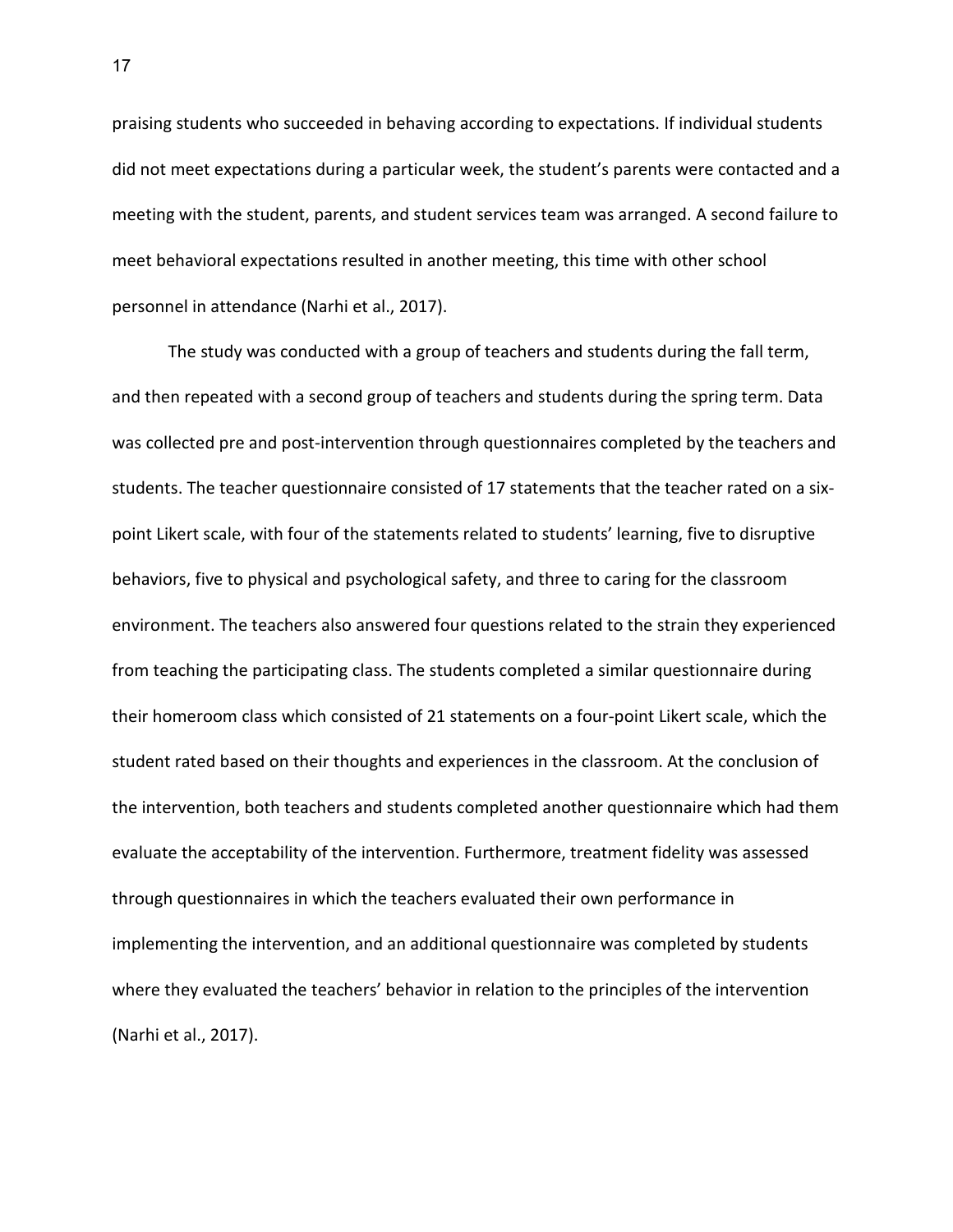While the acceptability results indicate that the intervention was well accepted by teachers and students, the effect results obtained from both groups indicated varying results. The results from the teachers' evaluations of the classroom climate showed an improvement during the intervention, especially during the spring term. Anecdotal evidence from the teachers suggests that this may be due to the fact that having common behavioral expectations across classrooms at the middle school level makes lessons more predictable for students and requires them to make fewer behavioral adjustments to individual teacher expectations. The results from the student evaluations, however, were more inconsistent and indicated there were no intervention effects on the classroom behavioral climate. Despite the inconsistency with student results, Narhi et al. (2017) suggest that this intervention has the potential to produce significant improvements in classroom behavioral climate in middle schools.

**Co-constructed Rules, Behavior-Specific Praise, and Reduced Reprimands.** A study conducted by Hollingshead, Kroeger, Atlus, and Trytten (2016) examined the effects of a combination of class-wide interventions on on-task behavior for middle school students. Specifically, the authors wanted to determine if implementation of student co-constructed rules, behavior-specific praise (BSP), and reduced teacher reprimands (TR) would result in increased on-task behavior for students. The three interventions chosen for this study were selected based on the authors' belief that these strategies reflect the emerging principles of culturally responsive teaching (CRT), which can be defined as "using the cultural knowledge, prior experiences, frames of reference, and performance styles of ethnically diverse students to make learning encounters more relevant and effective" (Hollingshead et al., 2016). The authors suggest that "student co-constructed rules reflect the ability and willingness to use culturally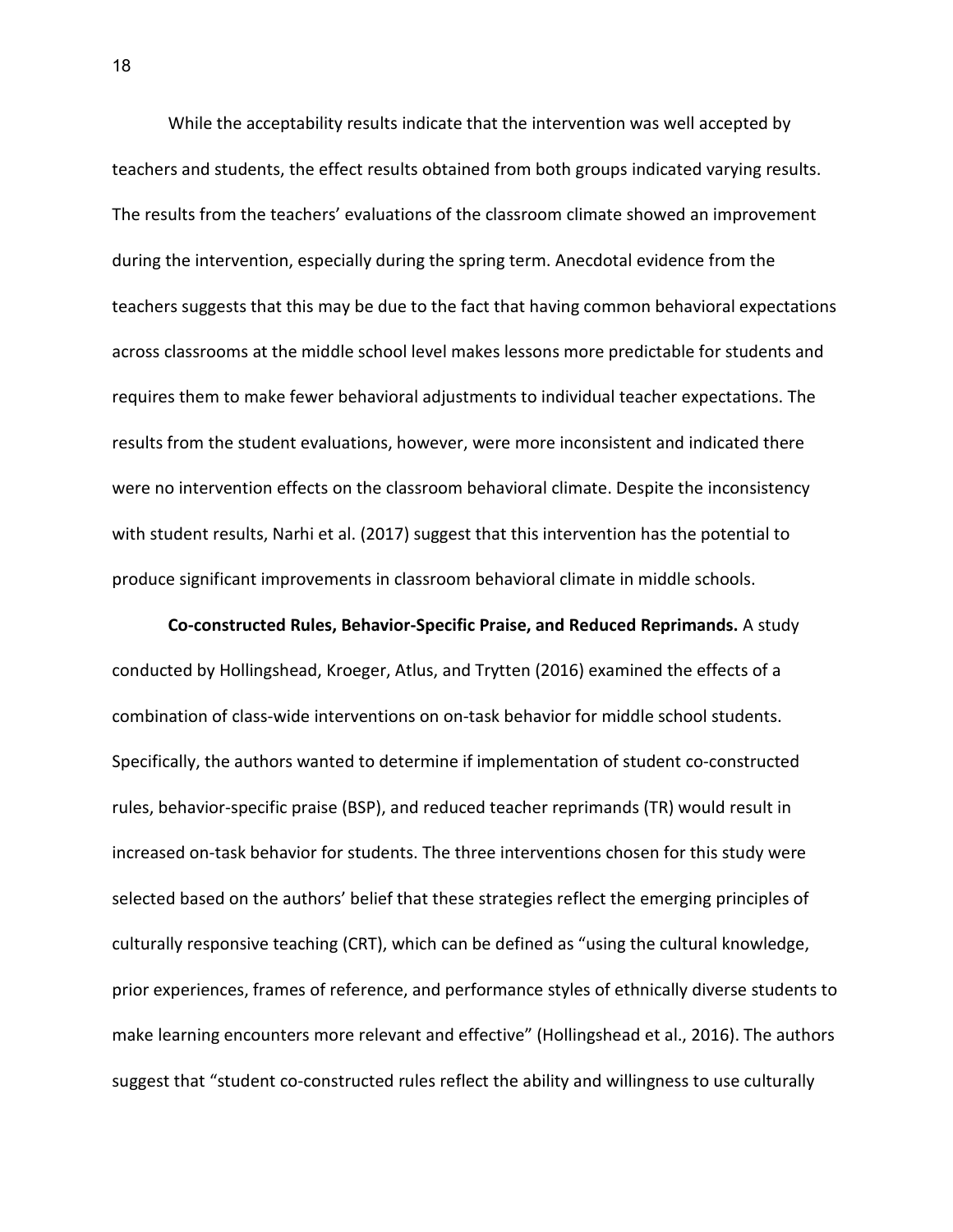appropriate management strategies, increased awareness of power structures, and the development of community and sense of family in the classroom" (Hollingshead et al., 2016). Regarding BSP, they propose that its use in the classroom is consistent with positive studentteacher relationships and high expectations for students. Finally, the authors suggest that a reduction of teacher reprimands implies that the teacher is less reactive to unwanted behaviors and more interested in "increasing the positive tone of the classroom, a tone associated with community and sense of family where all present are perceived as parts of the whole" (Hollingshead et al., 2016).

This study was conducted in a seventh-grade classroom consisting of 31 students in a high-poverty, midwestern school. The classroom teacher who participated was a Caucasian female who had 17 years of teaching experience and a master's degree. Prior to implementation of the intervention, data was collected during three sessions on the frequency of on-task or off-task behavior and the frequency of BSP and TR. After baseline data was collected, the teacher underwent a 30-minute training session on using BSP statements, reducing TR statements, and designing classroom rules. During this training session the principles of culturally responsive classroom management were discussed, and the teacher was encouraged to ignore negative behavior and focus on providing praise to positive behaviors already present in the classroom (Hollingshead et al., 2016).

At the start of the intervention period the teacher collaborated with the students to come up with class-wide rules. First, each student brainstormed five rules and then the teacher had the students work in small groups to develop a master list for their table. The teacher then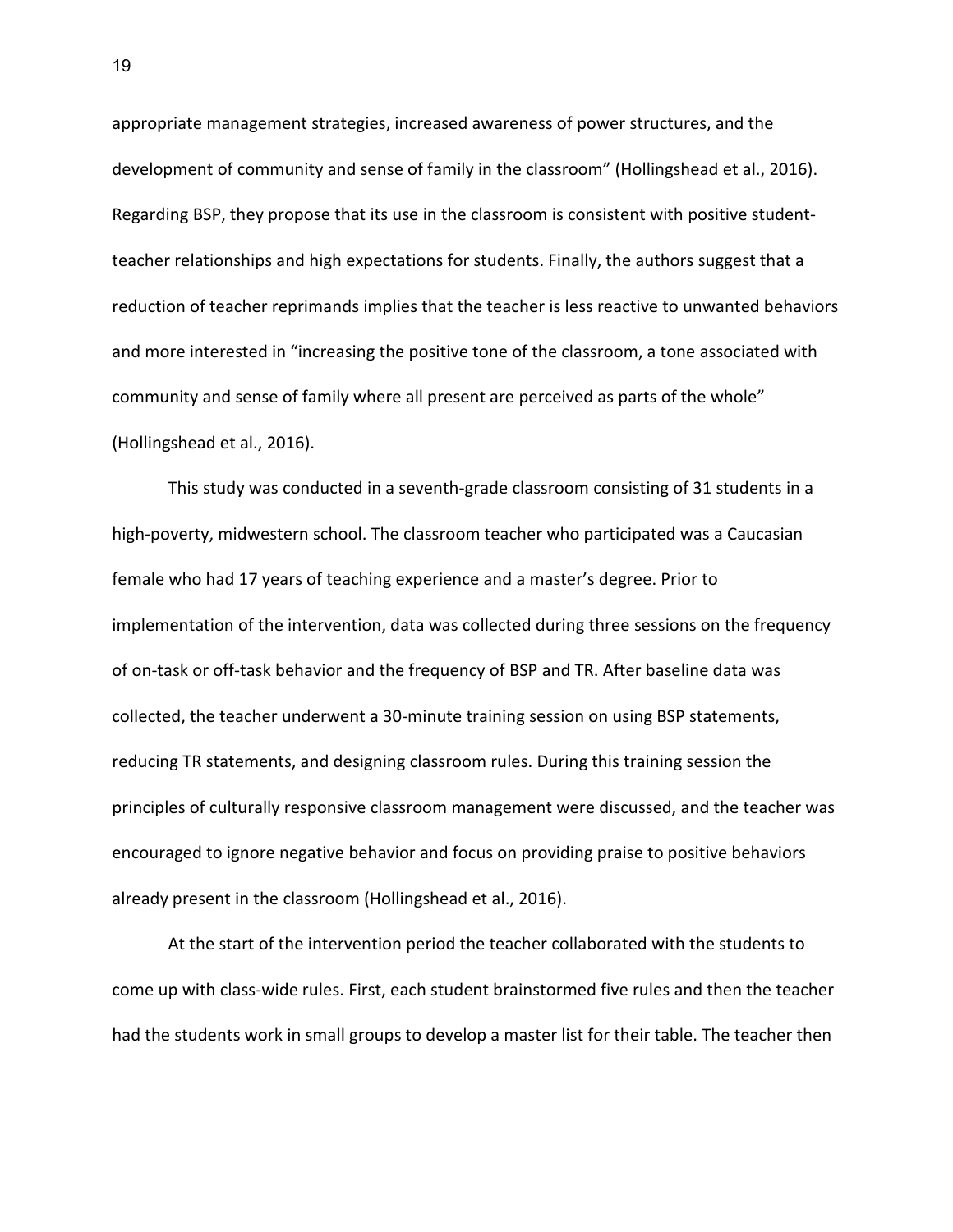facilitated a whole-class discussion which led to the development of five rules on which they all agreed. The rules were then displayed in the classroom as:

> Rules for Room 157: In order to be successful and help make class run smoothly, I should: Stay in my seat, Stay quiet, Stay focused (on the speaker when someone is talking, on my work otherwise), Follow directions, Write down important information, Use positive words. (Hollingshead et al., 2016, p. 281)

Data collected during the baseline phase indicate that BSP statements were nonexistent and TR occurred an average of 23.4 times per observational segment. Upon implementation of the intervention, BSP statements increased significantly (occurring an average of 29.17 times) and TR decreased to an average of 6.08 times per observational segment. During the intervention phase, the average percentage of on-task behavior was 74.2, compared to only 52.6 during the baseline phase. A brief withdrawal phase resulted in an immediate decrease of on-task behavior which prompted the teacher to refuse continuation of the withdrawal phase and request a return to the intervention. Upon reimplementation of the intervention, the effects were immediate with the average percentage of on-task behavior increasing to 70.8 (from 57.0 during the withdrawal phase). Data was also collected during a four-day maintenance phase which indicated a strong increase in on-task behavior compared to the baseline phase, but a slightly lower average of on-task behavior (57.6) compared to the intervention phases (Hollingshead et al., 2016).

Furthermore, anecdotal comments from both the teacher and students provide additional support that the intervention was effective. For one thing, the teacher expressed how easy the intervention was to implement, stating that "'It took no more energy to begin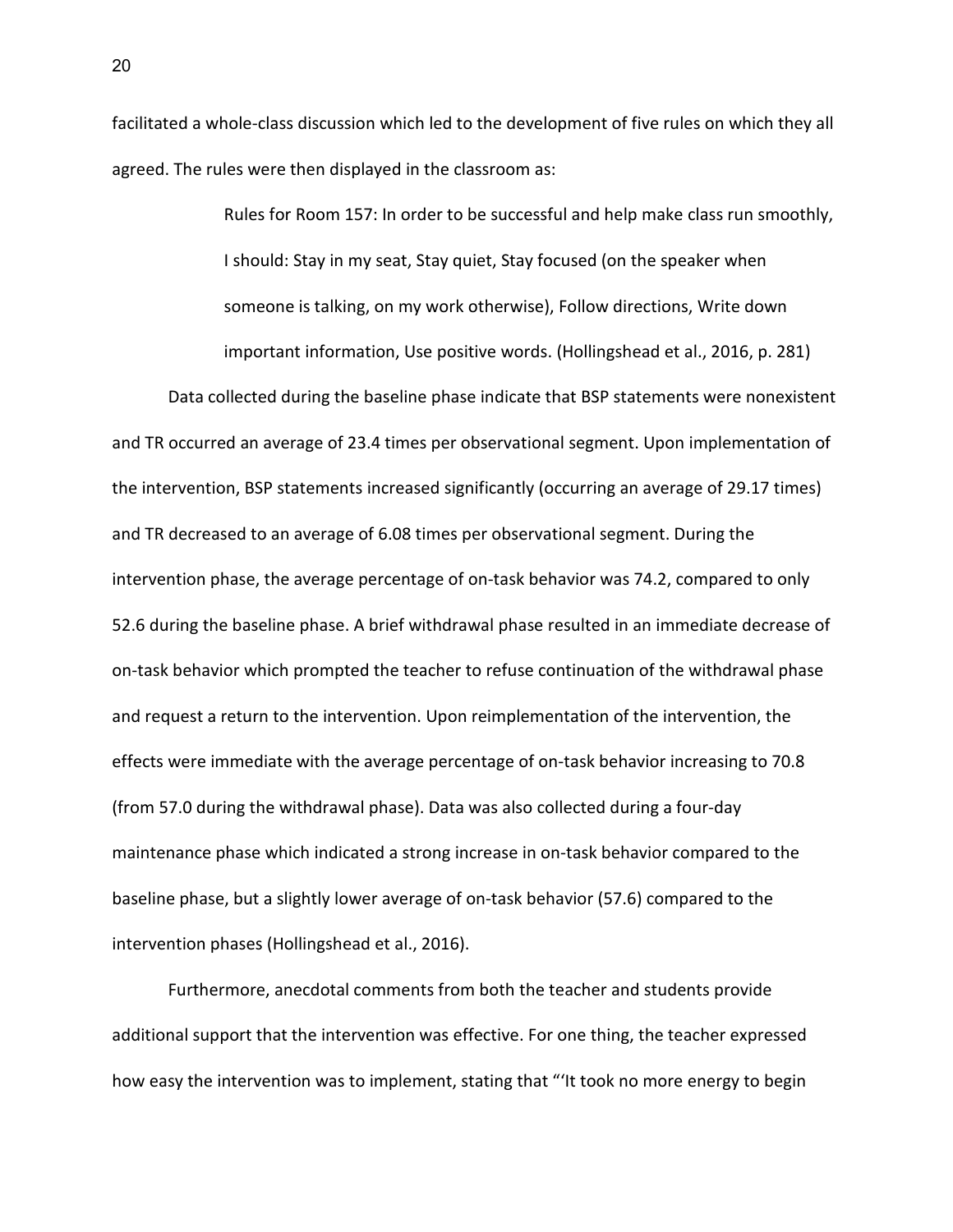making positive statements as opposed to reprimands, and student engagement increased in ways that it had not with reprimands'" (Hollingshead et al., 2016). She also expressed how she planned to introduce the intervention to her colleagues through the school's Positive School Culture Committee, in hopes of initiating building-wide implementation of the intervention. Similarly, the students expressed their liking for the intervention and commented on the changes within days of its implementation. Anecdotal comments from students included "'We like this,' and 'Can you tell Mrs. X to do class like this?' and comments intended to illicit praise statements-- 'See? My notebook is out, too,' and, 'Am I doing a good job on my map?'" (Hollingshead et al., 2016). Furthermore, the students noticed when the intervention was withdrawn and some stated that they wanted the teacher to return to what she had been doing. These anecdotal comments, along with the data collected through observation, "suggest that student behavior can be increased by implementing a feasible intervention package consisting of BSP statements and reduced TR in a context of codeveloped rules" (Hollingshead et al., 2016). To strengthen these findings, additional studies in multiple classrooms with a multiple baseline design ought to be conducted (Hollingshead et al., 2016).

**Positive Greetings at the Door.** An additional study conducted by Cook et al. (2018) examined the effect of Positive Greetings at the Door (PGD). For this study, the authors wanted to determine if having teachers incorporate proactive strategies as students entered the classroom would result in fewer problem behaviors and increased academic engagement during class. The procedure for implementing PGD involved three specific steps; first, the teachers met each student at the door with a specific positive interaction, such as a handshake or greeting using the student's name. Next, the teacher provided both "individual student and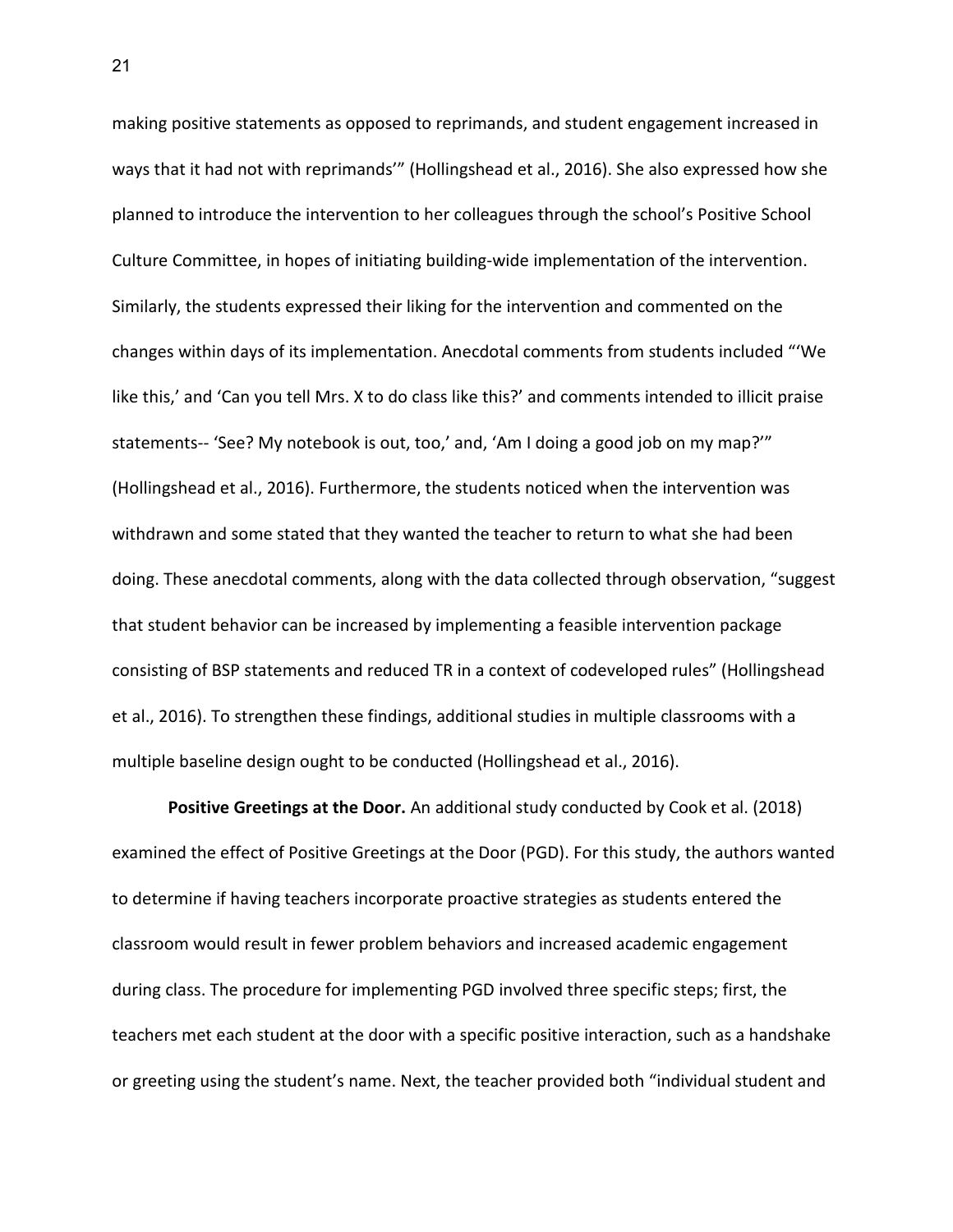the whole class with pre-corrective statements to facilitate students' successful transition into the classroom setting" (Cook et al., 2018). In other words, the teacher would remind individuals and the class as a whole of what behaviors were desirable and would result in success. Finally, the teacher included a positive reinforcement contingency to recognize students coming to class and arriving on time, to decrease truancy and tardiness (Cook et al., 2018).

This particular study conducted by Cook et al. (2018) involved ten middle school classrooms, five which were assigned to the PGD group and five which were assigned to the attention control group. Baseline data for both groups was collected in the fall, with observers examining class-wide and individual student behaviors and recording behaviors as AET (engaged) or DB (disruptive). The same procedure for recording behaviors was used to collect post-data in the winter. Comparing results of baseline data with post-data, "this experimental study found that classrooms in which teachers receiving training and support to use the PGD strategy were associated with diminished DB and greater AET than those in the attention control" (Cook et al., 2018). Specifically, students in those classrooms which utilized PGD exhibited a 20% increase in AET, which corresponds to an additional hour of AET over the course of a five-hour school day. This study, therefore, provides support for using PGD in middle school classrooms as a means to provide effective instruction by reducing disruptive behaviors and increasing academic engagement. Future research should replicate the present findings amongst a larger, more diverse group of teachers and students to increase the generalizability of the findings (Cook et al., 2018).

The results of the study conducted by Cook et al. (2018) validate a similar claim made a decade earlier by Allday and Pakurar (2007). In this earlier study, teacher greetings were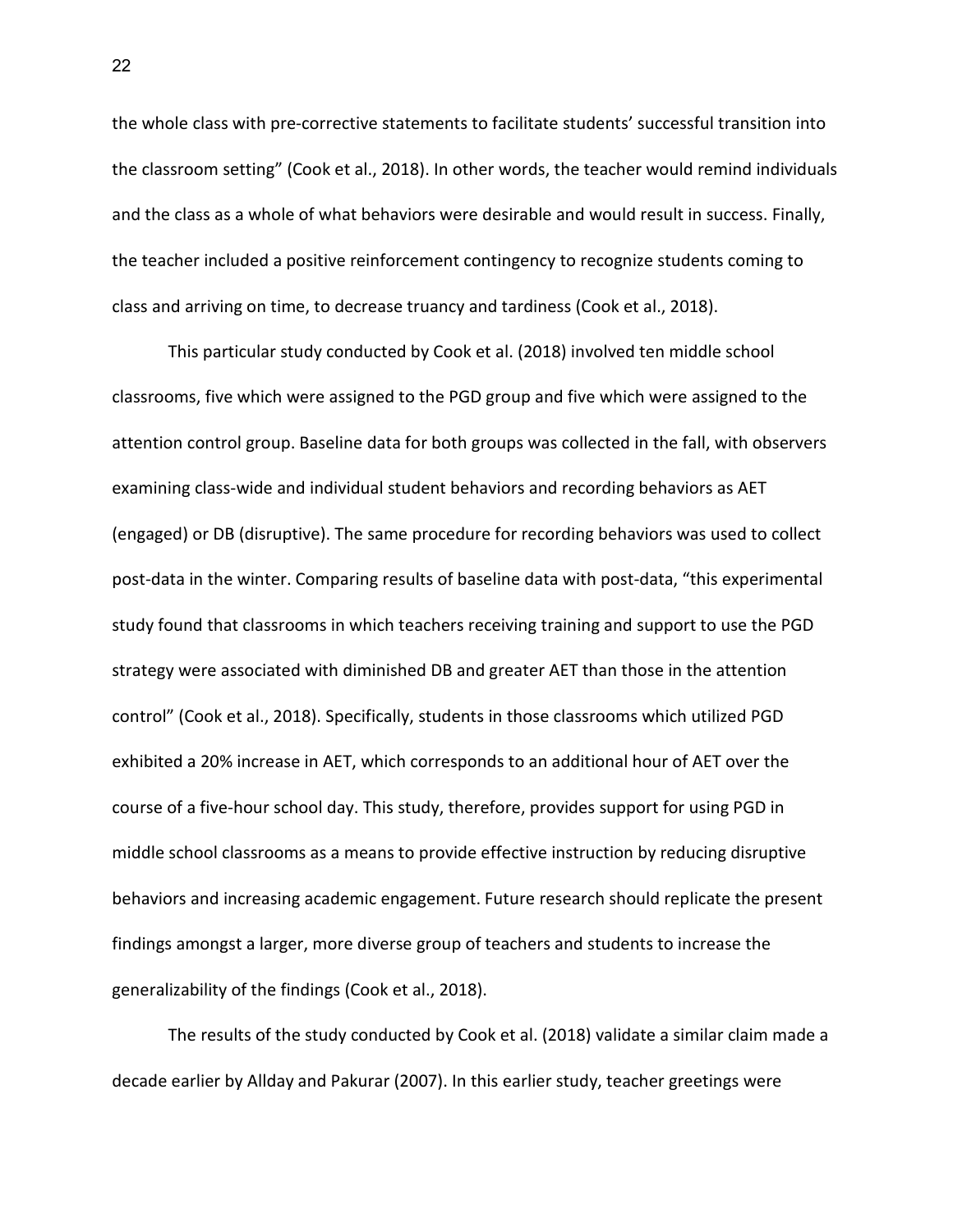examined to determine how they impacted on-task behavior of three middle school students with problem behaviors. No specific scripts were given for the teachers to follow but they "were instructed to greet each student at the door by using the student's name along with a positive statement (e.g., "I like your new shoes," "I am glad you are here today")" (Allday & Pakurar, 2007). Following this greeting at the door, the teachers then went about their normal classroom routine and on-task behavior was examined during the first ten minutes of class (Allday & Pakurar, 2007).

Data was collected of the three student participants over a six-week period. Observers watched the student as they participated in the normal class routine and the student's behavior was recorded using momentary time sampling, with fifteen second intervals. During each interval, the observer recorded whether or not the student was on-task (meaning he or she was actively listening, following instructions, participating in the activity at hand, or seeking help in an appropriate manner). The data from this study indicated that "teacher greetings were associated with an increase in on-task behavior for all participants" (Allday & Pakurar, 2007). Specifically, this method resulted in a 27% increase in academic engagement for the three student participants, thus providing support for greeting students at the door as a simple and effective strategy to improve student learning (Allday & Pakurar, 2007).

**Establish-Maintain-Restore.** Duong et al. (2019) conducted a study where they examined the impacts of the EMR (Establish-Maintain-Restore) approach on student-teacher relationships, academic engagement, and disruptive behaviors in middle school. The EMR approach focuses on the relationship between a student and a teacher and is "designed to improve teachers' skills in cultivating, maintaining, and restoring relationships with their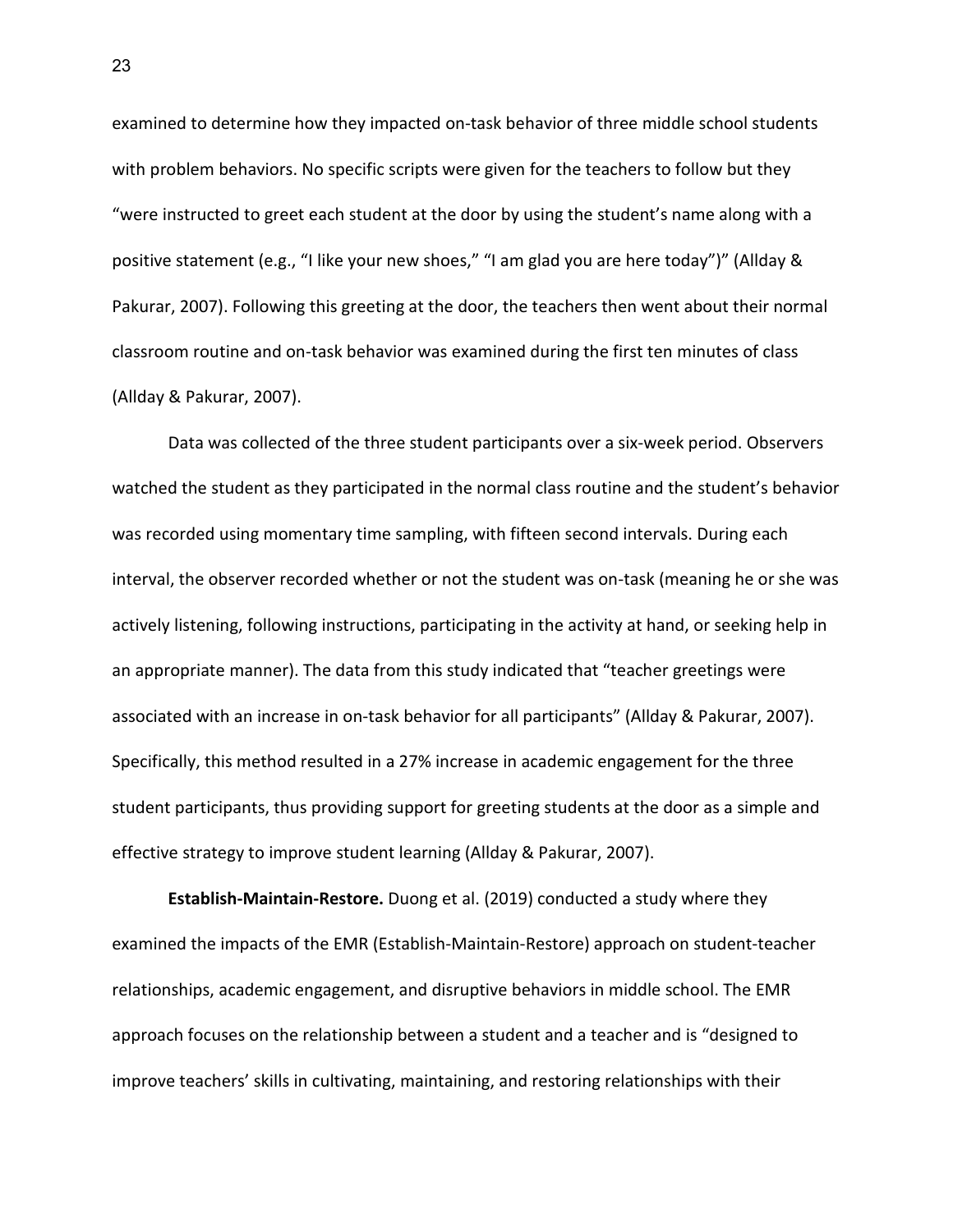students." (Duong et al., 2019). During the *Establish* phase of EMR, the objective is to develop a connection between the teacher and the student through individual interactions with the student. Once a relationship has been established, the *Maintain* phase consists primarily of the teacher using the 5-to-1 ratio of positive to negative interactions with the student, to avoid the relationship diminishing. The final phase, *Restore*, comes into play when harm has come to the relationship "because of a misunderstanding, conflict, neglect, or some other negative interaction" (Duong et al., 2019). When this happens, the teacher delivers at least one restorative communication to the student such as letting go of the event, taking ownership for the problem, or validating the student's feelings. The researchers hypothesized that using this approach with middle school students would result in improvements in student-teacher relationships and academically engaged time, and result in a decrease in disruptive behavior (Duong et al., 2019).

20 teachers and 190 students from a middle school in the Pacific Northwest region of the United States participated in the study. The participating teachers and students were divided into a control group and an intervention group, and both groups of teachers were provided with the same amount of professional development time during the initial training and subsequent consultations. The teachers in the intervention group underwent a three-hour training about the EMR approach and how it can be used in their classroom to cultivate, maintain, and repair relationships with their students. The teachers in the control group, on the other hand, met and "were asked to discuss strategies they use to establish positive relationships with students and effective classroom management practices" (Duong et al., 2019). At the conclusion of the intervention period, a modified version of the Student-Teacher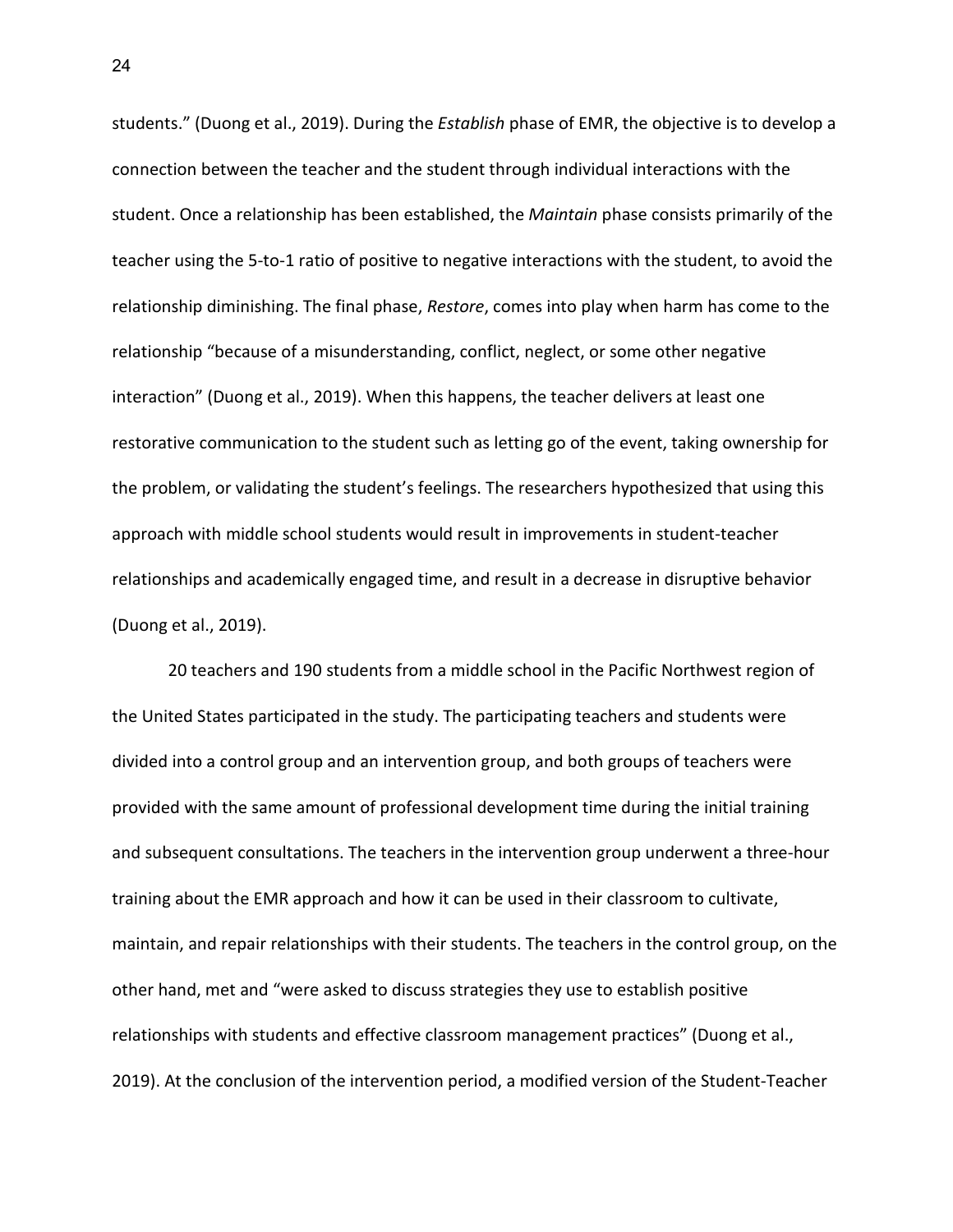Relationship Scale was used to measure the quality of student-teacher relationships. At pre and post-intervention, observations of student behavior were collected and coded as either academically engaged or disruptive behavior (Duong et al., 2019).

The results of this study provide support for using the EMR approach in middle school classrooms. Students in the EMR condition showed improved student-teacher relationships and experienced an increase in academically engaged time, while those levels for students in the control condition remained stable. Furthermore, disruptive behavior decreased for both groups, but the decrease was much larger among students in the EMR condition. While the effects of EMR were mostly consistent across student characteristics such as gender, ethnic minority status, and free/reduced lunch eligibility, "the intervention had the strongest positive impact on students with the lowest quality relationships with their teachers at baseline" (Duong et al., 2019). This may be due to the fact that students with higher scores at baseline had less room for improvement or that teachers focused on the relationships that needed more attention. To strengthen the findings in this study, additional research needs to be done with a larger sample size. Furthermore, evaluation of long-term outcomes such as student academic achievement should be conducted to determine if the effects of the EMR approach go beyond the study timeframe (Duong et al., 2019).

# **Group Contingencies**

When relationship building strategies alone do not lead to improved student behavior, a second layer of support is needed to promote desired behaviors. Contingencies are commonly implemented in classrooms as a more intensive method of behavior management and to increase academic engagement. A contingency requires that a condition must be met or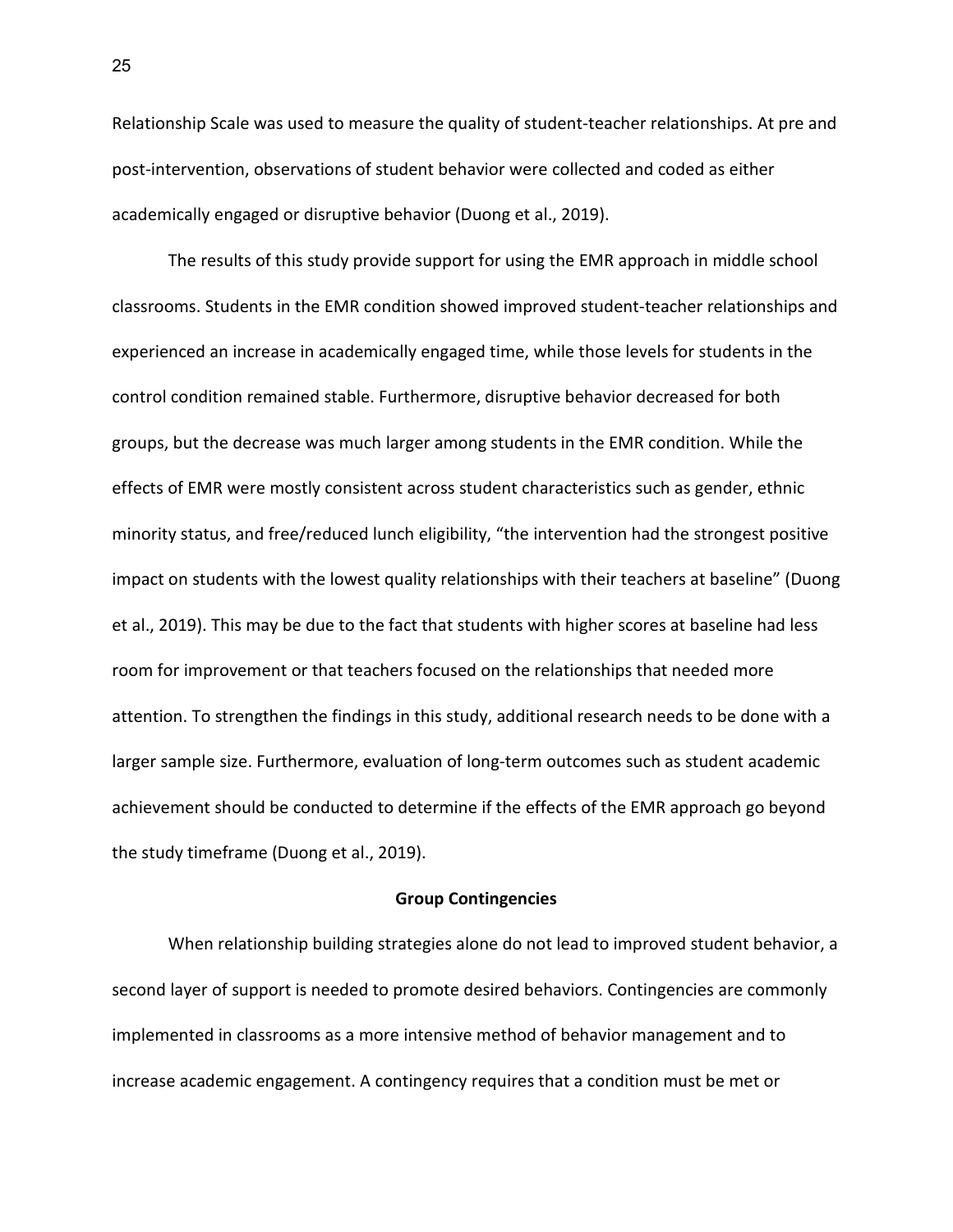satisfied before access to a reward is granted. Contingencies can be broken down into two main categories: independent contingencies and group-oriented contingencies. An independent contingency is a procedure through which access to a reward is based on individual performance. For instance, an independent contingency may be established with a student where they are told that they can earn a reward if they require no behavior redirections during class. Dart et al. (2016) found that while independent contingencies can be effective for correcting or modifying behavior, it can be time consuming to implement and difficult to carry out when multiple students are in need of behavior modification. Group-oriented contingencies, on the other hand, "allow for the modification of the behavior of an entire group through delivery of a single consequence" (Dart et al., 2016), which places less demand on the teacher because one contingency applies to all students in the classroom. As a result, grouporiented contingencies are commonly used as classroom intervention and support strategies for managing disruptive student behavior and increasing academic engagement at the secondary level (Dart et al., 2016).

Group-oriented contingencies can be divided into three main categories: dependent, interdependent, and independent group contingencies. While research suggests that all three types of group contingencies can be effective, Dart et al. (2016) argues that independent group contingencies may have an advantage as they "target the behavior of all students within a group and may maximize the potential for individual student success." An independent group contingency is similar to that of establishing an independent contingency for an individual student, except that the criterion for reinforcement is the same for all students in the classroom. With an independent group contingency, each student has the opportunity to earn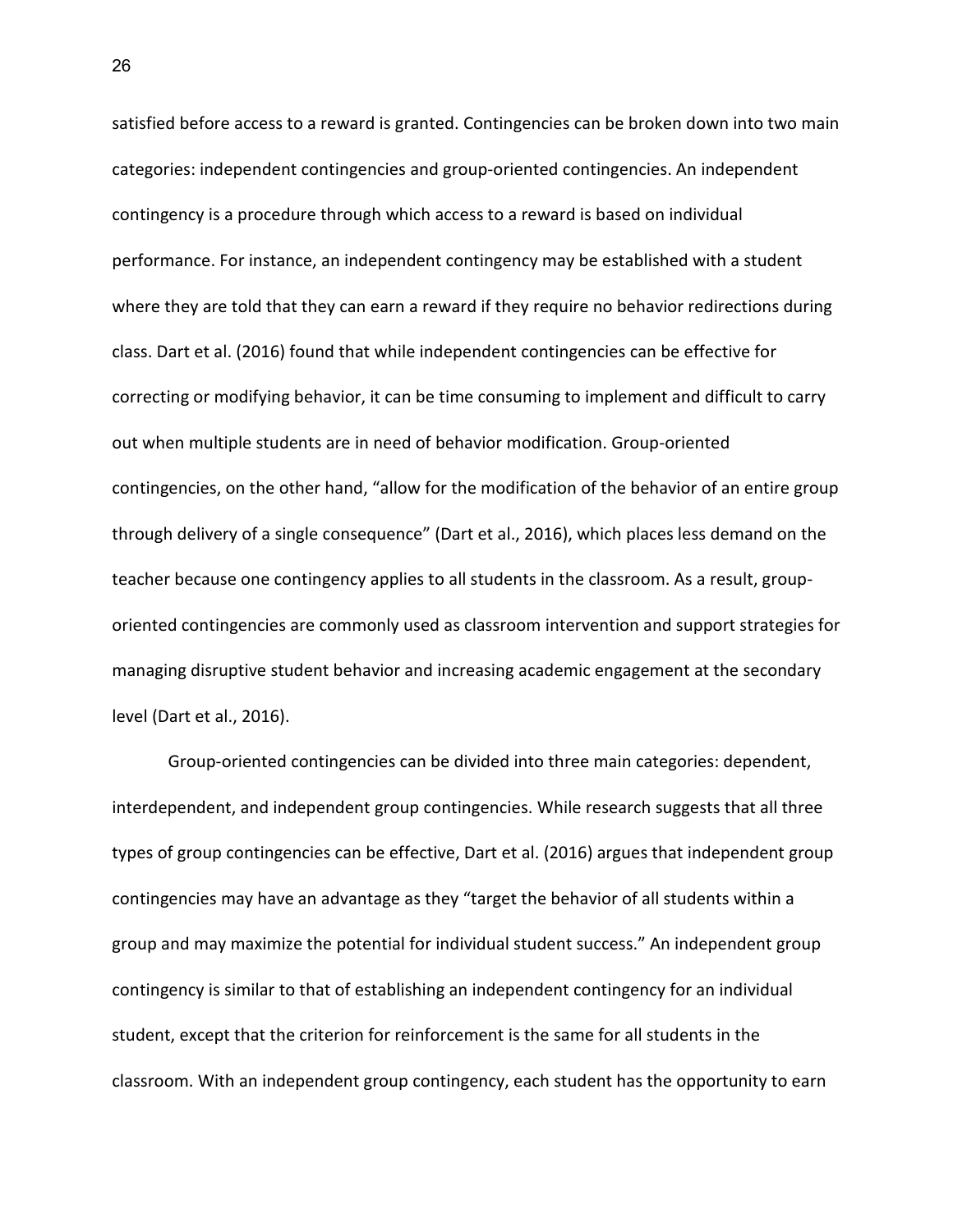the reward and their likelihood of earning the reward is not dependent on the behavior of their peers (Dart et al., 2016). While other types of group contingencies create some level of social pressure, independent group contingencies "puts each individual in control of his or her own goal attainment, potentially eliminating social pressure by removing the overt peer-mediated aspect inherent in dependent and interdependent contingencies" (Dart et al., 2016). Therefore, students who are unable to or do not want to participate in the intervention are not reprimanded by their peers because their failure or lack of participation does not impact their classmates (Lum et al., 2019).

**The Classroom Password.** Dart et al. (2016) conducted a study where they examined the effectiveness of an independent group contingency in three middle school classrooms. The strategy, called the Classroom Password, was investigated to determine its effectiveness at increasing academic engagement and decreasing off-task, inattentive, and disruptive behaviors of students during lecture-based instruction. For this intervention, the teacher chose a password (any word as long as it wasn't too common or too obscure) which they delivered a specific number of times during a lecture. Students were told the password and were given a recording sheet which they used to mark the number of times that they heard the password during the designated time period. At the end of the lecture, the teacher collected the recording sheets and students who correctly identified the number of times the password was delivered were put into a random drawing to earn a share of a prize (Dart et al., 2016).

Before beginning the intervention, student behavior was observed and behaviors were recorded as one of the following: academically engaged, disruptive, off-task, or inattentive. Based on comparisons of the results during the baseline phase and intervention phase,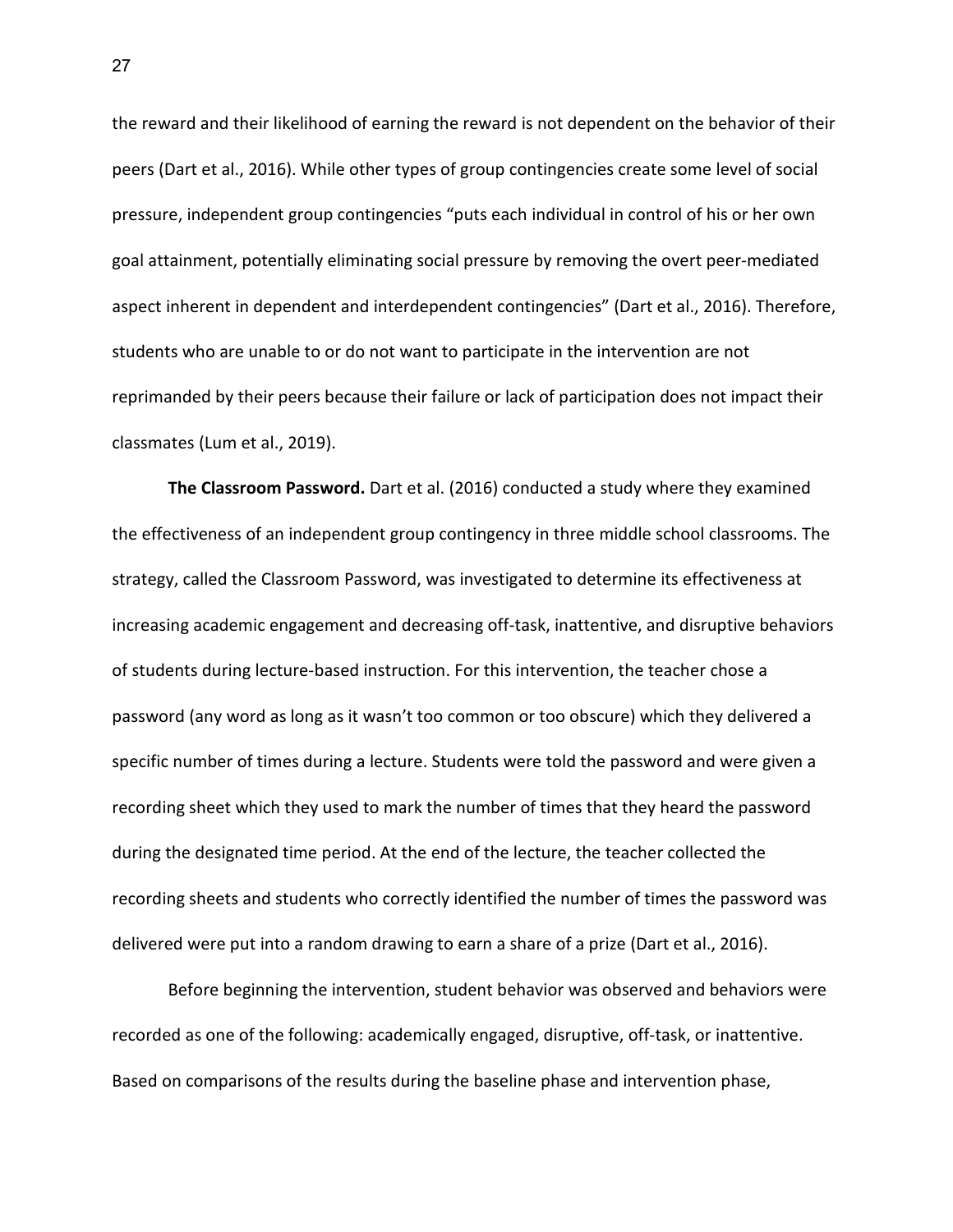academic engagement increased and disruptive behavior decreased upon implementation of the intervention. However, the results indicated that the Classroom Password did not have any noticeable effects on off-task or inattentive student behavior (Dart et al., 2016).

Despite the observational results indicating that the intervention was successful at increasing academically engaged behavior and decreasing disruptive behavior, the intervention received low social validity scores from the teacher participants. Dart et al. (2016) state that "the teachers in the study did not endorse the intervention as effective, despite the presence of clear intervention effects, as indicated by observational data." While the study did not collect feedback from teachers upon completion of the study, it is thought that the inconsistency between teacher ratings and observational data may be due to behavior occurring after the completion of the intervention, considering the intervention was implemented over periods of only fifteen minutes. Other areas that may have led to feelings of ineffectiveness were "minimal change in off-task and inattentive behavior, or the fact that the intervention may not have produced substantial changes in the behavior of those students who demonstrated the most severe disruptive behavior" (Dart et al., 2016). Furthermore, one teacher expressed frustration due to her students' negative response to submitting incorrect answer sheets as her reason for withdrawing from the study early, thus terminating collection of data from her classroom. The authors suggest, therefore, that future research "should attempt to identify any barriers to social validity that the protocol may pose and remediate them through modifications to the intervention" (Dart et al., 2016).

**The Good Behavior Game.** Another type of group-oriented contingency that can be used to manage behavior and increase academic engagement is the interdependent group

28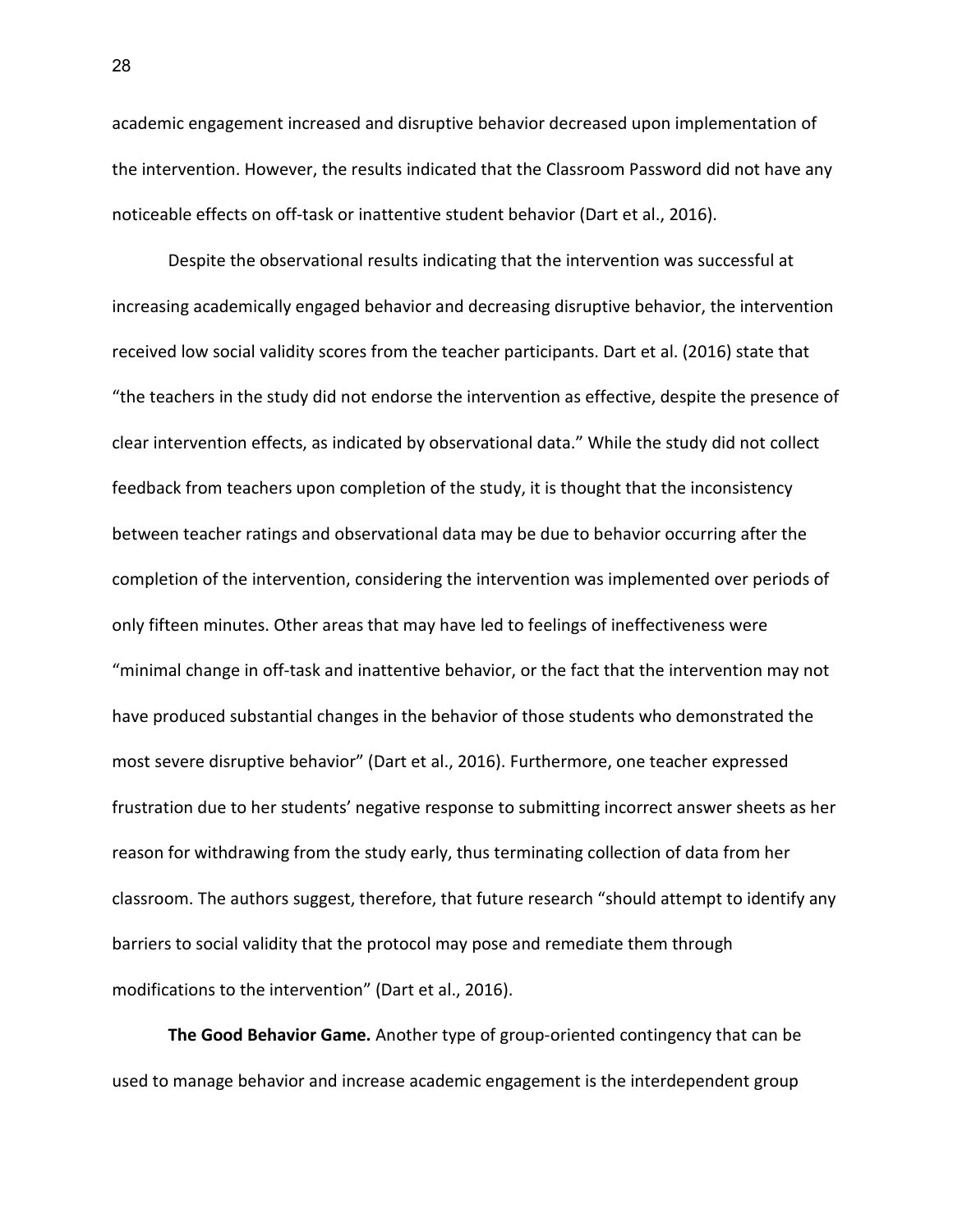contingency, which "permits all the members of a group to access the same reward for the entire group's collective performance" (Dart et al., 2016). One such example that is "a wellestablished classroom management intervention with a wealth of empirical evidence to support its use in reducing disruptions and promoting on-task behavior" (Groves & Austin, 2019) is the Good Behavior Game (GBG). The GBG is a peer-mediated intervention designed to discourage undesirable behaviors and improve academic engagement through the use of rewards. While many variations of the GBG exist, teachers either utilize a punishment-based version or a reinforcement-based version (Groves & Austin, 2019). In both versions, the students are divided into two teams and target behaviors are identified and rules are stated and posted in the classroom (Flower, McKenna, Muething, Bryant, D., & Bryant, B., 2014). In the punishment-based version, teams earn a point each time a member of their team breaks a rule with the goal being to earn the fewest points. The reinforcement-based version, on the other hand, requires all members of the team to follow the rules in order to earn a point for their team and then the team with the most points wins. For both versions, the teams that meet the designated criterion at the conclusion of the game receive the previously agreed upon reward (Groves & Austin, 2019).

Up until recently, most research on the GBG has been conducted at the elementary level (Flower et al., 2014; Kleinman & Saigh, 2011). Studies by Flower et al. (2014) and Kleinman & Saigh (2011) have expanded this research to high school special education classrooms and regular education classrooms, respectively. In both studies, implementation of the GBG resulted in a reduction of target behaviors. In the study conducted by Flower et al. (2014), the overall findings support the use of the GBG for reducing class-wide off-task behavior in high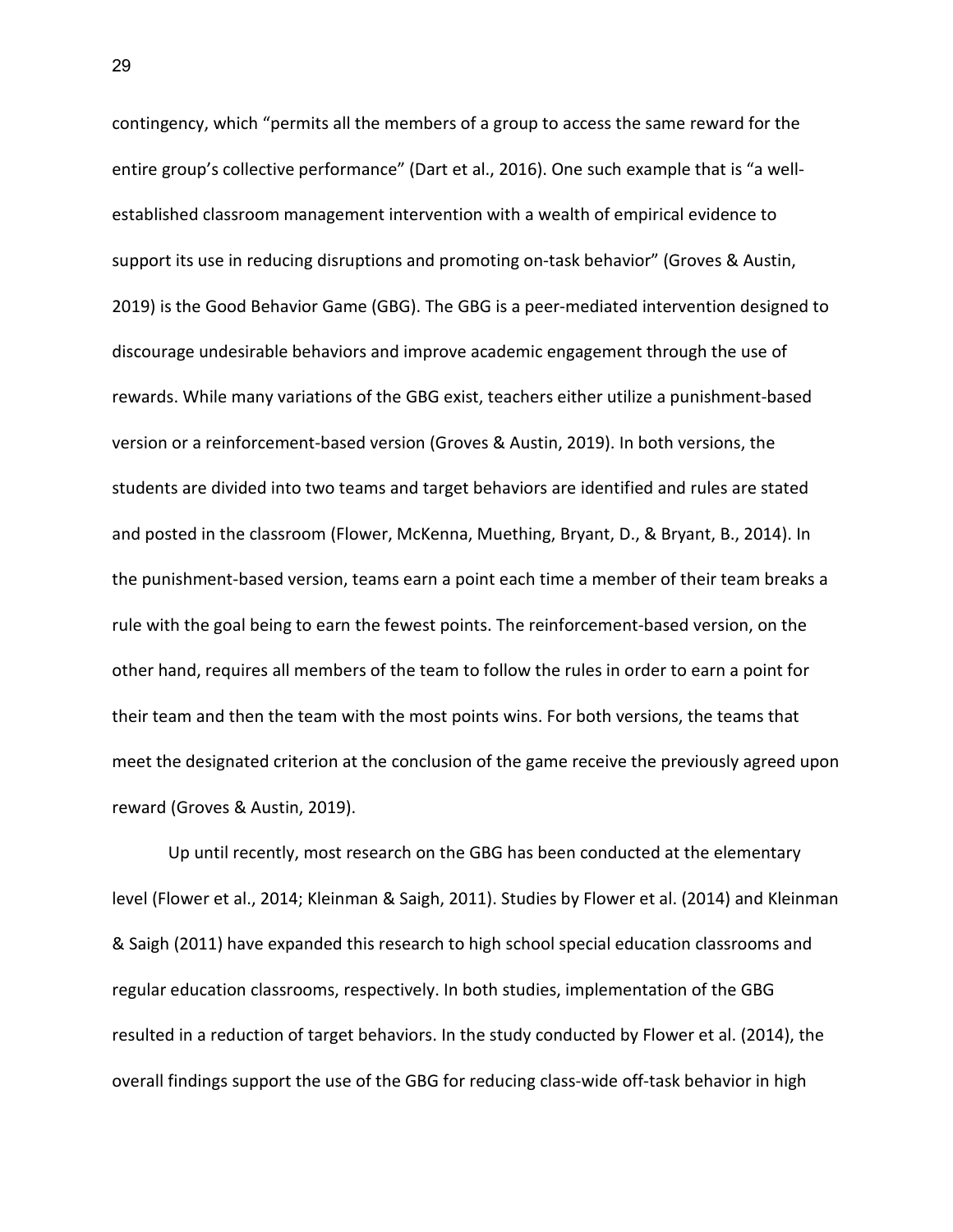school special education students. Similarly, results obtained by Kleinman & Saigh (2011) support the use of the GBG for reducing disruptive behaviors among high schoolers in regular education classrooms.

Being that the GBG had up until this point been primarily implemented at the elementary level, modifications were made in both studies conducted by Flower et al. (2014) and Kleinman & Saigh (2011) to promote student buy-in at the secondary level. Flower et al. (2014) suggest that a key motivator in getting older students to participate in the intervention is to ensure that the reinforcement is appropriate and preferred. To ensure this, the teacher had the students complete a preference assessment to determine what rewards would be given out to the winners. In the study conducted by Kleinman & Saigh (2011), target behaviors were described as classroom expectations rather than rules, and students were given the "opportunity" to participate and earn rewards, rather than being told that they had to. This was thought to have facilitated participation and compliance in the GBG for this group of students, as it gave them a choice and the freedom to decide whether or not to engage in the intervention (Kleinman & Saigh, 2011).

**Tootling.** Another strategy, called Tootling, is a peer-based intervention that utilizes an interdependent group contingency or an independent group contingency to promote positive behaviors in secondary classrooms. "It [Tootling] receives its name because it is the opposite of tattling, and is a play on the expression, 'tooting your own horn'" (Lum et al., 2017). The general procedure for Tootling involves students recording and submitting "tootles," or instances of their classmates exhibiting prosocial behavior into a designated container. The teacher then draws tootles from the container and reads them aloud. If the tootles are correct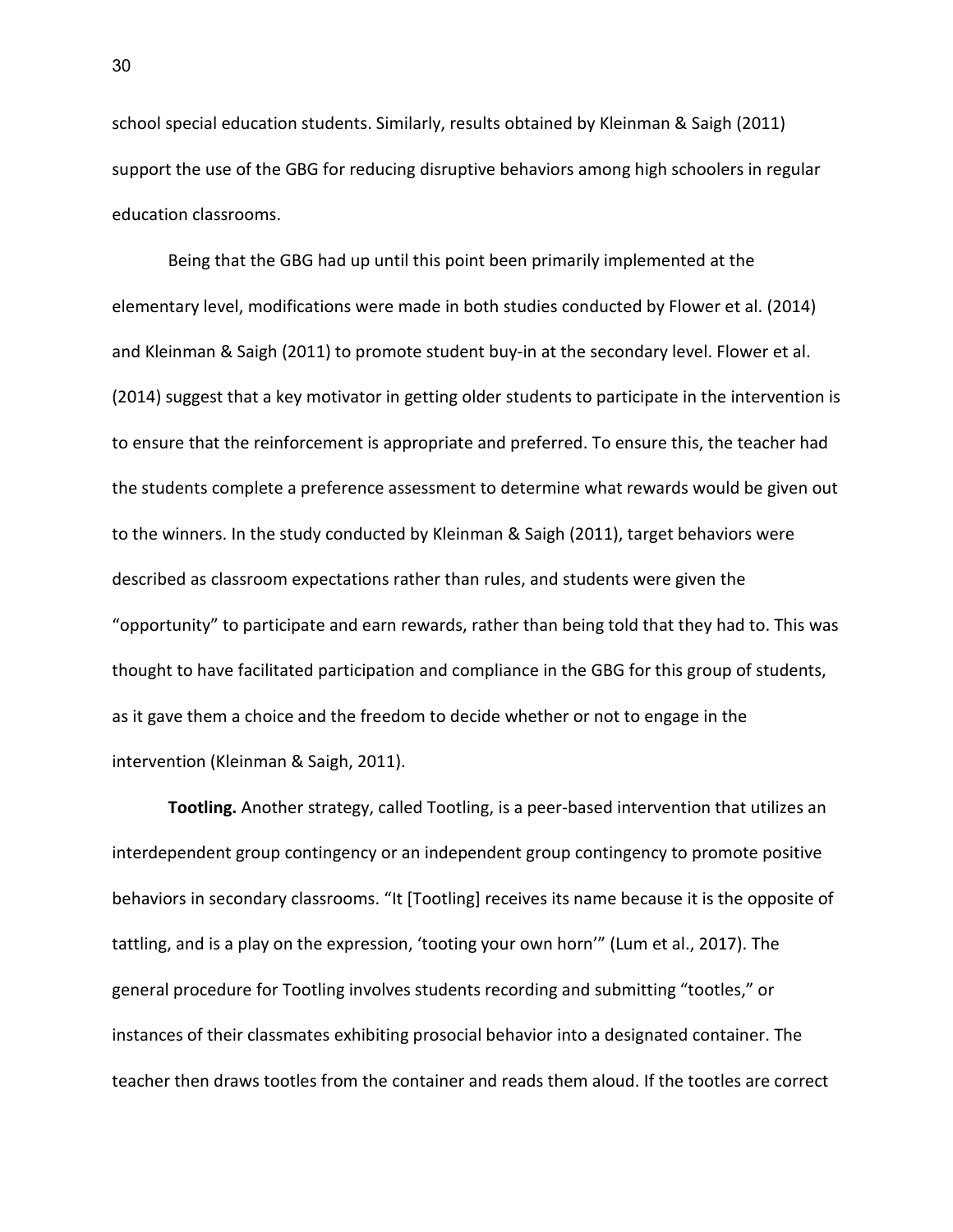(describing appropriate behaviors,) then the teacher acknowledges the students who exhibited those behaviors to provide praise and feedback. Incorrect or inappropriate tootles are either corrected or ignored (Lum et al., 2017; Lum et al., 2019).

While this procedure is for the most part consistent across Tootling variations, differences in the Tootling framework exist in how the students are reinforced or rewarded for their behavior. Traditionally, an interdependent group contingency is utilized with "the class earning a reward if the cumulative number of tootles submitted by the class reached a certain goal" (Lum et al., 2019). Lum et al. (2017) conducted a study with three high school classrooms where an interdependent group contingency was combined with public posting of the class' progress toward the cumulative goal. Students were instructed on how to correctly submit tootles and were encouraged to submit as many as they wanted during a class period. At the end of each class, the teacher would randomly draw a minimum of five tootles which were read aloud to provide reinforcement for the positive behaviors which were described. The number of correctly submitted tootles was also added to the class' cumulative total which was publicly posted on a whiteboard or wall, so students were visually able to see their progress towards reaching the predetermined goal. When the class reached their goal, the entire group earned a reward such as watching a movie, bonus points for tests, free homework passes, or snacks (Lum et al., 2017).

Another strategy is to utilize an independent group contingency with the Tootling framework, which means that only the students who engage in the target behaviors receive a reward. Lum et al. (2019) conducted a study with three high school classrooms which rewarded students who submitted tootles as well as those who had tootles submitted about their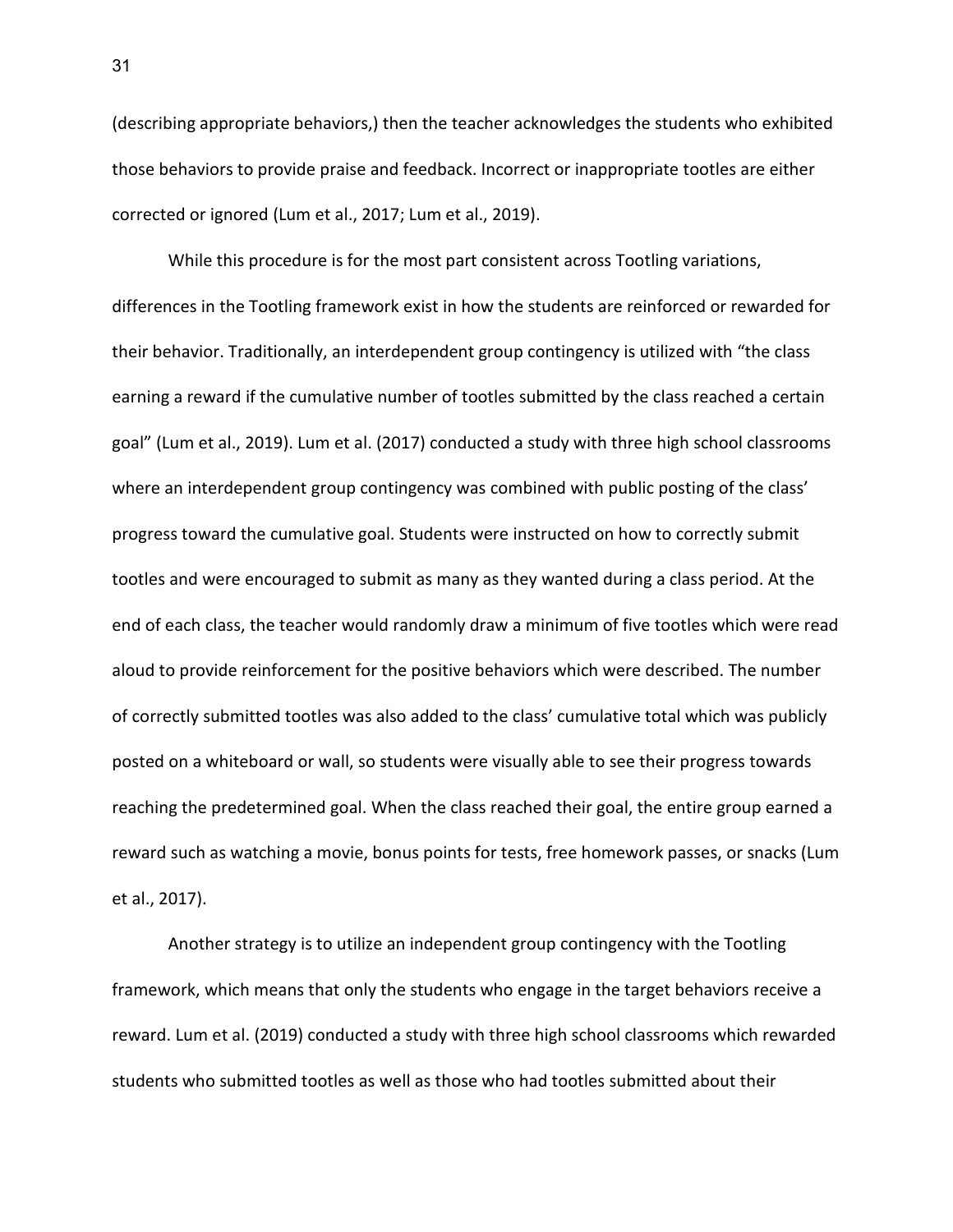behavior. When submitting a tootle, students submitted the tootle about a peer into one container and their name on another slip of paper into a second container. At the end of each class period, the teacher randomly drew three of the submitted tootles and those individuals whose positive behaviors were described were rewarded. In addition, the teacher randomly drew two paper slips from the other container which contained the names of students who submitted tootles, and those students were also rewarded. This strategy has advantages as it avoids antagonizing students who are unable or do not want to participate, and avoids situations where only a few students are responsible for the whole group's success in an interdependent group contingency (Lum et al., 2019).

As with many classroom management strategies, most studies on Tootling have been conducted at the elementary level. The studies conducted by Lum et al. (2017) and Lum et al. (2019) extend the literature on Tootling by demonstrating the strategy's effectiveness with older students. Results from Lum et al. (2017) "reflect clinically meaningful decreases in classwide disruptive behavior and increases in AEB [academically engaged behavior] during intervention phases compared to baseline and withdrawal phase in all three participating classrooms." In addition, all three teachers who participated in the study rated Tootling as an overall acceptable intervention and one teacher even reported feeling less stress at the end of the day while implementing the intervention. Similarly, the results from the study conducted by Lum et al. (2019) support the use of Tootling in high school classrooms, indicating an "immediate decrease in class-wide DB [disruptive behavior] and increases in AEB during both intervention phases relative to the baseline and withdrawal phases in each participating classroom." Furthermore, the teacher participants and students in all three classrooms rated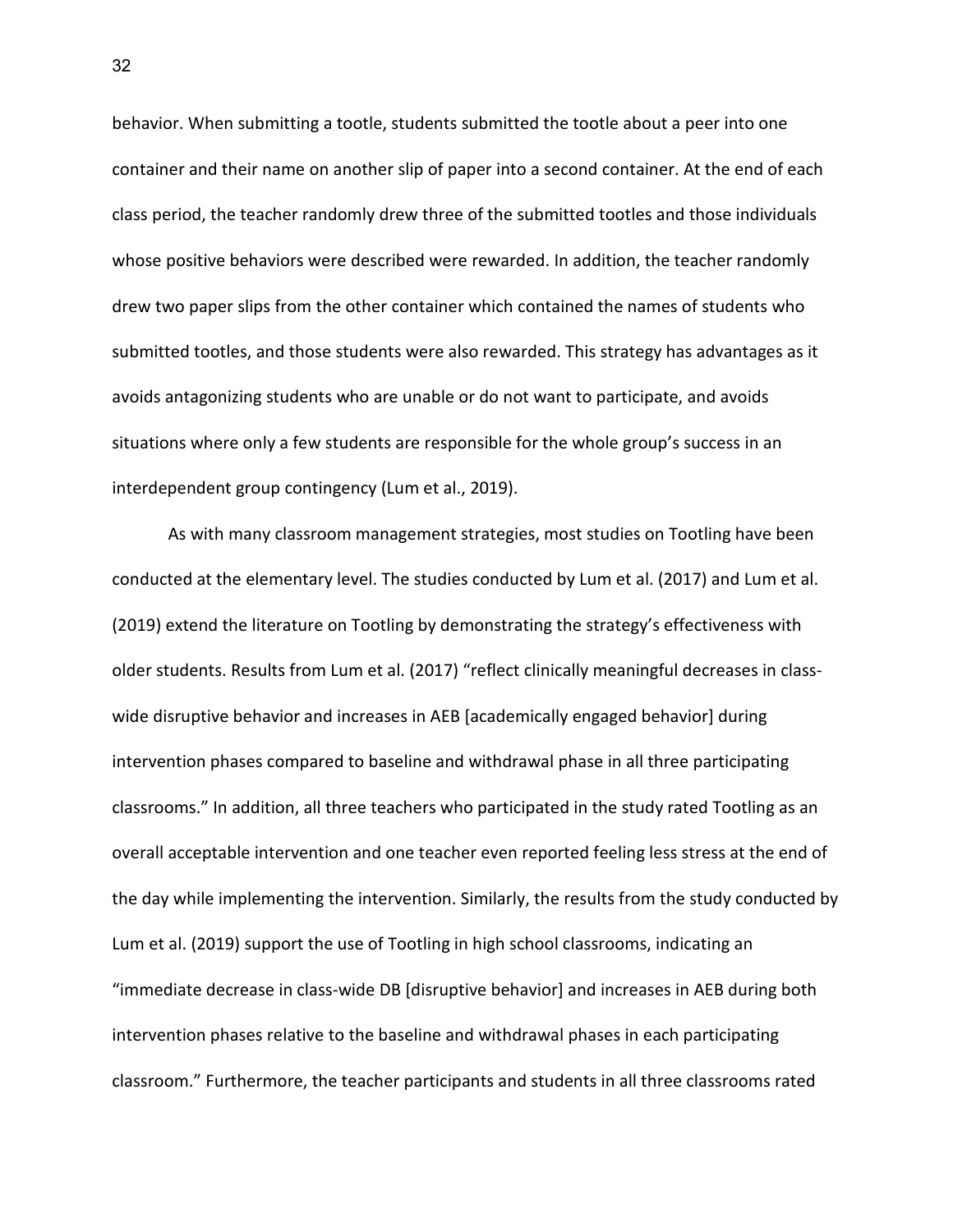Tootling as an overall acceptable intervention (Lum et al., 2019). Both of these studies, therefore, support the use of Tootling in secondary classrooms as a means of reducing disruptive behaviors and increasing academic engagement.

#### **Targeted Interventions**

**Class Pass Intervention.** When relationship building strategies and contingencies are not enough to prevent and manage disruptive behaviors in individual students, targeted or Tier 2 interventions are used to "provide an intermediate step between universal supports and more intensive, individualized Tier 3 supports that require substantial time and expertise to implement" (Collins et al., 2015). One such intervention is called the Class Pass Intervention (CPI), which is a strategy that allows a student to use classroom passes as a way to decrease offtask, disruptive behaviors. Students use the passes to escape a non-preferred task for a short period of time or can save them to be exchanged for a preferred item, activity, or privilege. Collins et al. (2015) found that:

> The combination of the positive and negative reinforcement components enables the CPI to be a multifunction intervention that allows students to exercise choice, while also incentivizing them to maintain on-task behavior, even though there may be a desire to avoid or escape academic tasks. (p. 206)

A study conducted by Cook et al. (2014) revealed that the CPI was effective at reducing escape-motivated disruptive behavior in four elementary-aged children. To determine whether the results from this study could be expanded to an older demographic of students, a similar study was conducted by Collins et al. (2015) which aimed to determine "whether the CPI was an effective, targeted, Tier 2 intervention for secondary-age students who exhibit off-task and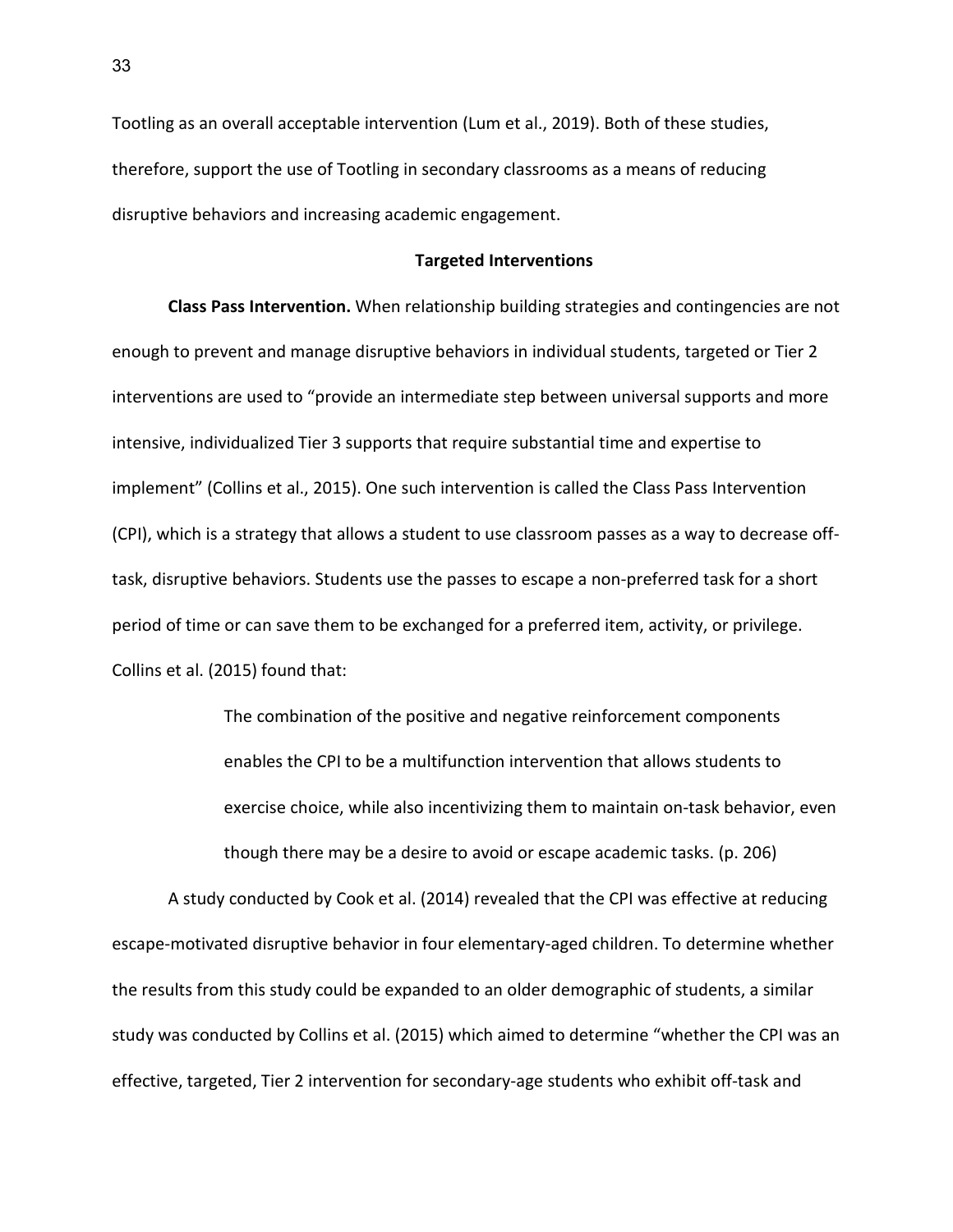disruptive classroom behavior" (Collins et al., 2015). Four male participants were selected based on nominations from teachers of students who exhibited low academic engaged time (AET). The problem behaviors of these students included talking to peers about nonacademic content, making disruptive noises, throwing objects, seat leaving without permission, rummaging through belongings, making audible noises by humming or singing, calling other students names, and blurting out words. Two of the four participants were receiving special education services at the time of the study, and the only behavior supports each student received were basic classroom management strategies implemented by the teacher (Collins et al., 2015).

Prior to implementation, baseline conditions for each student were obtained and consisted of typical classroom management strategies or supports. The study began with each student undergoing a 30-minute training session on the proper use of the class passes and the conditions under which the passes should be used. During this time, a preference assessment was also conducted to determine the items, privileges, or social activities that the students could purchase by exchanging their class passes. Furthermore, a list of potential places and activities to go during a requested break were also discussed and explored (Collins et al., 2015).

Once all parties involved demonstrated mastery of the intervention procedures, the student participants were randomly assigned to experimental groups. Two of the students, Jake and Jim, were assigned to a six-week intervention period which consisted of a withdrawal phase and a reintroduction phase. Aside from during the withdrawal phase, Jake and Jim had three class passes throughout the intervention. The remaining two students, Curtis and Ronnie,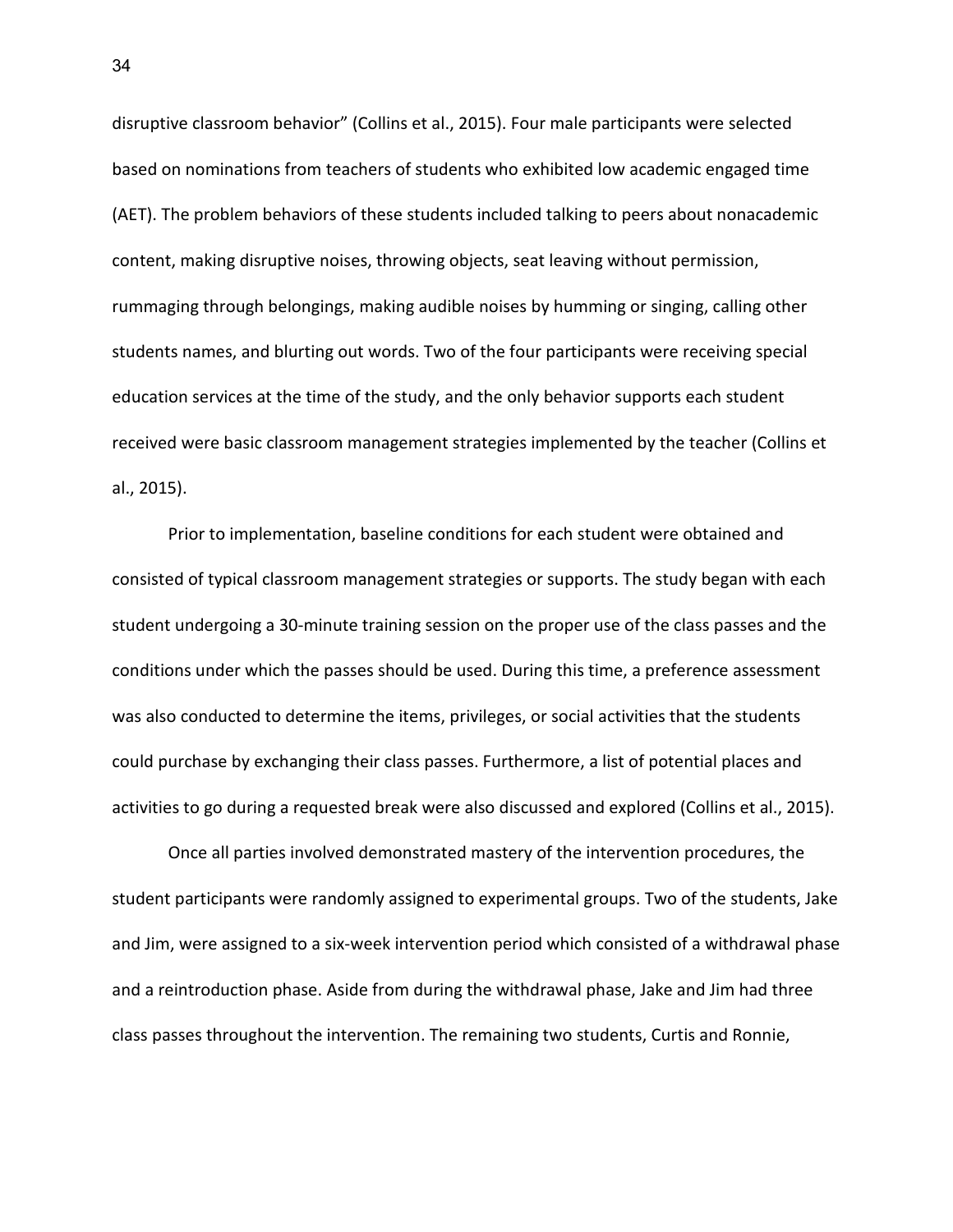started their eight-week intervention period with three class passes and were systematically reduced by one pass each week thereafter (Collins et al., 2015).

Direct observations of each student were performed two to three times per week during each intervention phase and levels of AET were recorded using 10-second intervals. Results of the study indicate that the CPI increased academic engagement in all four participants, which resulted in a decrease in disruptive behavior. Upon implementation of the CPI, Jake's appropriate behavior immediately increased by 57% from baseline. When the CPI was withdrawn, his AET returned to baseline levels but then increased when the intervention was reinstated. Similarly, Jim's performance during baseline was stable and upon introduction of the intervention, his AET increased immediately by 37%. When the CPI was withdrawn, his performance decreased to levels similar to baseline but then immediately increased when the intervention was reinstated. In a similar fashion, Curtis experienced a 58% increase in AET when the CPI was implemented. As the number of class passes was systematically reduced throughout the study, Curtis's performance remained stable at 80%. The final participant, Ronnie, experienced a similar increase in AET when the CPI was introduced (his average AET increased from 60% during baseline to 89% when the CPI was introduced). Unlike Curtis, however, Ronnie's AET decreased as he underwent the fading procedure, as his AET averaged only 78% with only one class pass (Collins et al., 2015).

The benefits of the Class Pass Intervention is that it is a relatively low-cost, high-yield intervention that has demonstrated the potential to reduce disruptive behaviors and improve academic engagement in elementary and high school students. Despite the support provided from this study and the study conducted by Cook et al. (2014), additional research needs to be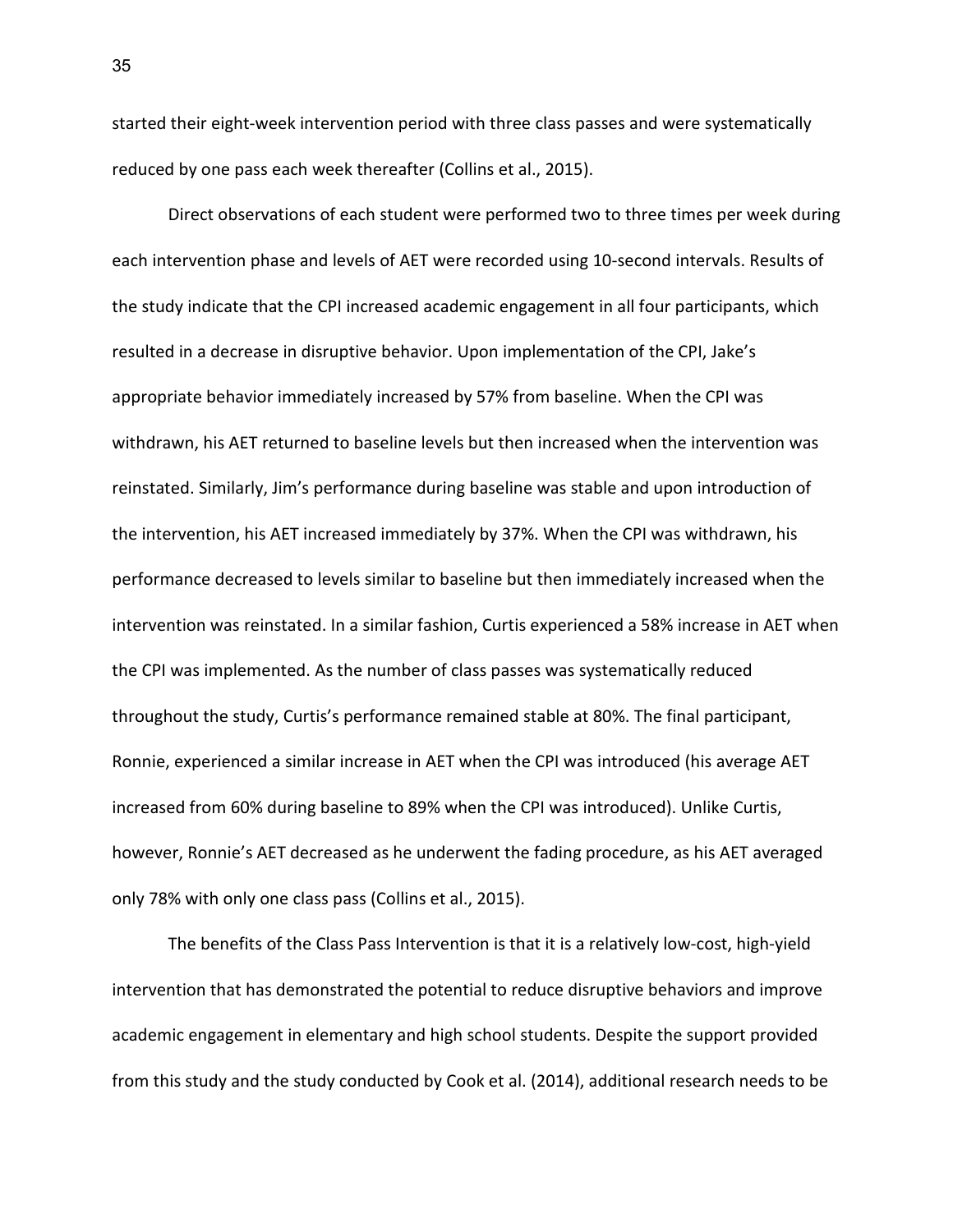conducted with larger sample sizes (both studies only used four student participants) and with middle school students. In addition, although this study included a two-week follow-up probe, a longer-term follow-up should be performed to determine whether there are long-term benefits to the CPI (Collins et al., 2015).

**Check-in/Check-out.** Another example of a widely used targeted intervention is a behavioral check-in/check-out (CICO.) This intervention typically consists of a twice daily meeting with the CICO coordinator and student, once at the beginning of the school day to go over goals and again at the end of the school day to review how the day went. As the student moves from class to class, they carry a point card on which teachers allot points for meeting defined behavior goals and provide feedback for the student. Once the student earns a predetermined number of points, they are able to cash in the points for tangible and intangible rewards (Campbell & Anderson, 2008). While this strategy may be effective for many students, research suggests that CICO is most likely effective for students "whose problem behavior is maintained by adult attention and/or students who enjoy positive interactions with adults" (Campbell & Anderson, 2008). Furthermore, while there is ample research which supports the use of CICO at an elementary level, there is less research on its use at the secondary level. There is more evidence, however, that a modified CICO can be effective at a middle school setting than high school setting (Klingbeil et al., 2019).

One particular study conducted in an urban middle school setting in New England aimed to "compare the effectiveness of a targeted-group behavioral check-in/check-out (CICO) intervention with the school's standard practice (SP) with respect to decreasing students' offtask and other problem behavior" (Simonsen, Myers, & Briere, 2011). 42 students were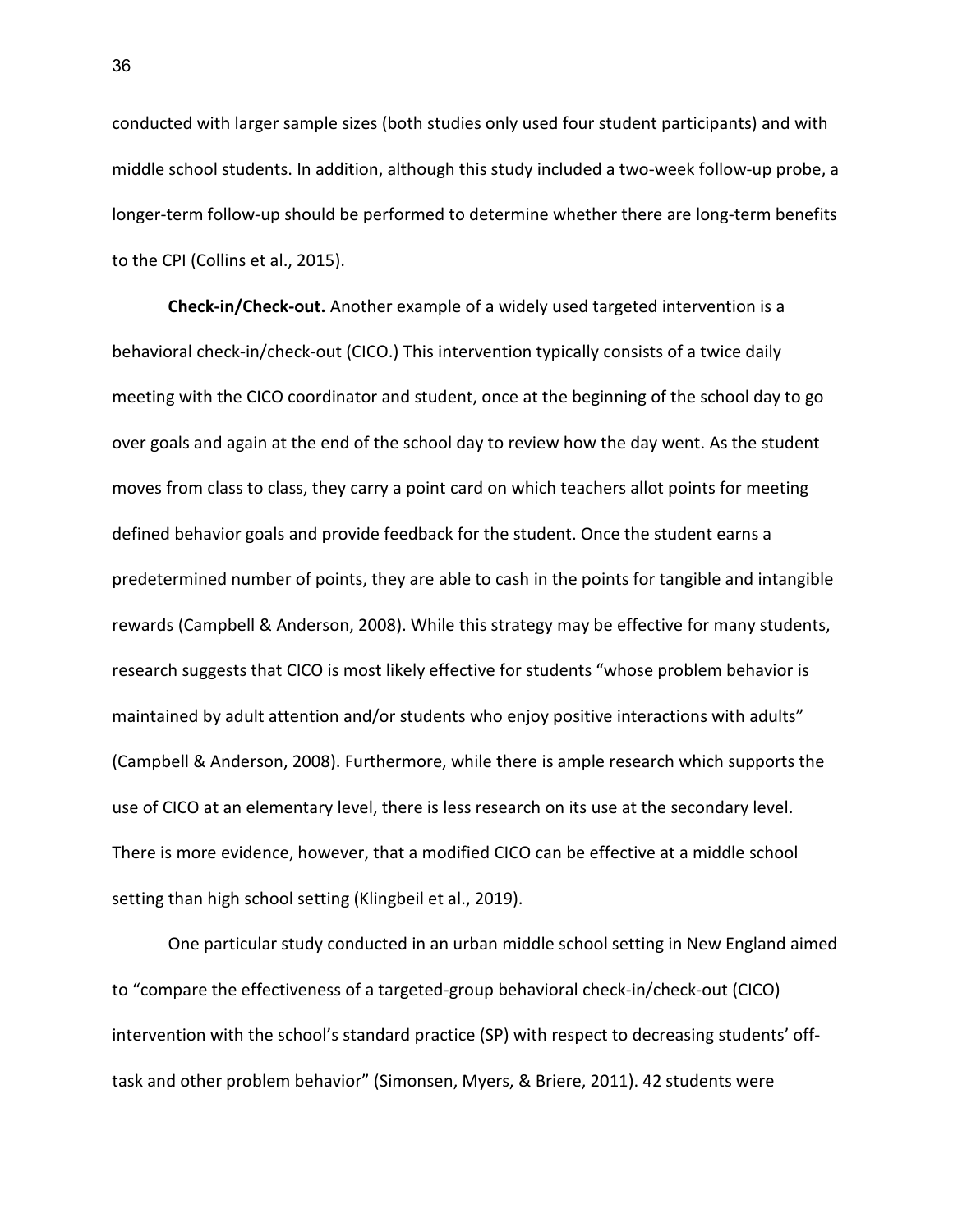selected to participate in this study based on teacher nominations and office discipline referrals within the previous month for disruptive behavior. The students were randomly assigned by coin flip to undergo the CICO intervention or the school's standard practice over a six-week period. Of the 42 participants, 27 students were assigned to the intervention group which involved checking-in with designated adults each morning and carrying a point sheet which was used to gather feedback from teachers throughout the day. At the end of the day, the students checked-out with designated adults who provided reinforcement (if the student earned a predetermined number of points during the day) and a copy of the point sheet to take home and share with their parents and guardians. The 15 student participants assigned to the SP condition, on the other hand, met with a counselor who then "assigned students to counseling sessions based on perceived need (e.g., anger management, grief counseling)" (Simonsen et al., 2011). The counselors then provided weekly counseling sessions to the students within each group, meanwhile documenting the frequency and basic content of each session (Simonsen et al., 2011).

Prior to implementing the intervention conditions, pre-intervention data was collected for each student through direct observation of student behavior by trained observers. In addition, the number of office discipline referrals during the six weeks prior to the intervention was recorded and a copy of the FACTS for each participant was obtained. (FACTS is a tool completed by teachers which gathers information about behaviors of concern and the context in which those behaviors occur.) Throughout the six-week intervention period, data was collected through three to five direct observations of student behavior and the number of office discipline referrals during the intervention time frame was also obtained. The results of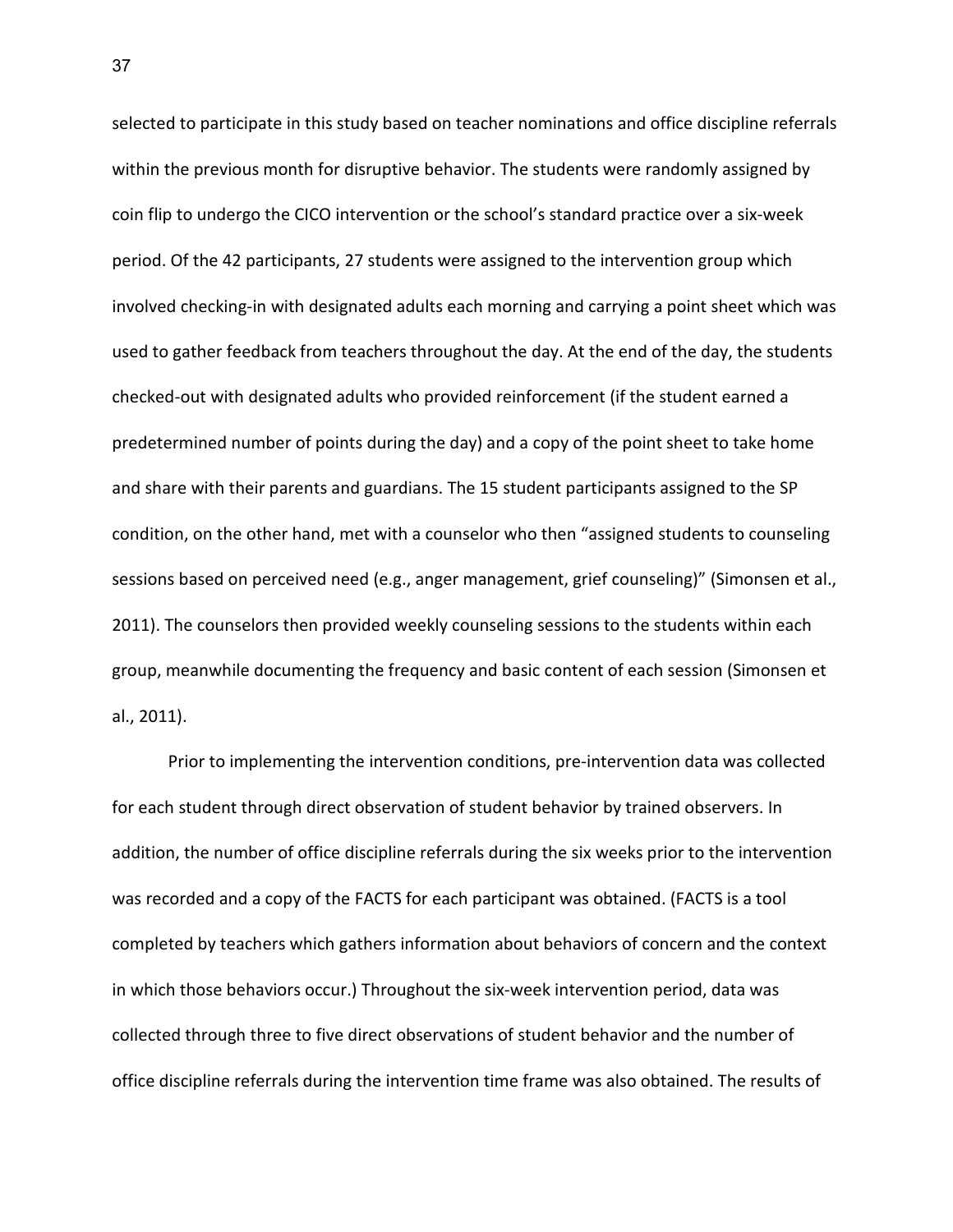this study indicate that while all participants demonstrated less off-task behavior in class, students in the CICO intervention group improved more than those assigned to the SP condition. This study suggests, therefore, that the CICO intervention "appears to be more effective at decreasing off-task and problem behavior than the SP intervention, especially when considering in-class off-task behavior" (Simonsen et al., 2011).

The results of this study conducted by Simonsen et al. (2011) should be interpreted in light of a few limitations. First, the sample size of 42 students was relatively small and the subgroups sizes were unequal; therefore, additional replications and reproductions of this study ought to be conducted to strengthen the findings. In addition, two cohorts of students were enrolled in the study at different times (one cohort participated in the fall and the other cohort participated in the spring) which may have affected the participants' responsiveness to the intervention. Finally, there was some inconsistency with tracking points due to students forgetting to request teacher feedback and points at the end of each period and students failing to return the point sheets at the end of the school day. Despite these limitations, this study provides support and adds to the growing research on the use of a behavioral check-in/checkout with middle school students.

**Self-Monitoring.** Another strategy which can be used to support individual students is self-monitoring. Self-monitoring can be used to target a variety of behaviors including attention to task, academic productivity, academic accuracy, homework completion, disruptive behaviors, and various social behaviors. While there are many variations to the self-monitoring process, the intervention tends to share the following components with other Tier 2 interventions: it is readily available and can fit within existing classroom routines and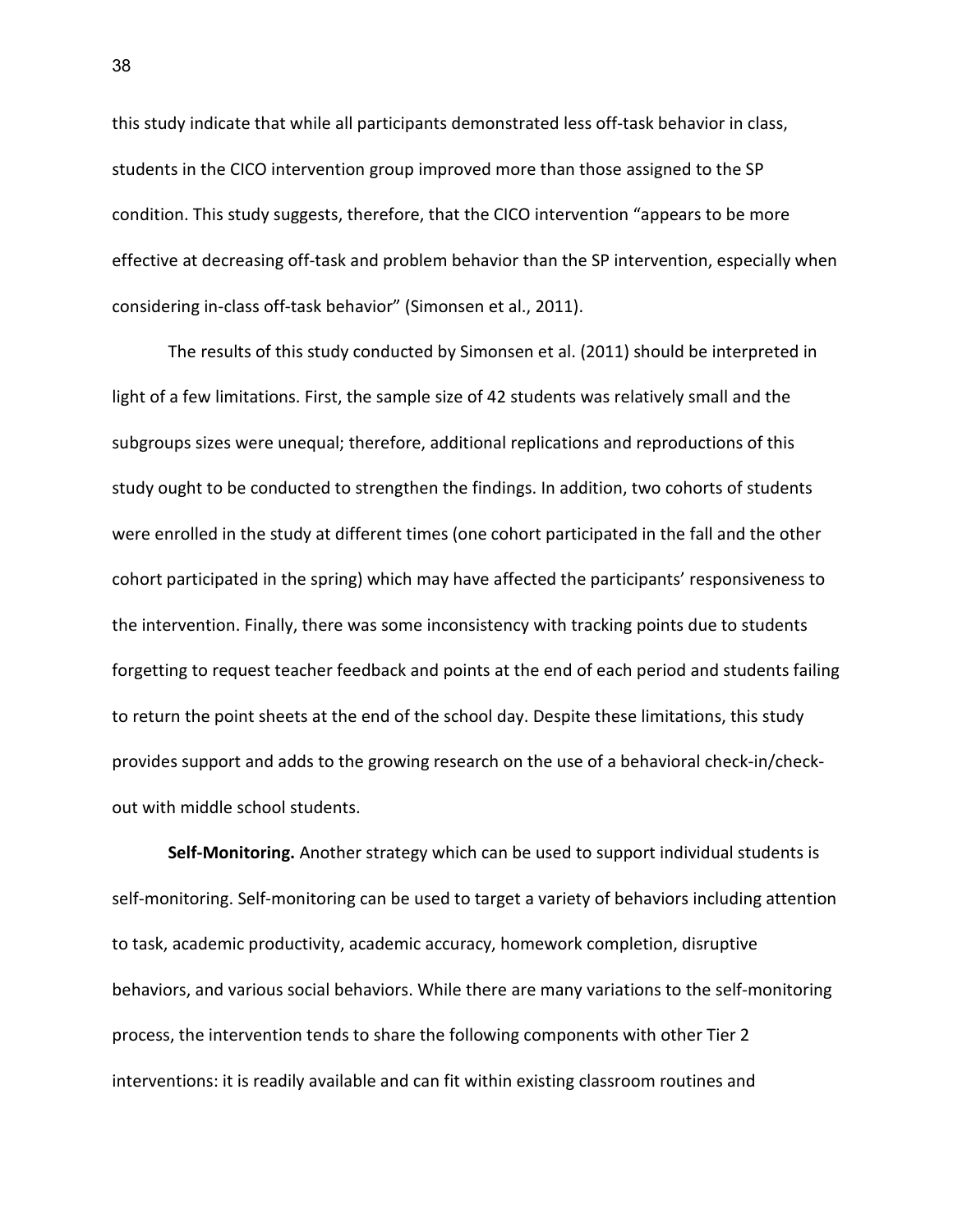procedures; it requires no extensive training or skills; it aligns with Tier 1 expectations and procedures; it is able to be implemented by all staff; and it can be implemented with fidelity across groups of students (Bruhn et al., 2017).

A study conducted by Bruhn et al. (2017) aimed to examine the effects of technologybased self-monitoring for three middle school students who were identified as at risk for failure and needing immediate intervention. The study took place in a small, rural town in the Midwest and the school served 479 students in grades six through eight. One participant, Trey, was chosen for the study because "Although Trey often looked like he was working, he was often off task by daydreaming, doodling, talking to others, and playing on the computer. Occasionally, his socialization with peers was disruptive" (Bruhn et al., 2017). Another participant, Lisa, was selected to participate because her teachers had serious concerns about her behavior and social skills. Lisa was described as engaging in off-task behavior that included "excessive talking, hand flapping, movement, and petting the teacher; but it also was passive as seen in blank stares, doodling, and daydreaming" (Bruhn et al., 2017). The third participant, Anna, exhibited behaviors that teachers described as most intense and problematic including "daydreaming, blurting out, breaking or playing with materials, verbally refusing to complete tasks, and talking or arguing with others" (Bruhn et al., 2017). Anna was the only participant who was receiving special education services, however, her individualized education plan (IEP) included only academic goals (Bruhn et al., 2017).

Prior to implementing the intervention, baseline data of academic engagement (AE) and disruptive behavior (DB) was collected in two classes for each student through direct observation. The intervention condition consisted of the same classroom practices with the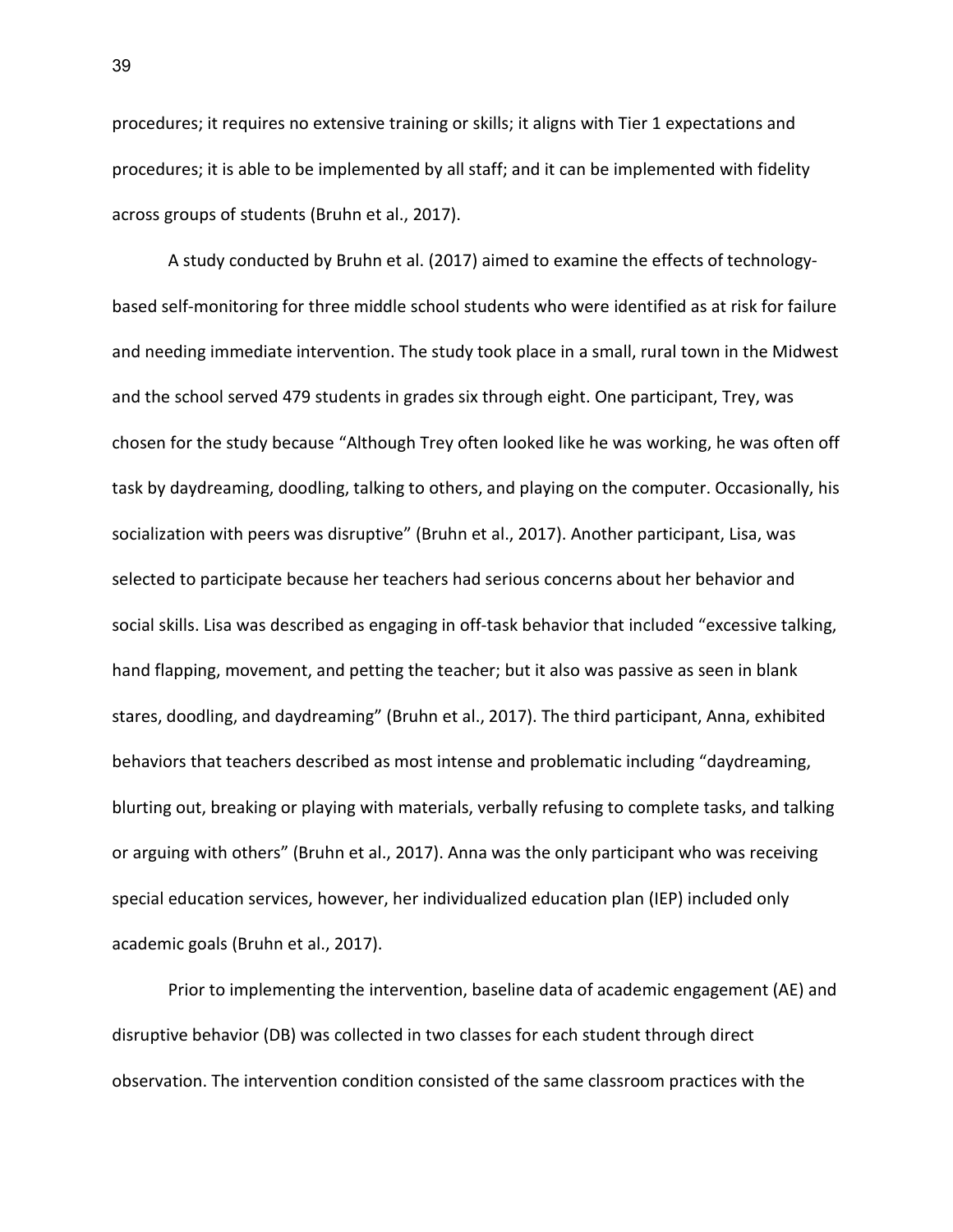addition of the teacher and student using an iPad app called SCORE IT during class. This app prompted the student (and teacher) to monitor and rate three behaviors which were aligned with the school's PBIS plan: "(a) Practice Responsibility (definition: Be on time. Have your materials ready.), (b) Respect and Safety (definition: Keep hands and feet to yourself. Follow directions.), and (c) Do Your Best (definition: Try your hardest. Complete work on time. Cooperate when in groups.)" (Bruhn et al., 2017).

At the start of class, the teacher would select the "start" button on the app which activated a ten-minute timer. At the end of the ten-minute period, the teacher was prompted to bring the iPad to the student who rated his or her behaviors on a scale of 0 to 4. After the student completed his or her ratings, the teacher completed the same procedures by rating the student's behavior. Once both the student and teacher's ratings were recorded, the teacher selected the "start" button again to activate the next interval; this entire process was repeated three or four times throughout each class period. At the end of each period, the teacher and student met to view the student's progress and compare their ratings. At this time, the teacher provided feedback to the student and if the student met the goal according to the teacher's rating, then he or she earned a PBIS ticket exchangeable at the school store (Bruhn et al., 2017).

The student outcomes from this study provide mixed results. While Lisa increased her AE and decreased her DB during reading class, her behavior improved only slightly in language arts class. This may be due to the reading class being much smaller and less structured with only a few students in it, whereas the language arts class was a typical, large general education classroom. These results suggest that Lisa may need additional support beyond SCORE IT during language arts. Anna, on the other hand, demonstrated immediate improvements in both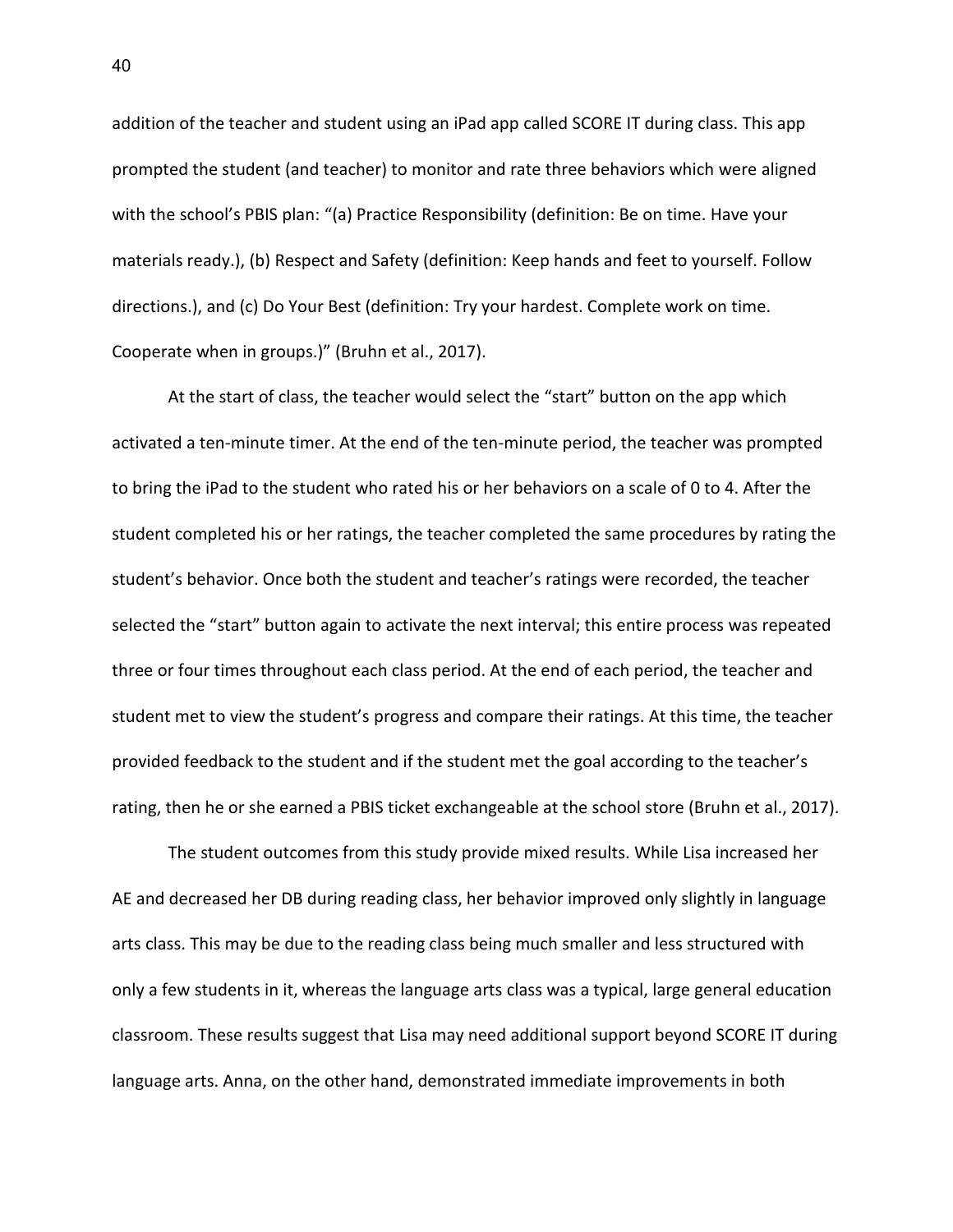classes at the start of the intervention but her behavior shifted to being highly variable, likely as a result of inconsistent attendance due to illness and suspension. While the results show that Anna's AE improved and her DB decreased over baseline, these results are not stable and robust enough to attribute these changes to SCORE IT. Conversely, Trey demonstrated clear and consistent changes in behavior in both his social studies and science classes which suggest that SCORE IT improved his AE and DB. Trey's baseline data suggests, however, that his behavior problems may not have been as severe as Lisa's, and certainly not Anna's. "One plausible explanation for these findings is that, by nature, Tier 2 interventions are reserved for students with moderate behavior problems, not necessarily for students with high frequency or high intensity behaviors" (Bruhn et al., 2017). The results of this study suggest, therefore, that a technology-based self-monitoring intervention may be successful for students such as Trey who exhibit moderate behavior problems, particularly in the area of hyperactivity or inattention (Bruhn et al., 2017).

While the results of this study add to the literature base on self-monitoring as an intervention to improve problem behavior, there are several important limitations to consider. For one thing, the sample size of participants was rather small; additional studies are needed, therefore, with more participants and in different settings. Furthermore, no academic measures were included in this study "So despite improvements in AE, there is no evidence indicating improved engagement resulted in improved achievement" (Bruhn et al., 2017). Future studies, therefore, would benefit from including academic progress monitoring assessments or pre-post academic measures. Finally, while anecdotal comments from the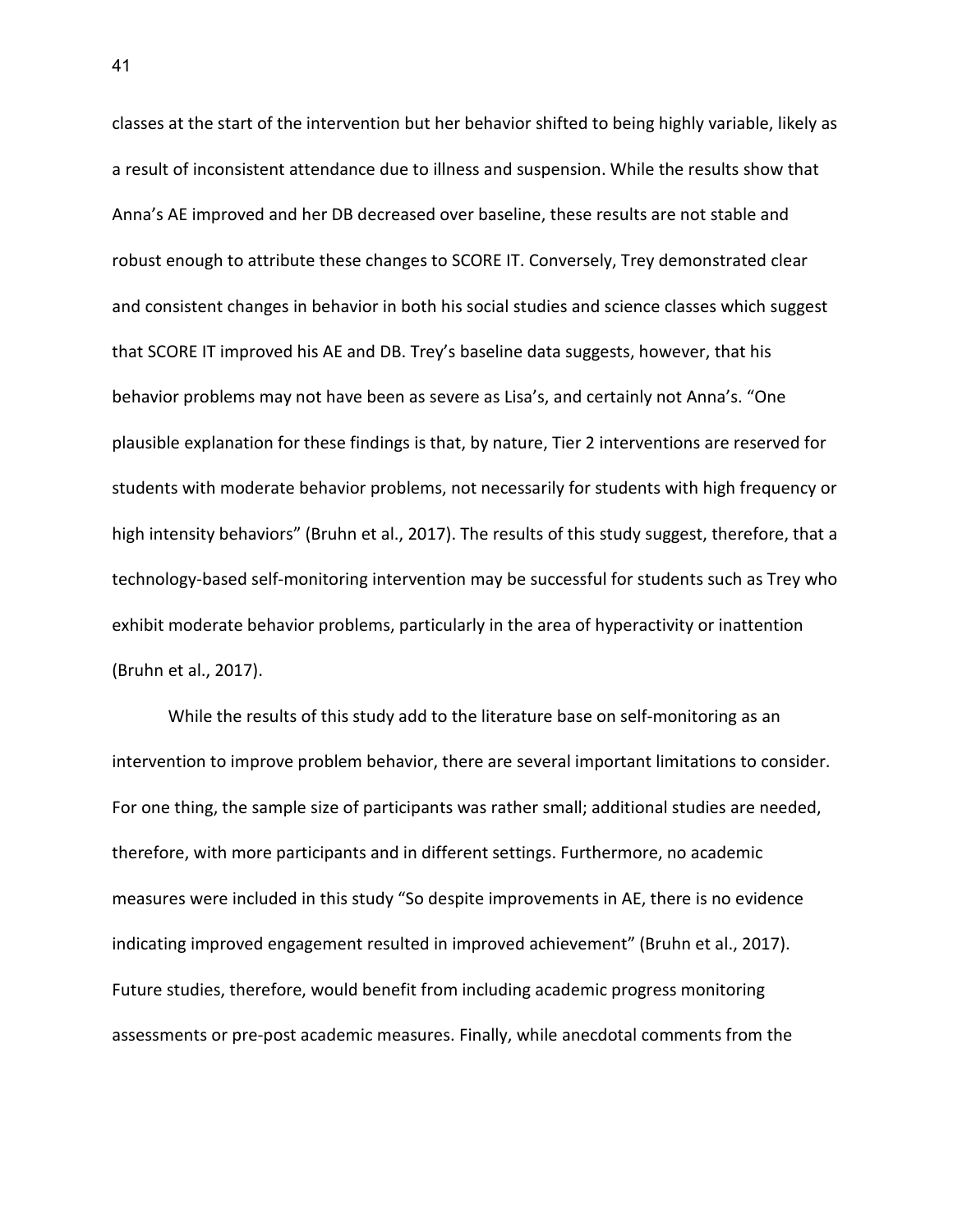teachers involved in the study suggest that SCORE IT was easy to use and effective, this study did not involve a formal evaluation of social validity (Bruhn et al., 2017).

A similar study conducted by Wills and Mason (2014) assessed the effectiveness of a technologically delivered, self-monitoring intervention in improving on-task behavior in two high school students. The study took place at a suburban high school located in the Midwest and the intervention setting was a general education, ninth grade remedial level science classroom. The students chosen to participate were selected based on the following criteria:

> Participants received special education services, exhibited off-task and/or classroom disruptions, participants were not served currently by any other university study, participants were struggling academically in a general education classroom, and, based on the case manager's opinion, the nominated students would be willing to engage in self-monitoring of behavior in a classroom setting. (Wills & Mason, 2014, p. 424)

Student 1 was a fifteen-year-old male whose special education classification was a specific learning disability; however, in years past he had received services under the category of emotional disturbance. Despite being medicated for ADHD prior to and during the study, Student 1 struggled with disengaging and being distracted which according to the classroom teacher, led to his poor classroom performance. As a result, Student 1 was repeating the course after failing it the previous academic year. Student 2, on the other hand, was a fourteen-yearold male who was classified as other health impaired (OHI) due to a diagnosis of ADHD. Student 2 exhibited off-task and disruptive behavior and struggled with work completion. Similar to Student 1, Student 2 received medication for ADHD prior to and throughout the study. Student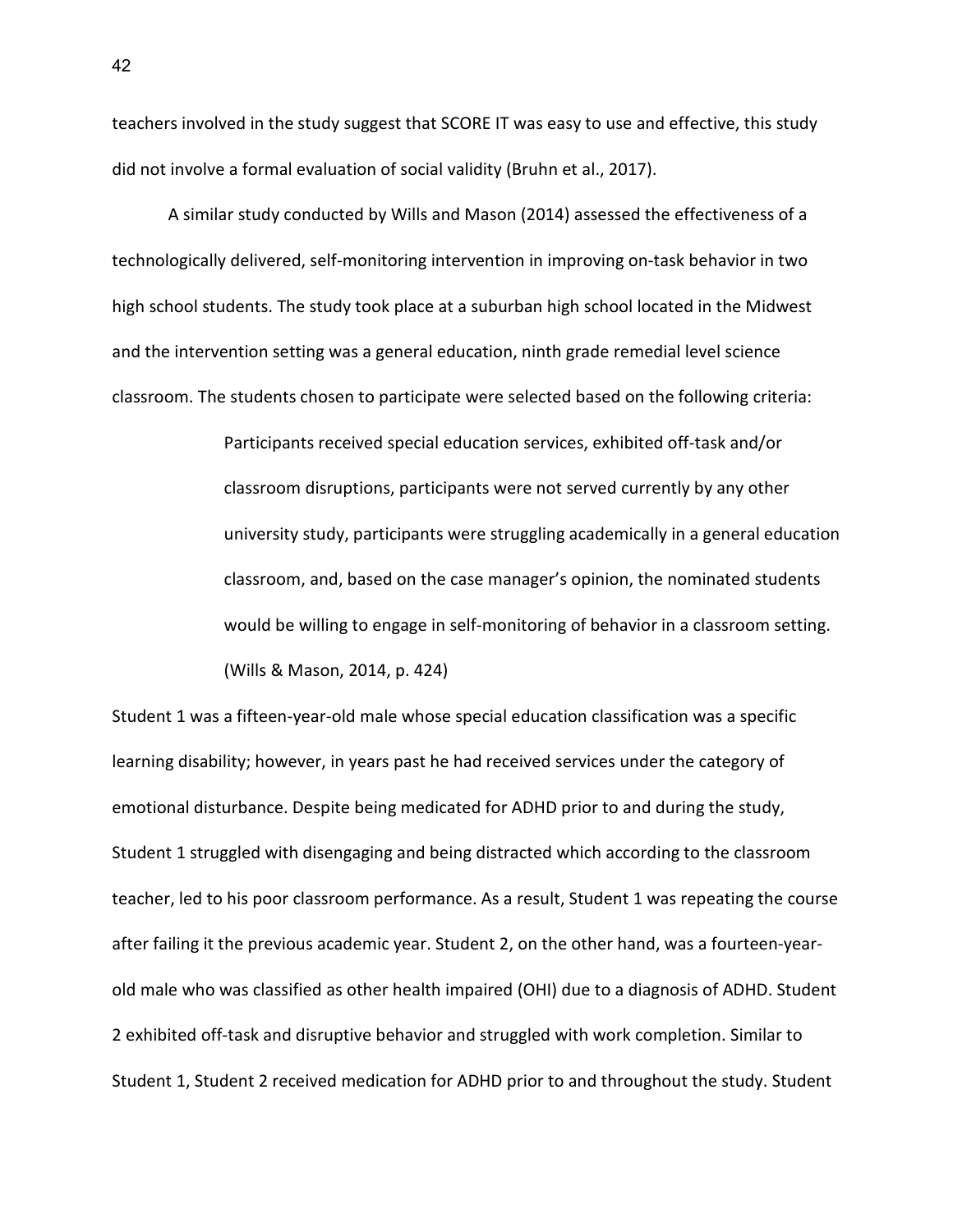2 was taking the course for the first time and even though he passed exams, his behavior in the classroom was greatly impacting his assignment completion which according to the teacher put him at risk for failure (Wills & Mason, 2014).

An ABAB withdrawal design was used to evaluate the effects of the intervention and included the following phases: baseline, I-Connect self-monitoring intervention, withdrawal, and return to intervention. During baseline, data was collected during science class and consisted of one to two fifteen-minute observations per day. After five baseline observations were collected for both students, I-Connect self-monitoring was implemented. Before collecting data during this phase, the students were trained by investigators on how to open and use the I-Connect application on a tablet. Following the training, the students were instructed to place the tablet in the upper right-hand corner of their desk during science class, initiate the application, and monitor their behavior when prompted by the device. Every five minutes the device prompted them to answer yes or no to the following question: "Are you on task?" If the student failed to provide a response after six seconds, then the subsequent five-minute interval was initiated by the application. At no point during the intervention did the students receive feedback or contingencies on the accuracy of their self-monitoring; furthermore, they did not have access to review their recorded data (Wills & Mason, 2014).

After improvement in the targeted behavior occurred, the withdrawal phase was instituted. During this phase, the participants were informed that they would no longer monitor their behavior with the I-Connect application and the tablet would be returned to the investigators. Then, once data returned to levels similar to baseline, the intervention was reintroduced and the students were once again provided the tablet with the I-Connect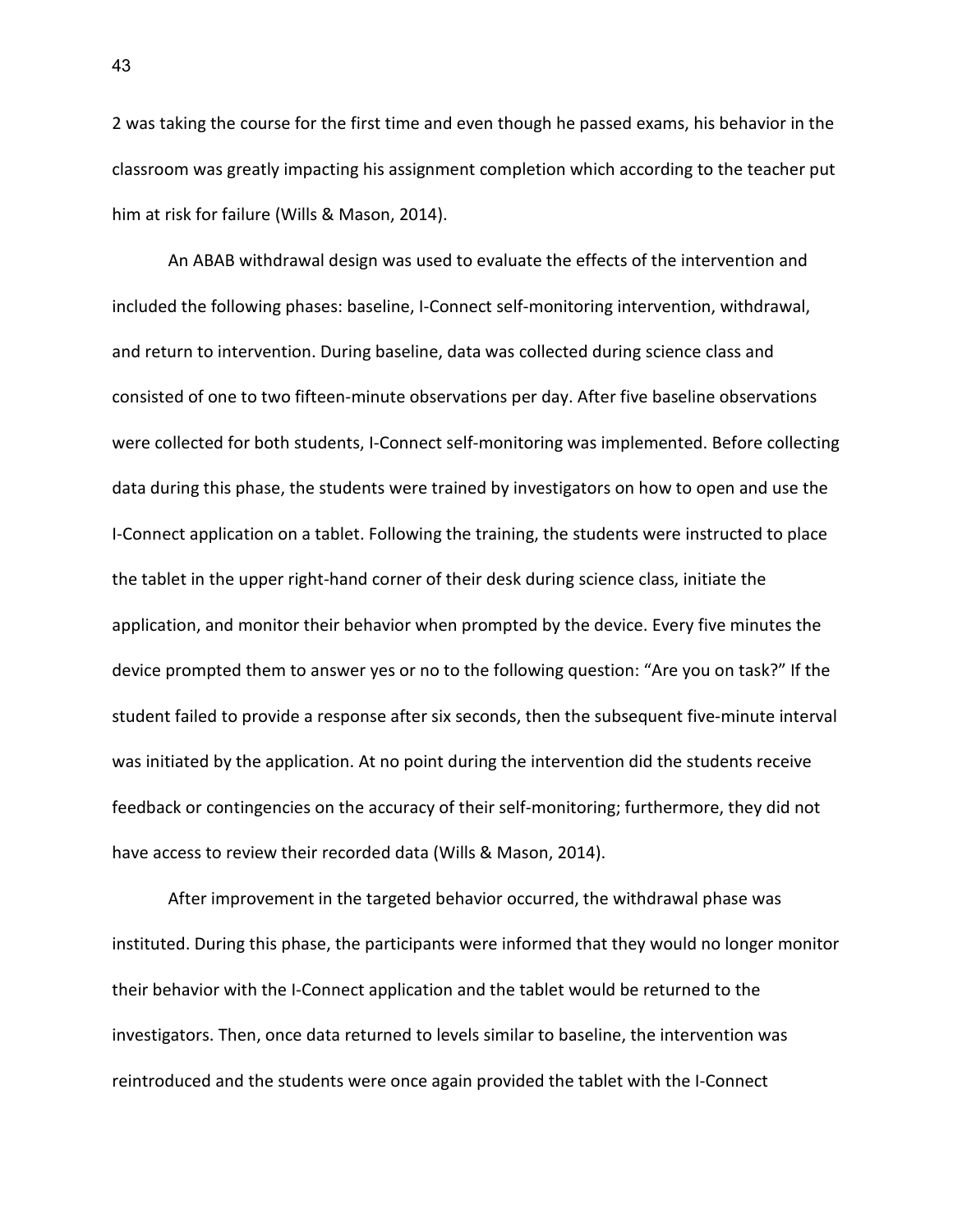application and were instructed to resume monitoring their behavior. During the reintroduction of the intervention, all procedures were the same as during the initial implementation phase (Wills & Mason, 2014).

The results of this study support the use of the I-Connect application as a strategy to increase on-task behavior in high school students receiving special education services. When the I-Connect intervention was implemented, Student 1's on-task average improved immediately to an average of 95%. When the intervention was withdrawn, his on-task behavior decreased to levels below baseline (averaging 41%). Upon reintroduction of the intervention, Student 1's on-task average increased immediately to an average of 94%. Similarly, the introduction of the I-Connect intervention resulted in immediate increases in Student 2's ontask behavior. At baseline, Student 2's on-task average was 18% but this increased to 91% when the intervention was introduced. When the I-Connect intervention was withdrawn, Student 2's average on-task immediately declined by nearly 30%. When the intervention was reintroduced, his average on-task recovered to an average of 91% (Wills & Mason, 2014).

While this study demonstrated clear improvements in on-task behavior, the results were more variable for disruptive behavior. However, the researchers suggest that these results may be due to one unusual observation period which occurred during session 11 for Student 1 and session 14 for Student 2. On this particular day, "three snakes maintained in the classroom became audibly agitated and active in their terrariums" (Wills & Mason, 2014) which resulted in both students being more disruptive and less on-task. During this observational period, five disruptive behaviors were recorded for Student 1, which was higher than levels at baseline (average disruptive behaviors during baseline was 2.2 for this student). Similarly, seven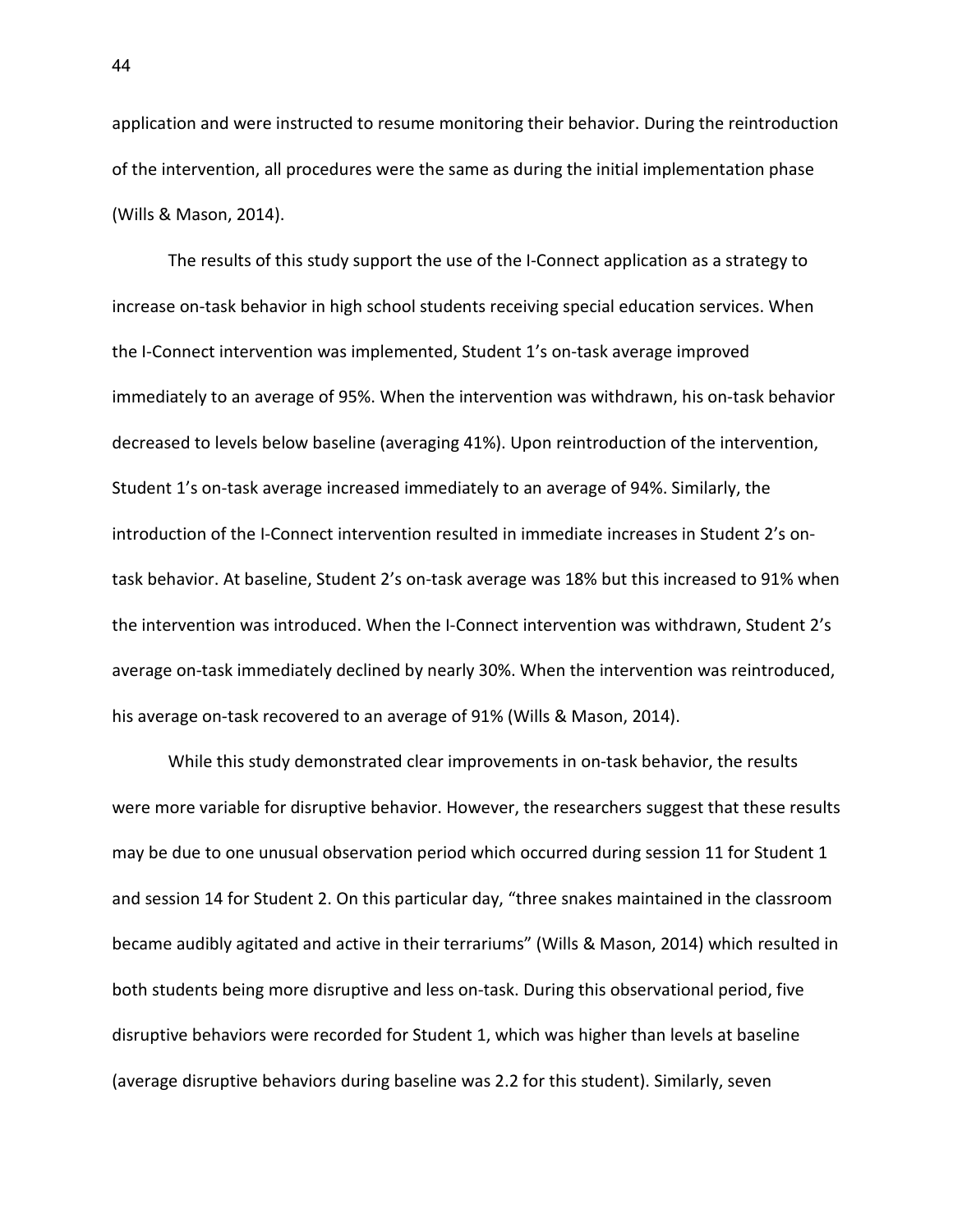disruptive behaviors were recorded for Student 2, which was also higher than levels at baseline (average disruptive behaviors during baseline was 4.2 for this student). The researchers suggest, therefore, that "If one were to exclude these datapoints, improved classroom disruptions are immediately and more visually convincing" (Wills & Mason, 2014). With this in mind, additional studies are needed to determine the impact self-monitoring applications (such as I-Connect) have on disruptive behavior (Wills & Mason, 2014).

The results of this self-monitoring intervention conducted by Wills and Mason (2014) support prior literature on self-monitoring and extend the literature base in several ways. First, this study extends the literature on self-monitoring to high school students receiving special education services. With this in mind, it is unknown whether these results can be generalized to other age groups or abilities. In addition, this study is unique when compared to similar studies as it provided no reinforcement strategies in the design, other than students using the selfmonitoring application on a tablet. Third, while similar interventions often use shorter intervals (1 minute or less,) this study used 5-minute intervals. With this in mind, future research ought to examine how different interval lengths impact targeted behaviors. Finally, a notable limitation to this study is that academic data was not collected. To determine whether increased on-task behavior results in greater academic achievement, additional studies are needed to measure achievement outcomes (Wills & Mason, 2014).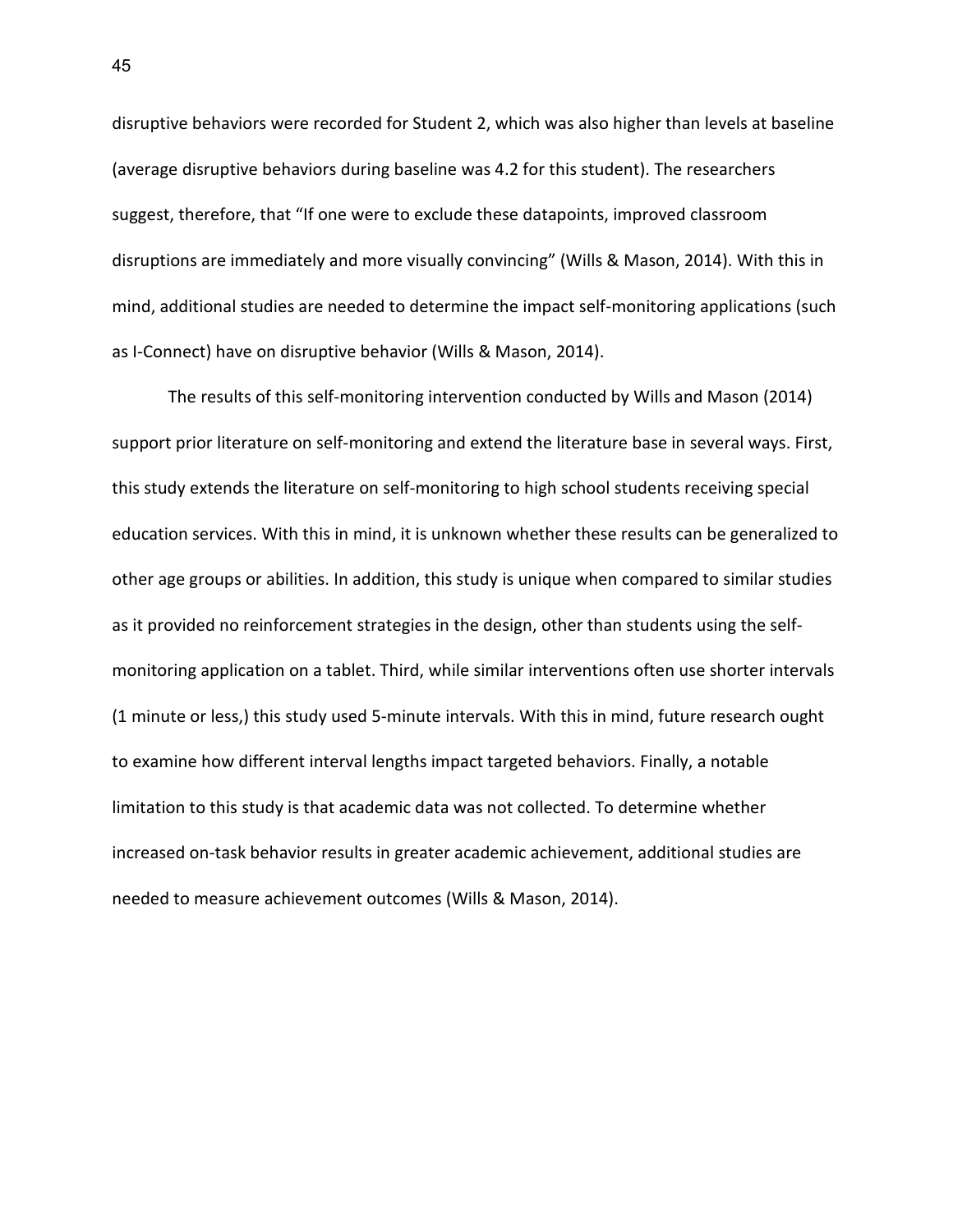#### **CHAPTER III: DISCUSSION AND CONCLUSION**

#### **Summary of the Literature**

Problem behavior in the classroom can negatively impact both students and teachers. First and foremost, students who exhibit classroom problem behaviors are more inclined to experience poor grades, absenteeism, exclusionary discipline, conduct problems, and school dropout (Cook et al., 2018). Moreover, it is thought that these same students may be more likely to experience difficulties into adulthood such as involvement in crime, mental health concerns, substance dependence, and work-related problems (Trentacosta et al., 2009). Additionally, student misbehavior can impact other students in the classroom who are not actively engaging in the problem behaviors; this is due to the fact that off task and disruptive behaviors "interfere with instructional delivery, contribute to an unproductive learning atmosphere, and compromise students' ability to stay focused and learn" (Cook et al., 2018).

Considering this, it is of utmost importance for teachers to implement effective behavior management strategies to make instructional time efficient and productive for all students. Unfortunately, however, many teachers struggle with this due to having received little to no training in behavior and classroom management (Mitchell et al., 2017). As a result, many educators resort to using reactive strategies for managing behavior, such as office referrals or suspensions. These strategies are not only damaging to student-teacher relationships, but can result in lost instructional time and perpetuate problem behaviors (Cook et al., 2018). Furthermore, being unable to effectively manage behavior in the classroom can be frustrating and result in an increase in work-related stress and reduced well-being for teachers (Narhi et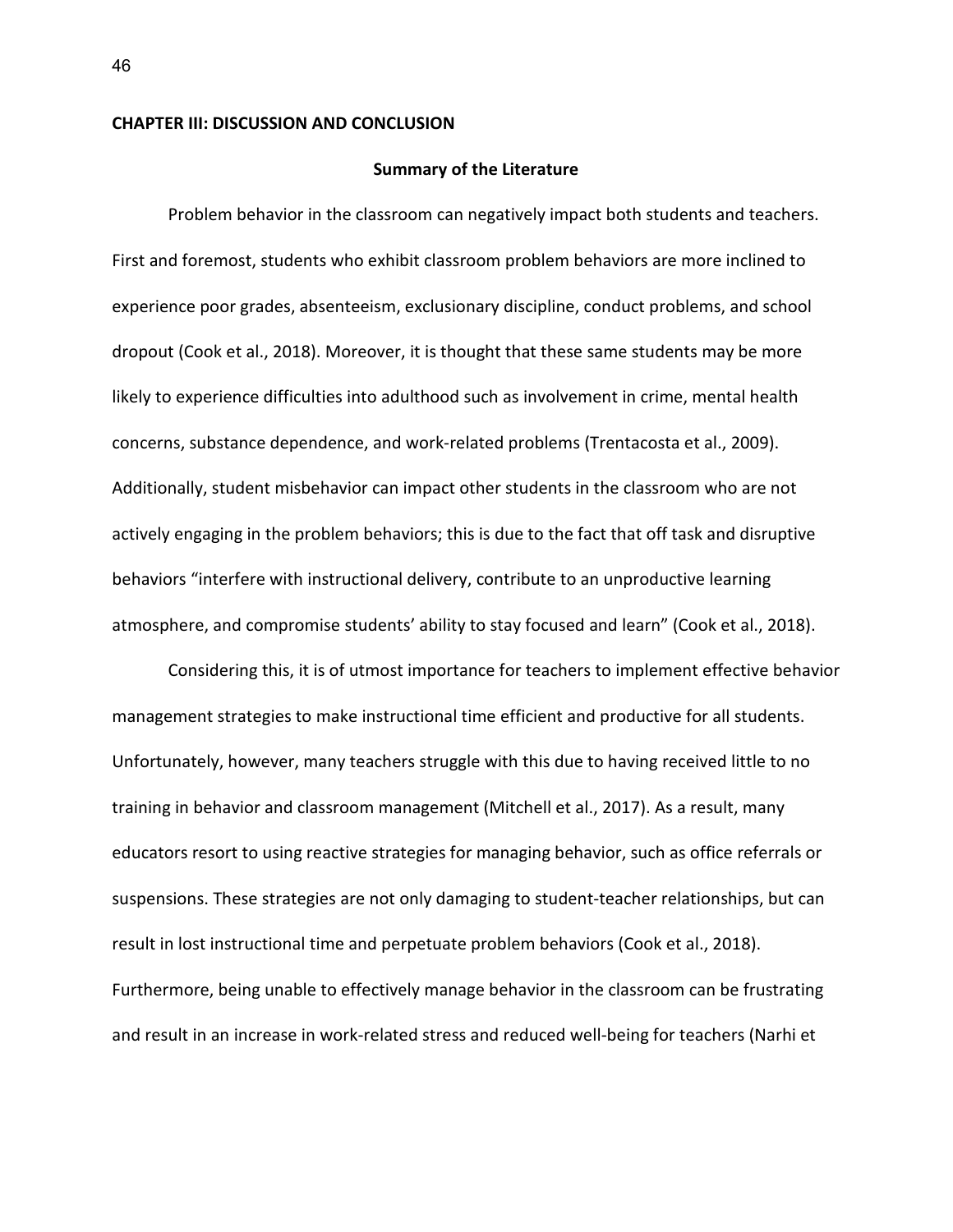al., 2017). In some cases, struggles with behavior management can lead to burnout and teachers leaving the profession altogether (Lum et al., 2019).

The focus of my research was to examine proactive classroom management strategies which teachers can use to prevent and manage problem behavior in secondary classrooms. The strategies examined can be broken down into three categories: relationship building strategies, group contingencies, and targeted interventions.

Relationship building strategies are perhaps one of the most effective techniques for preventing problem behavior from occurring in the first place. In my research I discovered that many of the most effective relationship building strategies incorporate a common theme: they create a positive classroom climate through interventions that promote praise and positive student-teacher interactions. For instance, increasing the ratio of positive-to-negative interactions between teacher and students, called the 5:1 ratio, can increase academic engaged time and decrease disruptive behavior (Cook et al., 2017). Similarly, utilizing behavior specific praise (BSP) and reducing teacher reprimands can also be effective at decreasing disruptive behavior (Haydon & Musti-Rao, 2011). In addition, simply greeting students at the door as they enter the classroom can result in increased on-task behavior and academic engagement (Cook et al., 2018; Allday & Pakurar, 2007). These strategies are relatively simple, low-cost, and require minimal training, making them good options for teachers looking for quick-toimplement strategies for preventing and managing problem behavior.

Establish-Maintain-Restore (EMR), on the other hand, is a somewhat more intensive strategy as it requires educators to undergo training on how to cultivate, maintain, and repair relationships with their students. When implemented building-wide, EMR could be integrated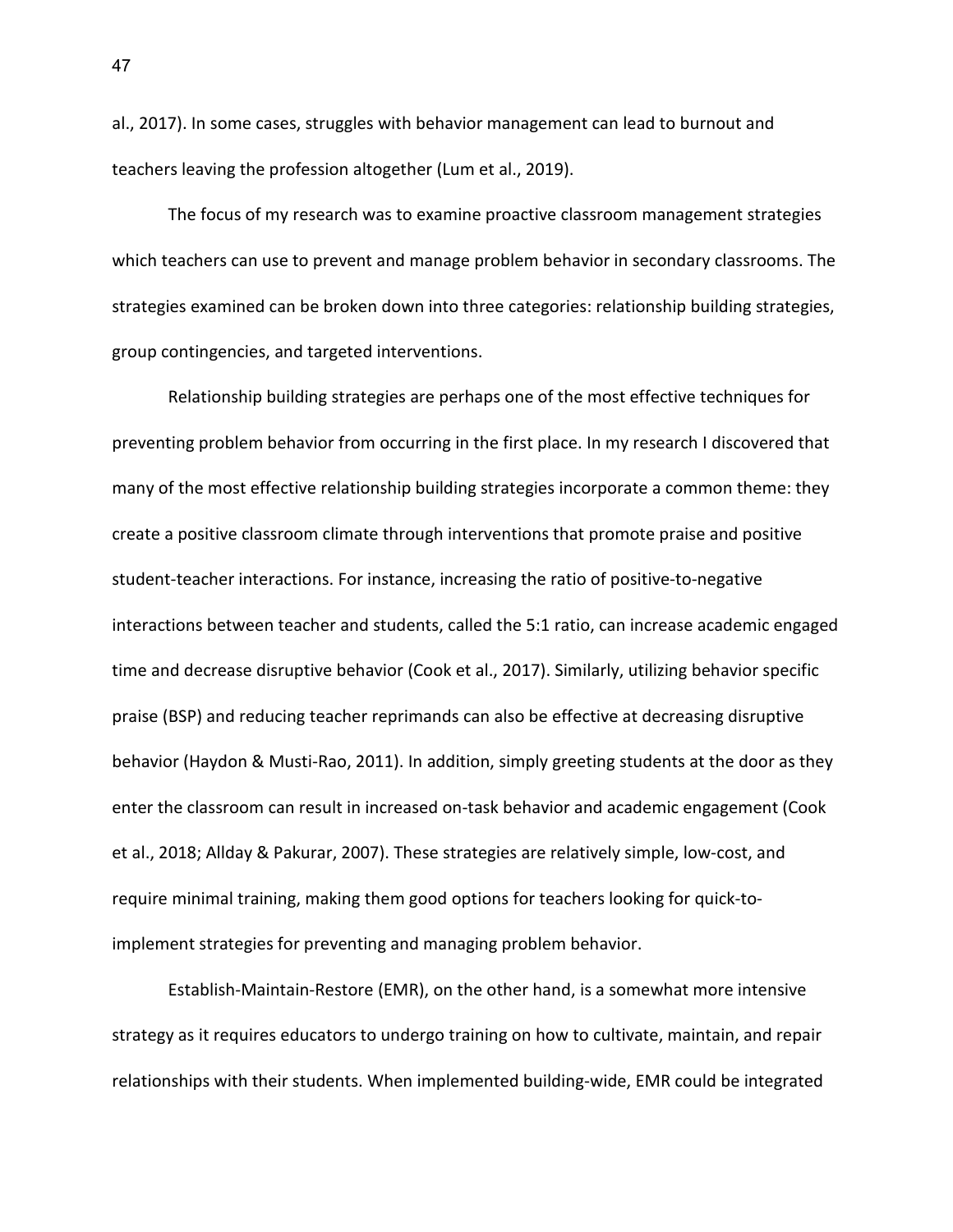as a universal prevention practice and it fits within most school-wide positive behavioral interventions and supports (PBIS) management systems. While it may be more time consuming to learn and implement, EMR is a promising cost-effective strategy for improving student behavior, thus making it a good option for professional development within schools (Duong et al., 2019).

Relationship building strategies are typically implemented in conjunction with other strategies, and the combination of strategies which a teacher may use in their classroom depends on their specific situation. A study conducted by Hollingshead et al. (2016), for example, found that the combination of student co-constructed rules, behavior-specific praise (BSP), and reduced teacher reprimands (TR) resulted in improved student behavior. Similarly, another study examined how the combination of clear behavioral expectations, immediate positive feedback, and weekly consequences for not following expectations has the potential to produce significant improvements in classroom behavioral climate (Narhi et al., 2017). With this in mind, teachers may have more success if they implement relationship building strategies along with other behavior management strategies.

When relationship building strategies alone do not lead to improved student behavior, group-oriented contingencies can be used to promote desired behaviors. These strategies "allow for the modification of the behavior of an entire group through delivery of a single consequence" (Dart et al., 2016), thus making them a good option when multiple students are in need of behavior modification. The three group-oriented contingencies examined in my research were the Classroom Password, the Good Behavior Game, and Tootling.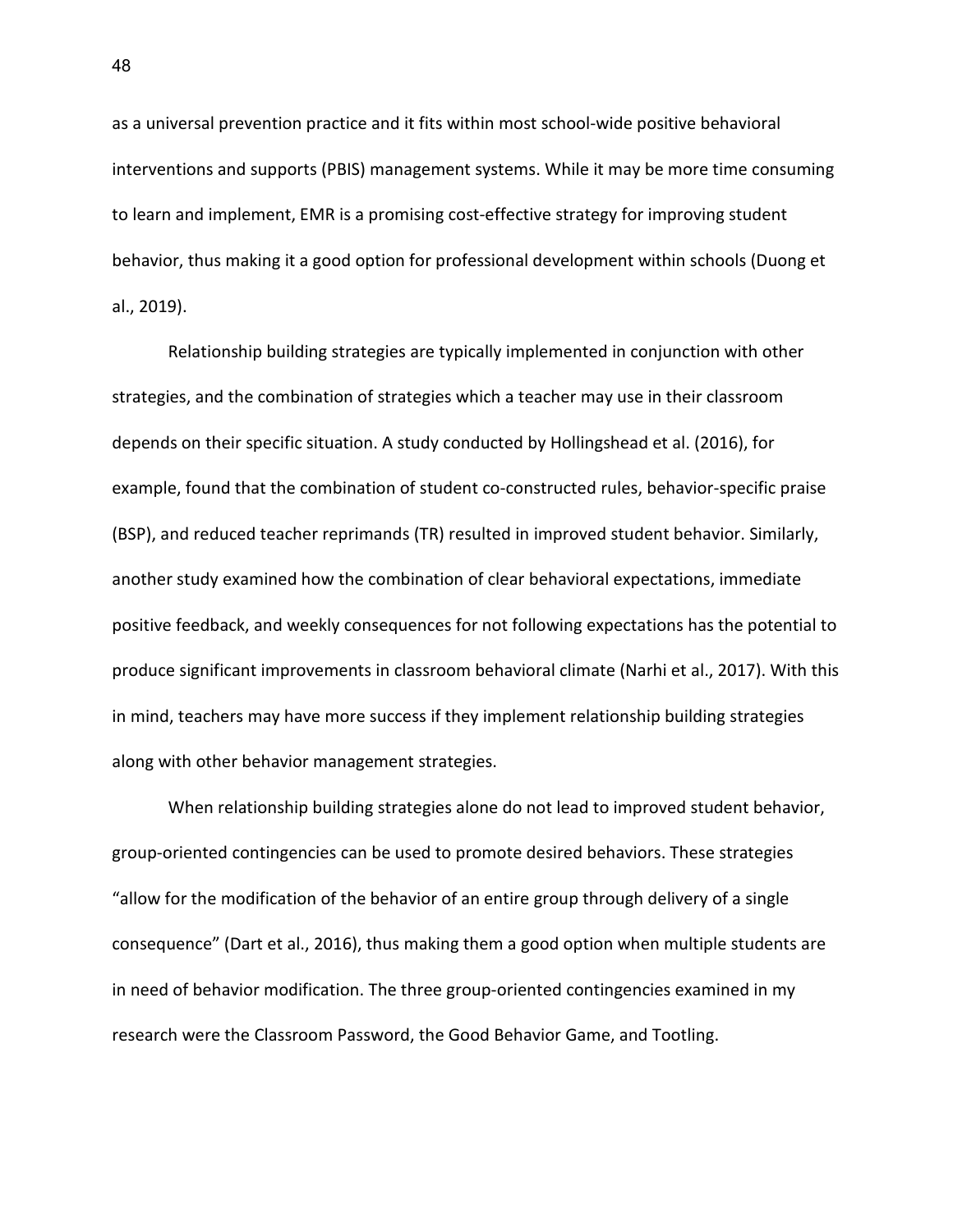One group-oriented contingency which was examined in my research is the Classroom Password. This strategy involves the teacher choosing and delivering a password a specific number of times during a lecture, while the students listen for and keep track of the number of times they hear the password delivered. At the end of the lecture, those students who correctly recorded the number of times the password was delivered are put into a random drawing to earn a share of a prize. A study conducted by Dart et al. (2016) examined this strategy in middle school classrooms and the results suggest that the Classroom Password is a promising classwide strategy for increasing academic engagement and decreasing disruptive behavior. However, this particular study found that the Classroom Password did not have any noticeable effects on off-task or inattentive behavior (Dart et al., 2016).

Perhaps the most commonly used and researched group-oriented contingency is the Good Behavior Game (GBG). The GBG is a peer-mediated intervention designed to discourage undesirable behaviors and improve academic engagement through the use of rewards. Studies conducted by Flower et al. (2014) and Kleinman & Saigh (2011) examined the use of the GBG in high school classrooms and both studies found that its use resulted in a reduction of target behaviors. The study conducted by Flower et al. (2014) demonstrated that the GBG is effective for reducing class-wide off-task behavior. The study conducted by Kleinman & Saigh (2011), on the other hand, supports the use of the GBG for reducing disruptive behaviors such as talk or verbal disruption, aggression or physical disruption, and seat leaving. These studies provide support for using the GBG in secondary classrooms, an area that previous research had not widely explored (Flower et al., 2014; Kleinman & Saigh, 2011).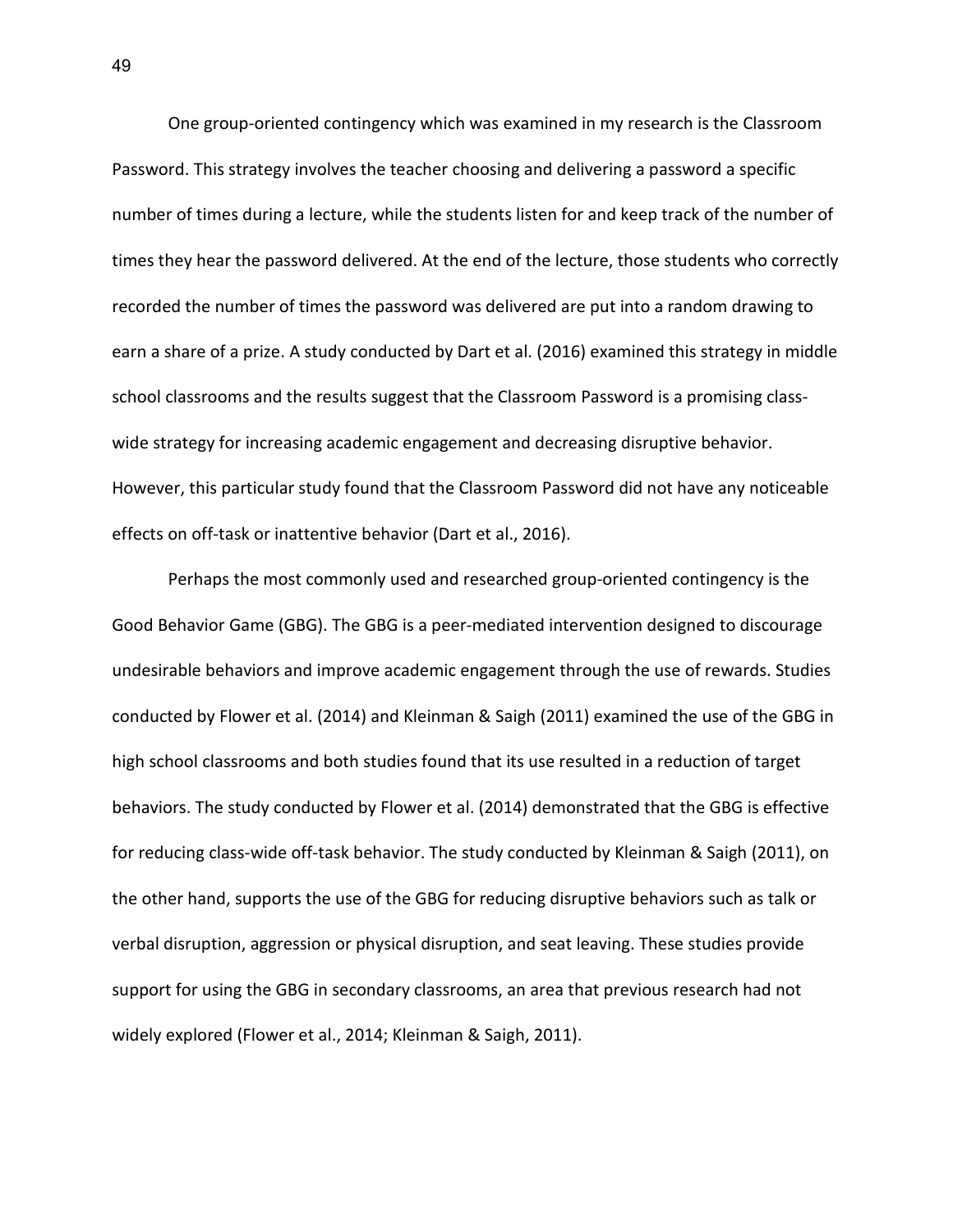Another example of a group-oriented contingency is Tootling, which involves students reporting instances of their classmates' positive prosocial behavior in exchange for praise and reinforcement. Two similar studies examined the effects of Tootling on class-wide disruptive and academically engaged behavior of high school students, and both studies resulted in a decrease in disruptive behavior and an increase in academically engaged behavior (Lum et al., 2017; Lum et al., 2019). The results of these studies, therefore, provide support for Tootling as an effective strategy for teachers to deliver positive reinforcement for appropriate behaviors of students.

When relationship building strategies and group-oriented contingencies are not enough to manage problem behavior in individual students, a teacher can implement targeted interventions to "provide an intermediate step between universal supports and more intensive, individualized Tier 3 supports that require substantial time and expertise to implement" (Collins et al., 2015). Examples of targeted interventions which were examined in this research are the Class Pass Intervention (CPI,) behavioral check-in/check-out (CICI,) and technology-based selfmonitoring. Each of these strategies are designed to provide an additional level of support to students who continue to struggle behaviorally, despite relationship building strategies and group-oriented contingencies that are in place in the classroom.

The Class Pass Intervention (CPI) is a strategy which allows a student to use classroom passes as a way to decrease off-task, disruptive behaviors. The student can either use the pass to escape a non-preferred task or exchange it for a preferred item, activity, or privilege. A study conducted by Collins et al. (2015) examined the impacts of this strategy on academic engagement of four high school participants and found that the CPI increased academic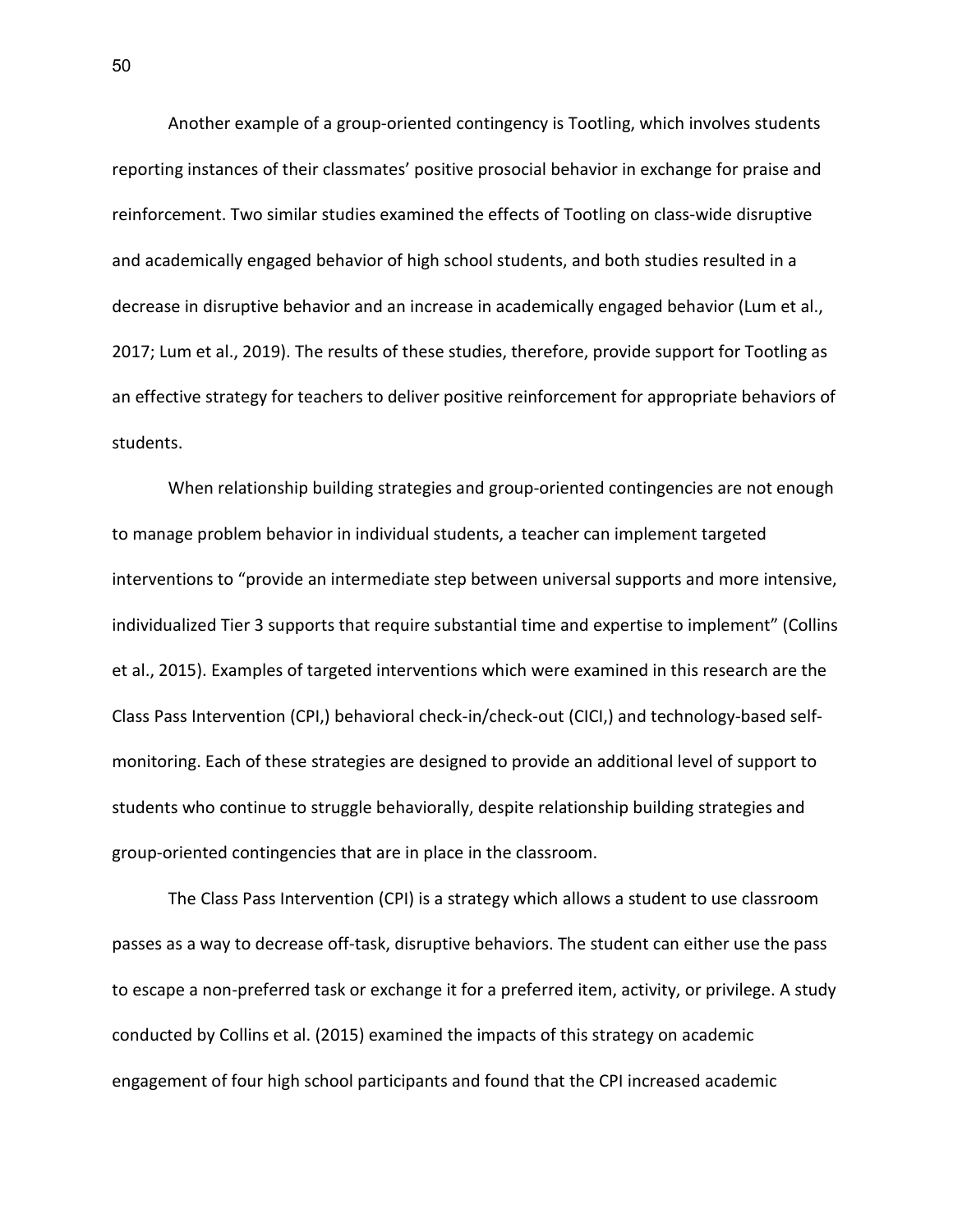engagement in all four participants, which resulted in a decrease in disruptive behavior. This study suggests, therefore, that the CPI is a relatively low-cost, high-yield intervention that has the potential to reduce disruptive behaviors and improve academic engagement in high school students.

Another study conducted by Simonsen et al. (2011) examined the use of a behavioral check-in/check-out (CICO) with middle school students. This strategy involves a student carrying a point card on which teachers allot points for meeting defined behavior goals and provide feedback for the student. Once the student earns a predetermined number of points, they are able to cash in the points for tangible and intangible rewards. This particular study found that the use of a behavioral check-in/check-out decreased off-task and problem behavior. While this strategy may be effective for many students, research suggests that CICO is most likely effective for students "whose problem behavior is maintained by adult attention and/or students who enjoy positive interactions with adults" (Campbell & Anderson, 2008).

A final strategy which can be used to support individual students who struggle with behavior is technology-based self-monitoring. Research suggests that self-monitoring can be used with students of all ages and abilities as long as the student is able to identify or note when he or she is engaged in the targeted behavior and realizes that the behavior is either socially or environmentally inappropriate (Rafferty, 2010). Bruhn et al. (2017) examined the effects of a self-monitoring app called SCORE IT on the behavior of three middle school students. The student outcomes from this study provide mixed results, with only one participant exhibiting clear and consistent changes in behavior. The results of this study suggest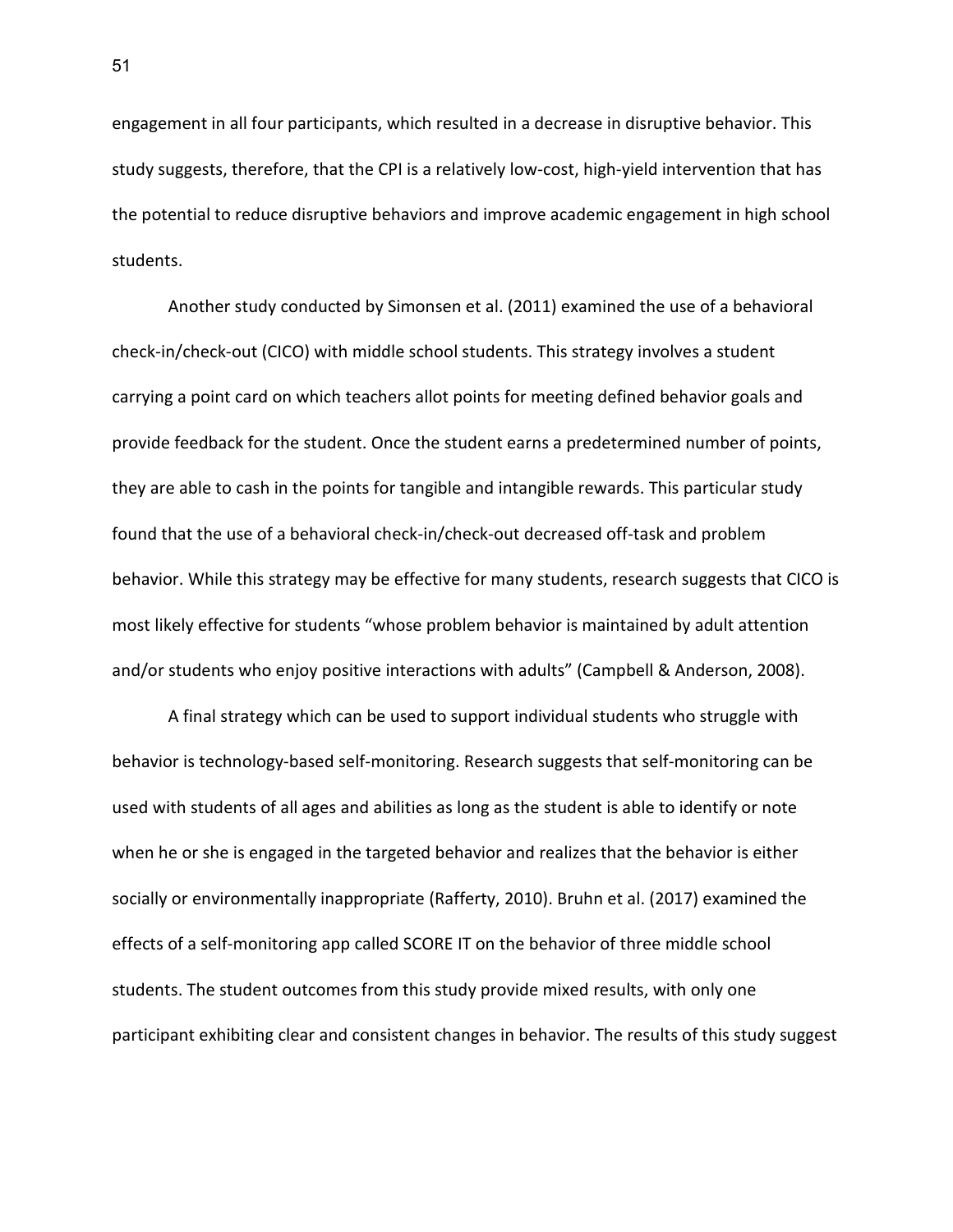that a technology-based self-monitoring intervention may be successful for students who exhibit moderate behavior problems, rather than those with severe behavior problems.

A similar study conducted by Wills and Mason (2014) examined the impacts of a different technology-based self-monitoring app, called I-Connect, on on-task and disruptive behavior in two high school students receiving special education services. The results of this study support the use of the I-Connect application as a strategy to increase on-task behavior in high school students receiving special education services. However, the results for disruptive behavior were more variable which suggests that more research may be needed in this area.

#### **Professional Application**

Because they lack knowledge on more effective strategies, teachers often rely on reactive behavior management strategies (such as public reprimands, office referrals, detention, or suspension) that are not necessarily effective. These strategies not only damage student-teacher relationships, but can create a negative classroom environment that is not conductive for learning. With this in mind, teachers need to focus on using proactive behavior management strategies. For instance, a simple yet effective strategy which teachers can use is reducing the number of reprimands and increasing praise statements in the classroom. When a teacher provides praise for an appropriate or desired behavior, they are reinforcing that behavior and making it more likely to occur again in the future. Reprimands, on the other hand, can perpetuate problem behavior because they focus on unwanted behaviors and often fail to tell the student how they should behave. Therefore, as educators we must examine our current system for managing problem behavior in the classroom and focus on implementing strategies that reinforce desired behaviors, rather than punishing undesirable ones.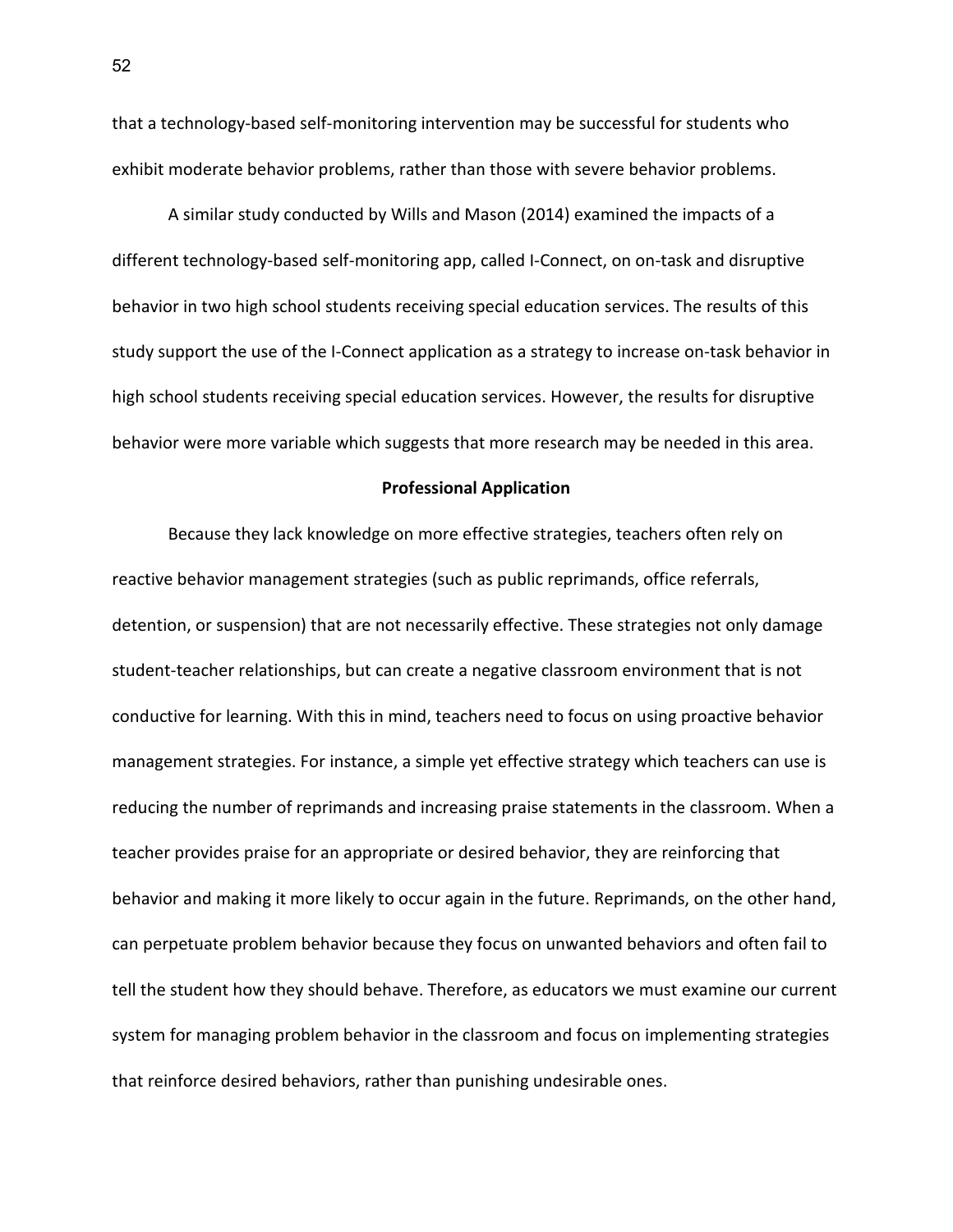## **Limitations of the Research**

Being that I am licensed to teach at the secondary level, I decided to limit my research pool to studies conducted with middle school and high school students. Originally, my plan was to only include mainstream students not receiving special education services in my research pool. However, I found that this excluded some excellent studies and wasn't realistic of the environment I teach in because as a middle school science teacher, I often work with students receiving special education services.

Once I began my research I was a little shocked to find that my research pool was quite limited; despite multiple searches using different keywords and parameters I discovered that much of the research conducted on behavior management and intervention strategies has been done at the elementary level. I came across many strategies and interventions which proved effective for elementary aged students, but research had not yet been done to test those same strategies with older students. With that in mind, most of the studies which I did include in my research are studies which were originally conducted at the elementary-level and had been modified to use with middle school or high school students.

# **Implications for Future Research**

Teachers across all age groups struggle with managing problem behavior in their classrooms, yet the majority of the research on this topic has been conducted at the elementary level. With that said, more studies need to be conducted on strategies for managing problem behavior in middle school and high school classrooms. Most of the studies which I examined in my research were conducted within the last fifteen years or so, suggesting that this area of study for this particular age group is just beginning to gain attention and grow.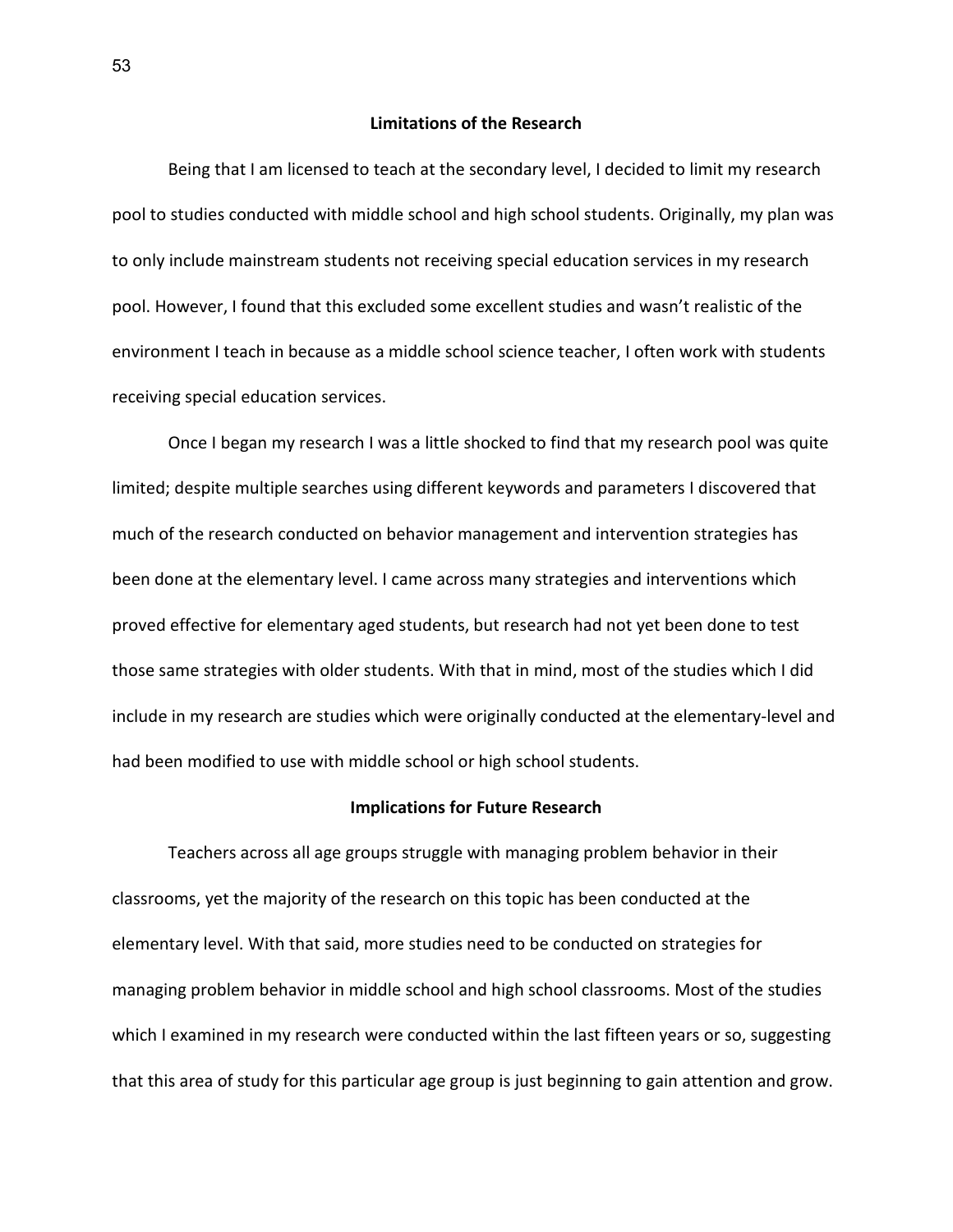With that in mind, several of the studies I examined were among the first of their kind conducted with older students and therefore need to be replicated with more students and in different settings, to increase the generalizability and strengthen their findings. As I conducted my research, the following questions came to mind: What causes students to misbehave? What are the goals of misbehavior?

# **Conclusion**

Research indicates that reactive classroom management strategies are ineffective at preventing and managing problem behavior in the classroom, despite how commonly they are used. Proactive classroom management strategies, on the other hand, are key to managing and preventing problem behaviors in the classroom and increasing academic engagement. Although research supports this, many teachers continue to use more ineffective methods because they lack the knowledge and support to implement the more effective strategies. For this reason, educating teachers on proactive classroom management strategies initially during teacher preparatory programs and then providing continued training and support through professional development are key to equipping teachers with the necessary knowledge and skills to prevent and manage problem behaviors in their classrooms.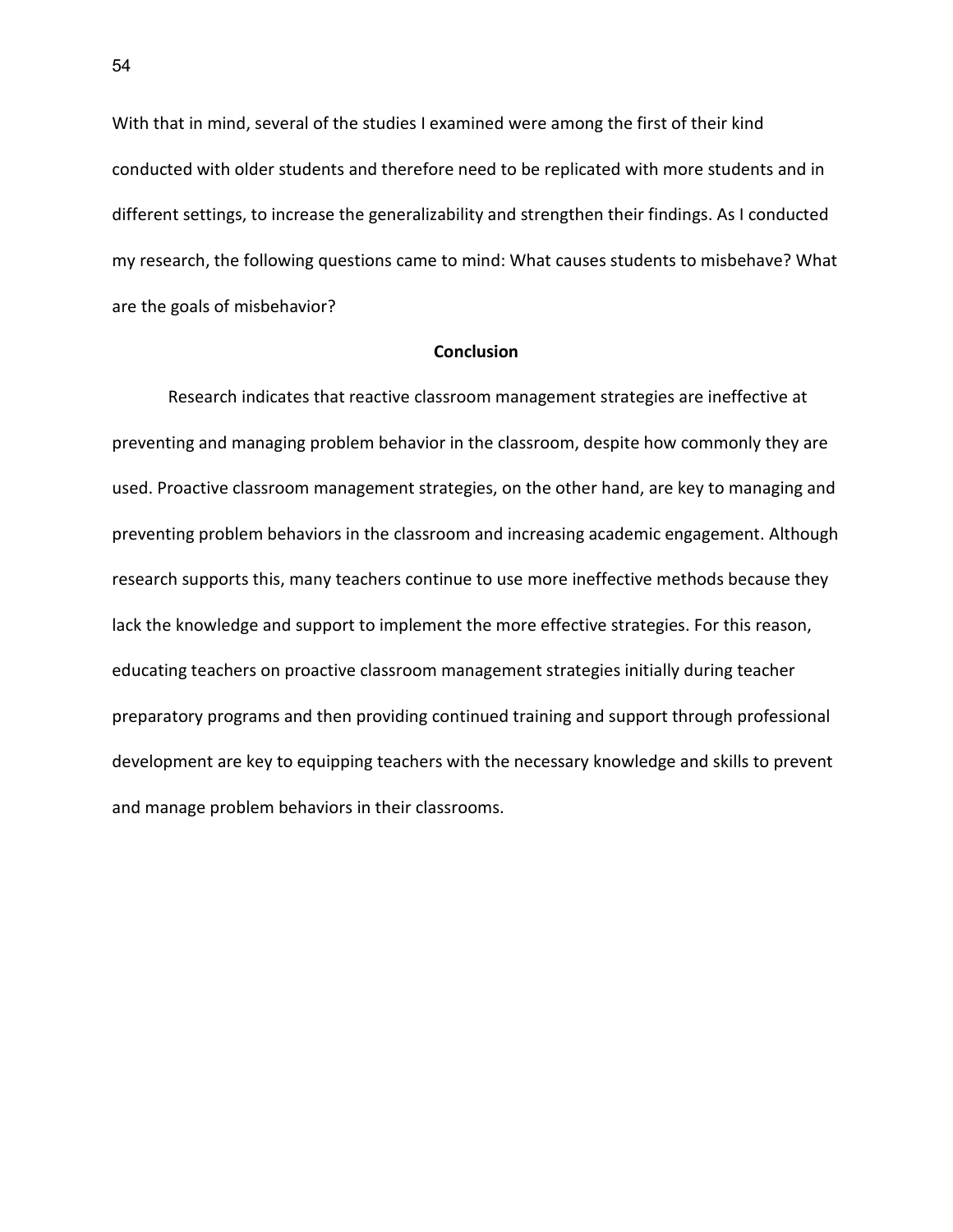#### References

- Allday, R. A., & Pakurar, K. (2007). Effects of teacher greetings on student on-task behavior. *Journal of Applied Behavior Analysis, 40*(2), 317 - 320. doi: 10.1901/jaba.2007.86-06
- Australian Education Union (2008). *New educators survey 2008. Results and report.* Retrieved from Australian Education Union website: http://www.setearc.com.au/wpcontent/uploads/2013/10/Nesurvey08res.pdf
- Blase, J.J. (1986). A qualitative analysis of sources of teacher stress: Consequences for performance. American Educational Research Journal*, 23*(1), 13 - 40. doi: 10.3102/00028312023001013
- Bruhn, A. L., Woods-Groves, S., Fernando, J., Choi, T., & Troughton, L. (2017). Evaluating technology-based self-monitoring as a tier 2 intervention across middle school settings. *Behavioral Disorders, 42*(3), 119 - 131. doi: 10.1177/0198742917691534
- Campbell, A., & Anderson, C. M. (2008). Enhancing effects of check-in/check-out with functionbased support. *Behavioral Disorders, 33*(4), 233 - 245. doi:

10.1177/019874290803300404

- Collins, T. A., Cook, C. R., Dart, E. H., Socie, D. G., Renshaw, T. L., & Long, A. C. (2015). Improving classroom engagement among high school students with disruptive behavior: Evaluation of the class pass intervention. *Psychology in the Schools, 53*(2), 204 - 219. doi: 10.1002/pits.21893
- Conroy, M. A., Sutherland, K. S., Synder, A. L., & Marsh, S. (2008). Classwide interventions: Effective instruction makes a difference. *TEACHING Exceptional Children, 40*(6), 24 - 30. doi: 10/1177/004005990804000603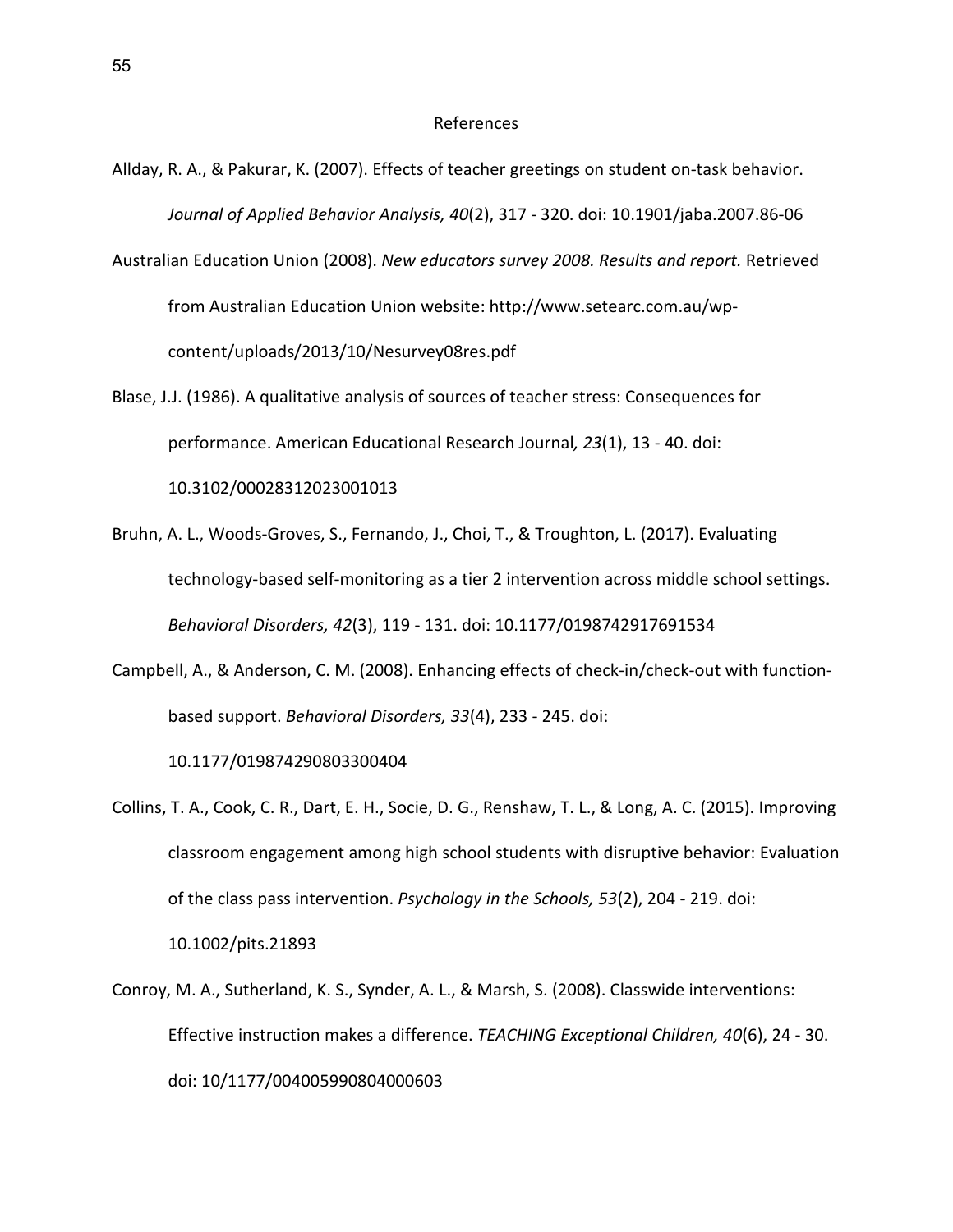- Cook, C. R., Collins, T., Dart, E., Vance, M. J., McIntosh, K., Grady, E. A., & DeCano, P. (2014). Evaluations of the class pass intervention for typically developing students with hypothesized escape-motivated disruptive classroom behavior. *Psychology in the Schools, 51*(2), 107 - 125. doi: 10.1002/pits.21742
- Cook, C. R., Grady, E. R., Long, A. C., Renshaw, T., Codding, R. S., Fiat, A., & Larson, M. (2017). Evaluating the impact of increasing general education teachers' ratio of positive-tonegative interactions on students' classroom behavior. *Journal of Positive Behavior Interventions, 19*(2), 67 - 77. doi: 10.1177/1098300716679137
- Cook, C. R., Fiat, A., Larson, M., Daikos, C., Slemrod, T., Holland, E. A., Thayer, A. J., & Renshaw, T. R. (2018). Positive greetings at the door: Evaluation of a low-cost, high-yield proactive classroom management strategy. *Journal of Positive Behavior Interventions, 20*(3), 149 - 159. doi: 10.1177/1098300717753831
- Dart, E. H., Radley, K. C., Battaglia, A. A., Dadakhodjaeva, K., Bates, K. E., & Wright, S. J. (2016). Classroom password: A class-wide intervention to increase academic engagement. *Psychology in the Schools, 53*(4), 416 - 431. doi: 10.1002/pits.21911
- Duong, M. T., Pullmann, M. D., Buntain-Ricklefs, J., Lee, K., Benjamin, K. S., Nguyen, L., & Cook, C. R. (2019). Brief teacher training improves student behavior and student-teacher relationships in middle school. *School Psychology, 34*(2), 212 - 221. doi: [10.1037](https://doi.org/10.1037/spq0000296)/spq0000296
- Flower, A., McKenna, J., Muething, C. S., Bryant, D. P., & Bryant, B. R. (2014). Effects of the good behavior game on classwide off-task behavior in a high school basic algebra resource classroom. *Behavior Modification, 38*(1), 45 - 68. doi: 10.1177/0145445513507574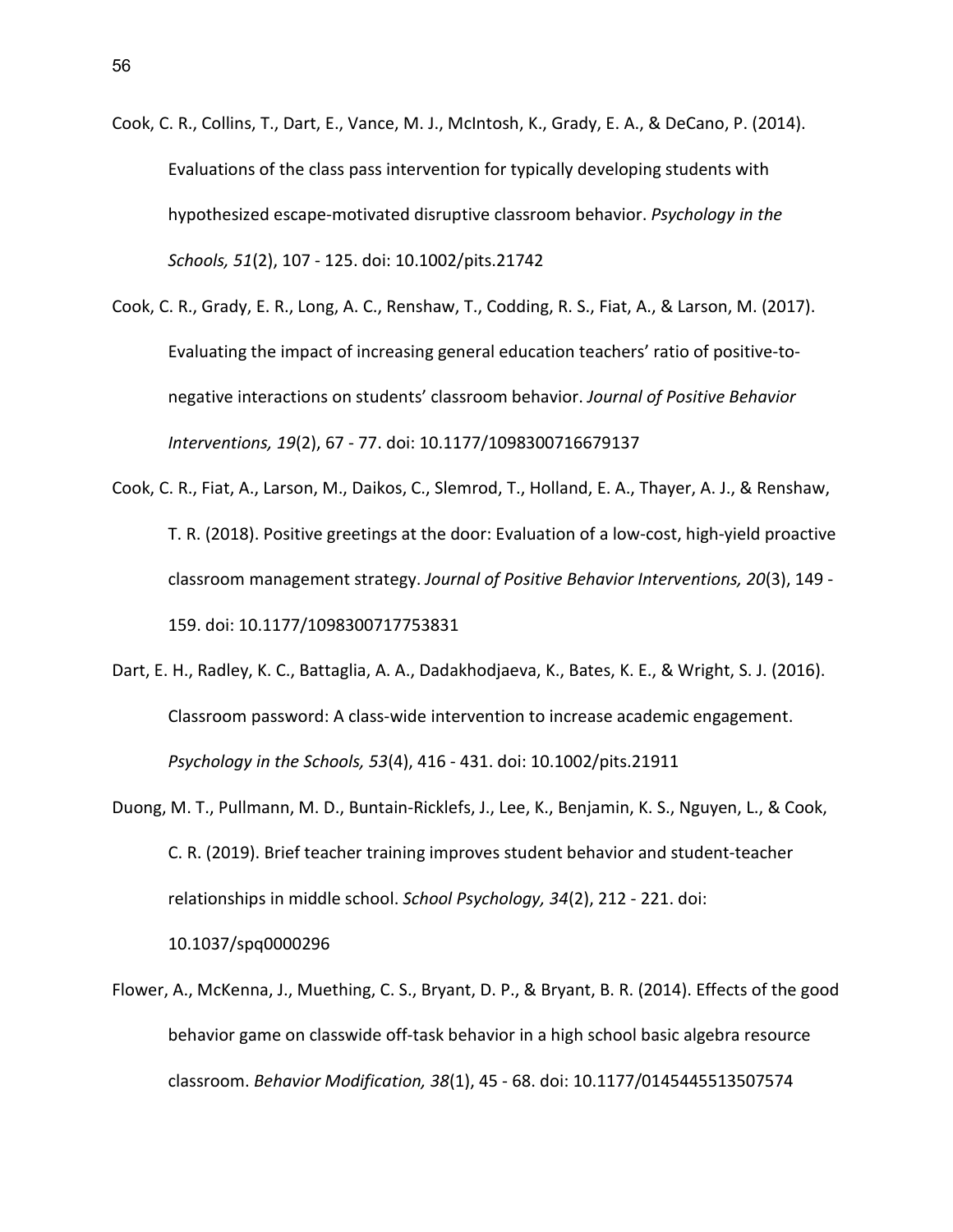Groves, E. A., & Austin, J. L. (2019). Does the good behavior game evoke negative peer pressure? Analysis in primary and secondary classrooms. *Journal of Applied Behavior Analysis, 52*(1), 3 - 16. doi: 10.1002/jaba.513

- Haydon, T., & Musti-Rao, S. (2011). Effective use of behavior-specific praise: A middle school case study. *Beyond Behavior, 20*(2), 31 - 39. Retrieved from https://eric.ed.gov/?id=EJ958714
- Hollingshead, A., Kroeger, S. D., Atlus, J., & Trytten, J. B. (2016). A case of positive behavior supports-based interventions in a seventh-grade urban classroom. *Preventing School Failure, 60*(4), 278 - 285. doi: 10.1080/1045988X.2015.1124832
- Kleinman, K. E., & Saigh, P. A. (2011). The effects of the good behavior game on the conduct of regular education new york city high school students. *Behavior Modification, 35*(1), 95 - 105. doi: 10.1177/0145445510392213
- Klingbeil, D.A., Dart, E. H., & Schramm, A. L. (2019). A systematic review of function-modified check-in/check-out. *Journal of Positive Behavior Interventions, 21*(2), 77 - 92. doi: 10.1177/1098300718778032
- Lum, J. D. K., Tingstrom, D. H., Dufrene, B. A., Radley, K. C., & Lynne, S. (2017). Effects of tootling on classwide disruptive and academically engaged behavior of generaleducation high school students. *Psychology in the Schools, 54*(4), 370 - 384. doi: 10.1002/pits.22002
- Lum, J. D. K., Radley, K. C., Tingstrom, D. H., Dufrene, B. A., Olmi, D. J., & Wright, S. J. (2019). Tootling with a randomized independent group contingency to improve high school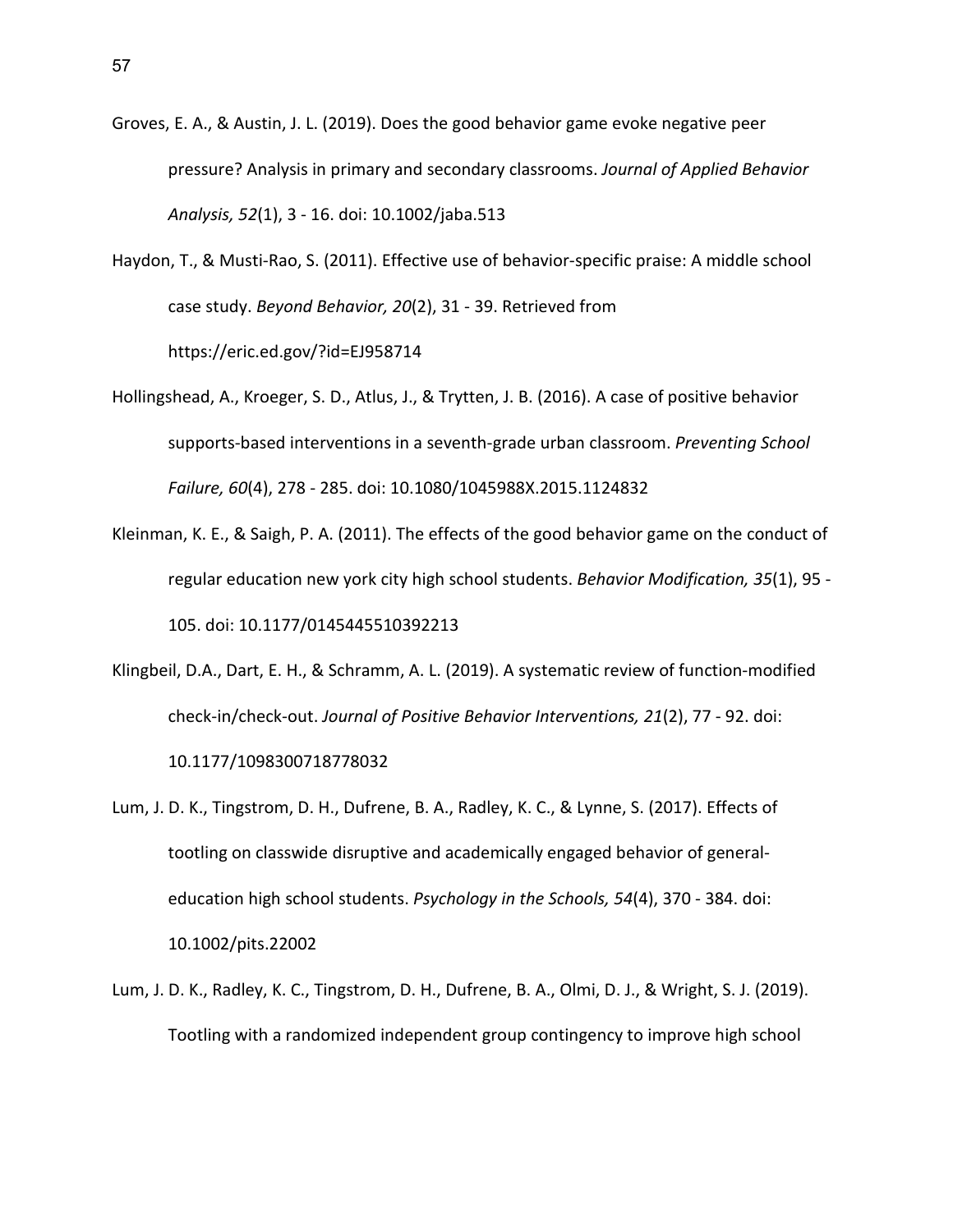classwide behavior. *Journal of Positive Behavior Interventions 21*(2), 93 - 105. doi: 10.1177/1098300718792663

- Mitchem, K.J., Young, K.R., West, R.P., & Benyo, J. (2001). CWPASM: A classwide peer-assisted self-management program for general education classrooms. *Education and Treatment of Children, 24*(2), 111 - 140. Retrieved from https://www.jstor.org/stable/42899650
- Mitchell, B.S., Hirn, R.G., & Lewis, J.L. (2017). Enhancing effective classroom management in schools: structures for changing teacher behavior. *Teacher Education and Special Education, 40*(2), 140 - 153. doi: 10.1177/0888406417700961
- Narhi, V., Kiiski, T., & Savolainen, H. (2017). Reducing disruptive behaviors and improving classroom behavioural climate with class-wide positive behaviour support in middle schools. *British Educational Research Journal, 43*(6), 1186 - 1205. doi: 10.1002/berj.3305
- Rafferty, L. (2010). Step-by-step: Teaching students to self-monitor. *Teaching Exceptional Children, 43*(2), 50 - 58. Retrieved from https://eric.ed.gov/?id=EJ902293
- Robers, S., Kemp, J., Rathbun, A., Morgan, R.E., & Snyder, T.D. (2014). *Indicators of School Crime and Safety: 2013* (NCES 2014-042/NCJ 243299). Retrieved from https://nces.ed.gov/pubs2014/2014042.pdf
- Shin, H., & Ryan, A. M. (2017). Friend influence on early adolescent disruptive behavior in the classroom: Teacher emotional support matters. *Developmental Psychology, 53*(11), 114 - 125. doi: 10.1037/dev0000250
- Simonsen, B., Myers, D., & Briere, D. E. (2011). Comparing a behavioral check-in/check-out (CICO) intervention to standard practice in an urban middle school setting using an